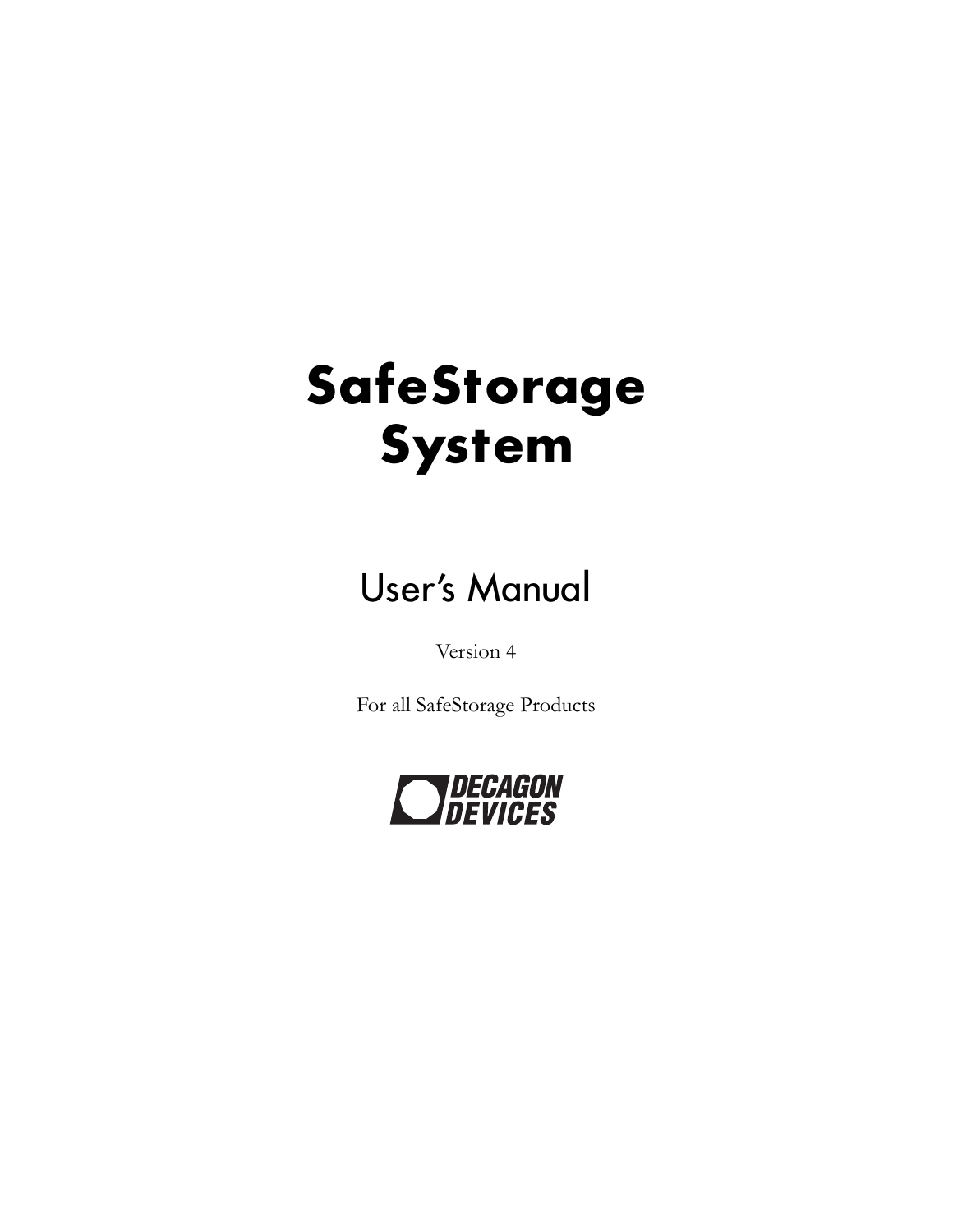#### **Decagon Devices, Inc.**

2365 NE Hopkins Court Pullman, WA 99163

© 2006 Decagon Devices, Inc. All rights reserved.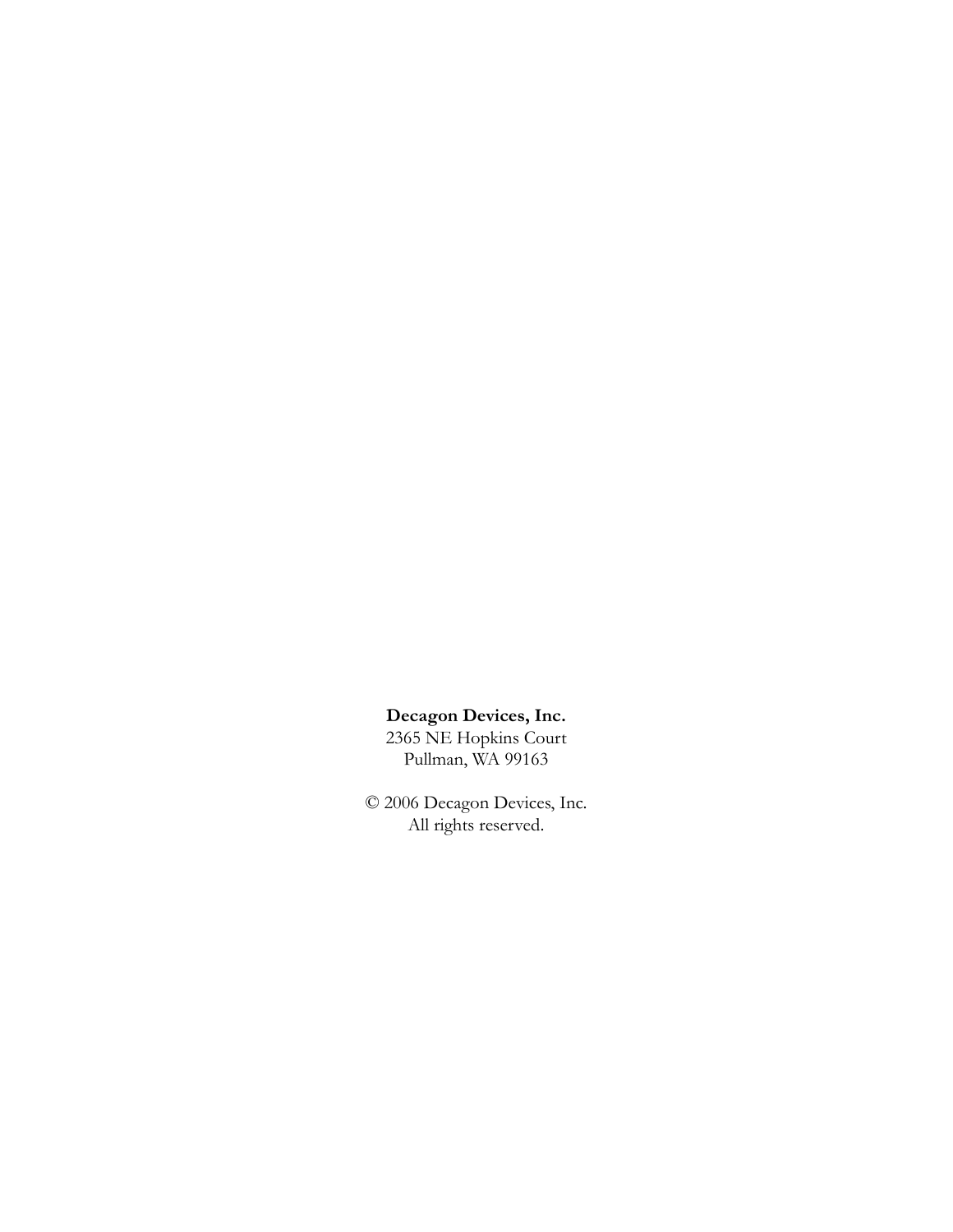### **[Contents](#page-6-0)**

| 1. Introduction<br>. <b>.</b>                                                                                                                                                                                                                                                                                                                                                                      |
|----------------------------------------------------------------------------------------------------------------------------------------------------------------------------------------------------------------------------------------------------------------------------------------------------------------------------------------------------------------------------------------------------|
| Warranty Information 1<br>FCC Compliance 2                                                                                                                                                                                                                                                                                                                                                         |
| 2. System Overview  3                                                                                                                                                                                                                                                                                                                                                                              |
| What is the SafeStorage System?  3                                                                                                                                                                                                                                                                                                                                                                 |
| 3. Getting Started  5                                                                                                                                                                                                                                                                                                                                                                              |
|                                                                                                                                                                                                                                                                                                                                                                                                    |
| 4. SafeStorage DataTrac 8                                                                                                                                                                                                                                                                                                                                                                          |
| System Requirements<br>8<br>$\blacksquare$ Installing DataTrac from CD $\ldots \ldots \ldots \ldots$<br>8<br>Updating DataTrac from the Web<br>9<br>9<br>Licensing DataTrac $\dots\dots\dots\dots\dots\dots\dots$<br>The Main Screen<br>$\mathbf{1}$<br>$\mathbb{I}$<br>The Device Directory $\ldots \ldots \ldots \ldots \ldots \ldots$<br>Device Description Area 12<br>12<br>The Menu Bar<br>12 |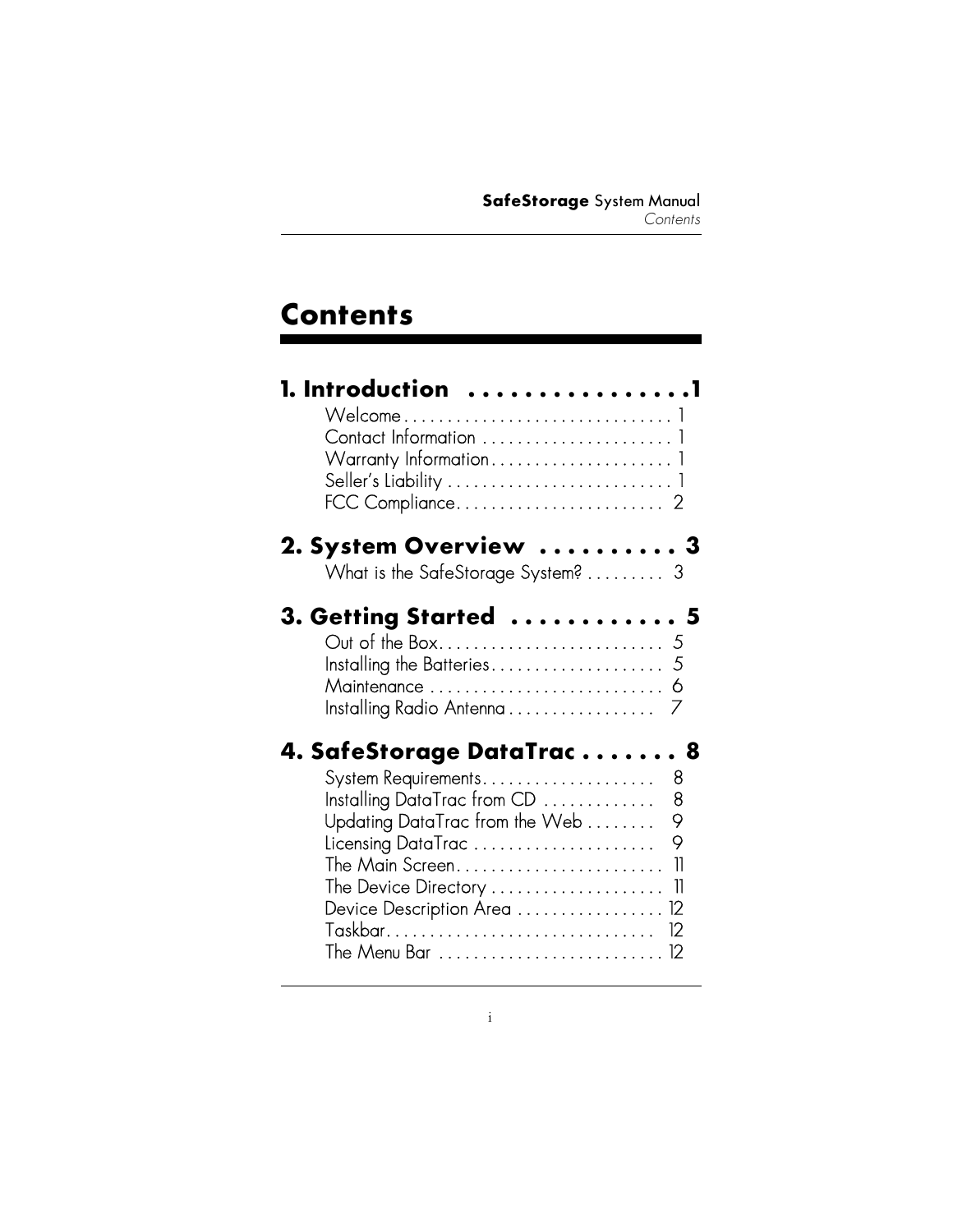| The Device Status Area $\ldots \ldots \ldots \ldots \ldots$ 17                            |
|-------------------------------------------------------------------------------------------|
| The Toolbar $\ldots \ldots \ldots \ldots \ldots \ldots \ldots \ldots$<br>$17\overline{ }$ |
|                                                                                           |
| Creating a New Location<br>25                                                             |
| Creating a New Department<br>26                                                           |
|                                                                                           |
|                                                                                           |
|                                                                                           |
|                                                                                           |
| DataTrac Preferences 34                                                                   |
| Exporting a Transfer Set 38                                                               |
| Reading in Saved Data Files. 39                                                           |
| Exporting Chart Data. $\dots\dots\dots\dots\dots\ 40$                                     |
| Redeploy a Monitor 41                                                                     |
| Printing Reports. $\dots\dots\dots\dots\dots\dots\dots\dots$                              |
|                                                                                           |

### **5. The SafeStorage**

| <b>Monitor 44</b>                                      |  |
|--------------------------------------------------------|--|
| About the SafeStorage Monitor  44<br>Specifications 45 |  |
| Data Collection Scheme 46                              |  |
| Installing the SafeStorage Monitor $47$                |  |
| 6. The DataStation 50                                  |  |
|                                                        |  |
| About the DataStation. 50                              |  |
| Setting Up the DataStation in DataTrac50               |  |
|                                                        |  |
| Downloading Data  52                                   |  |
|                                                        |  |
| Range Considerations 53                                |  |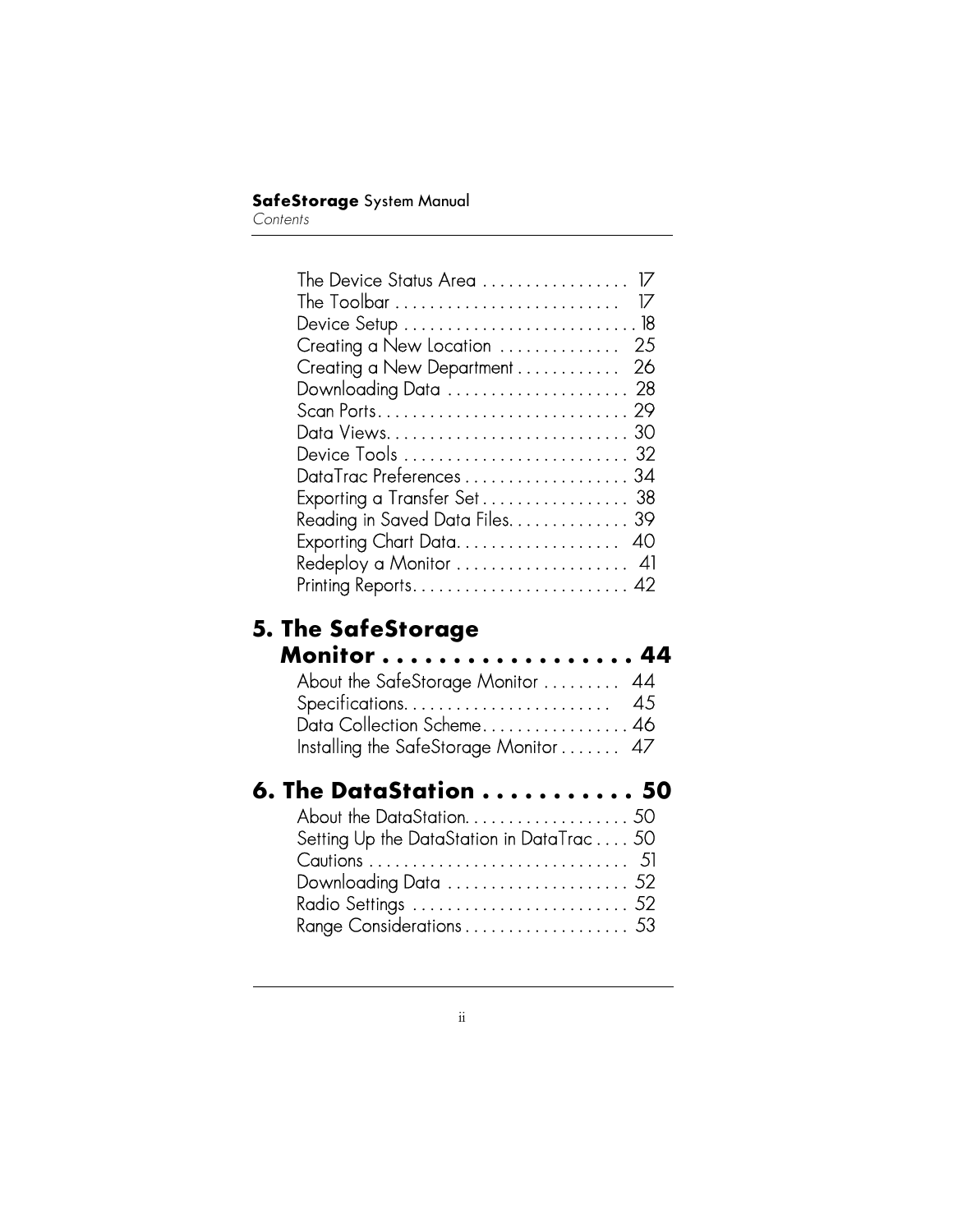| 7. SS-1 aw/Temp Probes  55<br>About the SS-1 Probes 55<br>SS-1 Specifications  55<br>Extension Cables 56<br>Troubleshooting the SS-1 Probe 57 |
|-----------------------------------------------------------------------------------------------------------------------------------------------|
| 8. SafeStorage Quick Check  58<br>Operating the Quick Check58                                                                                 |
| <b>Appendix A:</b><br>SafeStorage CE Compliance 60                                                                                            |
| <b>Appendix B: Radio CE</b><br>Compliance<br>61                                                                                               |
| Index 63                                                                                                                                      |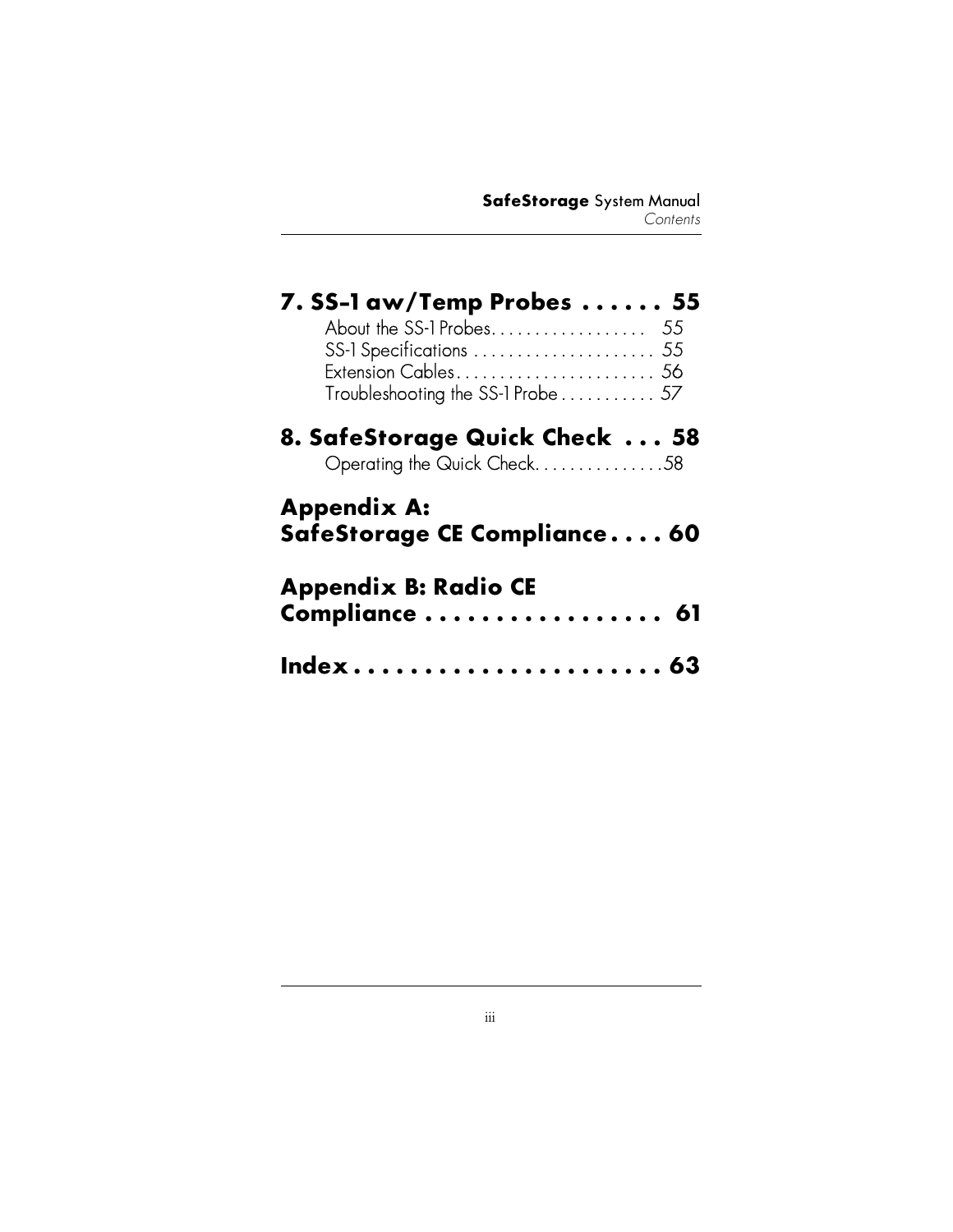#### **SafeStorage** System Manual

*Contents*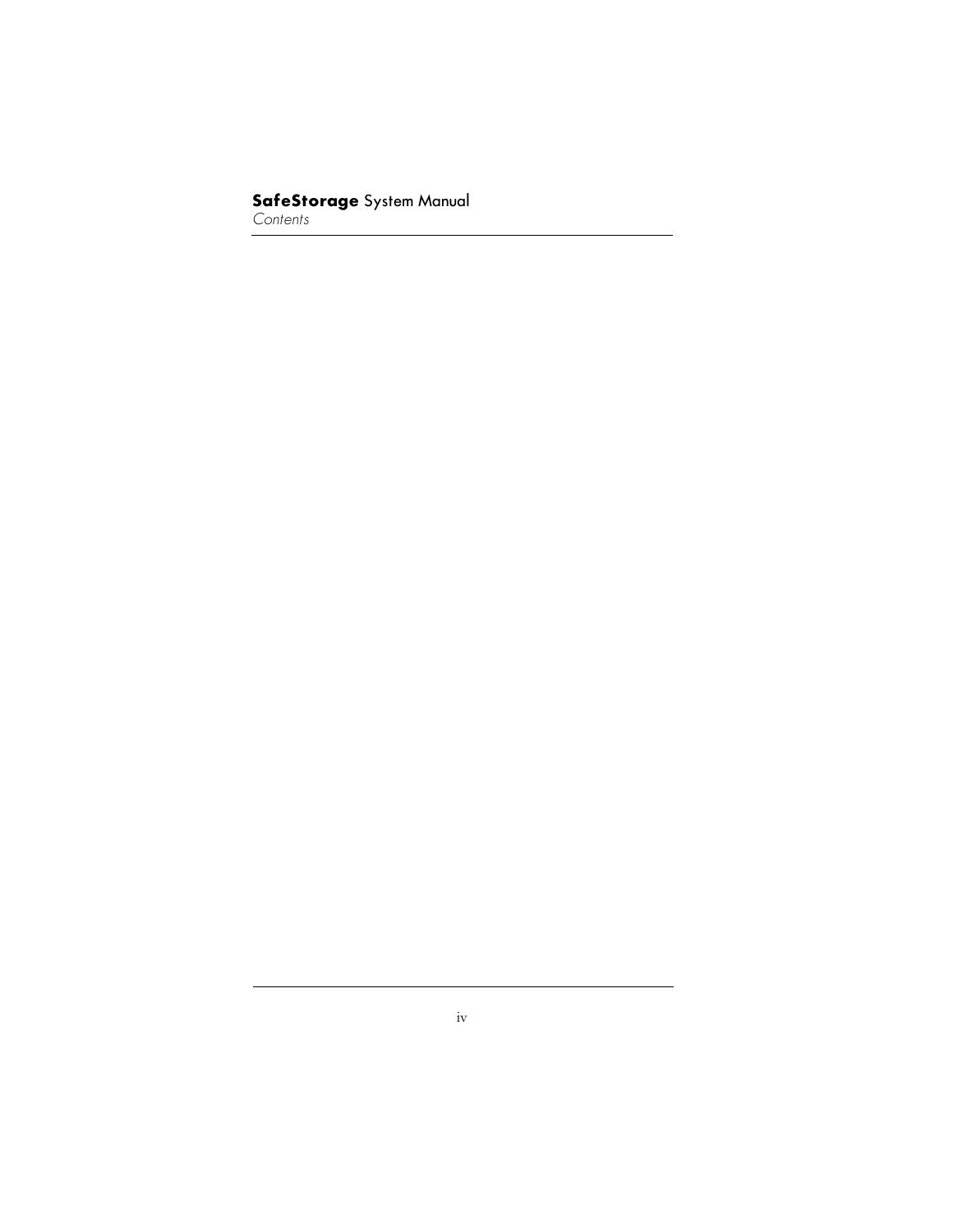## <span id="page-6-0"></span>**1. Introduction**

### <span id="page-6-1"></span>**Welcome**

Welcome to the SafeStorage water activity monitoring system. This manual serves as a comprehensive guide for all SafeStorage products, including descriptions of the probes and data acquisition scenarios. We hope you find this manual helpful in optimizing the use of your SafeStorage products.

### <span id="page-6-2"></span>**Contact Information**

To contact Decagon for customer support or questions:

- **E-mail** us at **support@decagon.com**
- Send us a **fax** at: **(509) 332-5158**
- **Call** us at: **1-800-755-2751** (US and Canada only) or **509-332-2756**.

### <span id="page-6-3"></span>**Warranty Information**

All SafeStorage products have a 30-day satisfaction guarantee and a one-year warranty.

### <span id="page-6-4"></span>**Seller's Liability**

Seller warrants new equipment of its own manufacture against defective workmanship and materials for a period of one year from date of receipt of equipment (the results of ordinary wear and tear, neglect, misuse, accident and excessive deterioration due to corrosion from any cause are not to be considered a defect); but Seller's liability for defective parts shall in no event exceed the furnishing of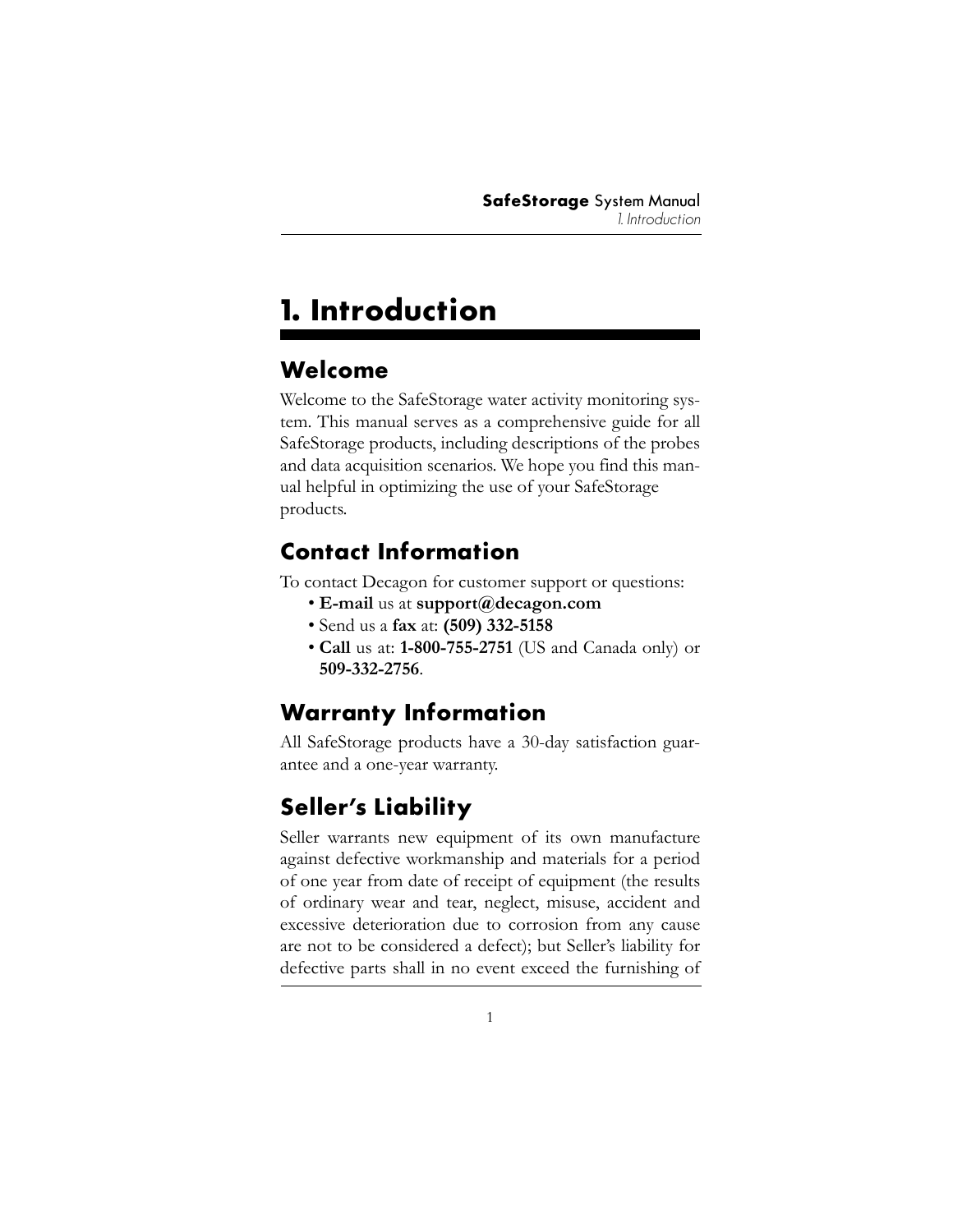#### **SafeStorage** System Manual *1. Introduction*

replacement parts F.O.B. the factory where originally manufactured. Material and equipment covered hereby which is not manufactured by Seller shall be covered only by the warranty of its manufacturer. Seller shall not be liable to Buyer for loss, damage or injuries to persons (including death), or to property or things of whatsoever kind (including, but not without limitation, loss of anticipated profits), occasioned by or arising out of the installation, operation, use, misuse, nonuse, repair, or replacement of said material and equipment, or out of the use of any method or process for which the same may be employed. The use of this equipment constitutes Buyer's acceptance of the terms set forth in this warranty. There are no understandings, representations, or warranties of any kind, express, implied, statutory or otherwise (including, but without limitation, the implied warranties of merchantability and fitness for a particular purpose), not expressly set forth herein.

### <span id="page-7-0"></span>**FCC Compliance**

This device complies with part 15 of the FCC Rules. Operation is subject to the following conditions:

- 1. This device may not cause harmful interference.
- 2. This device must accept any interference received, including interference that may cause undesired operation.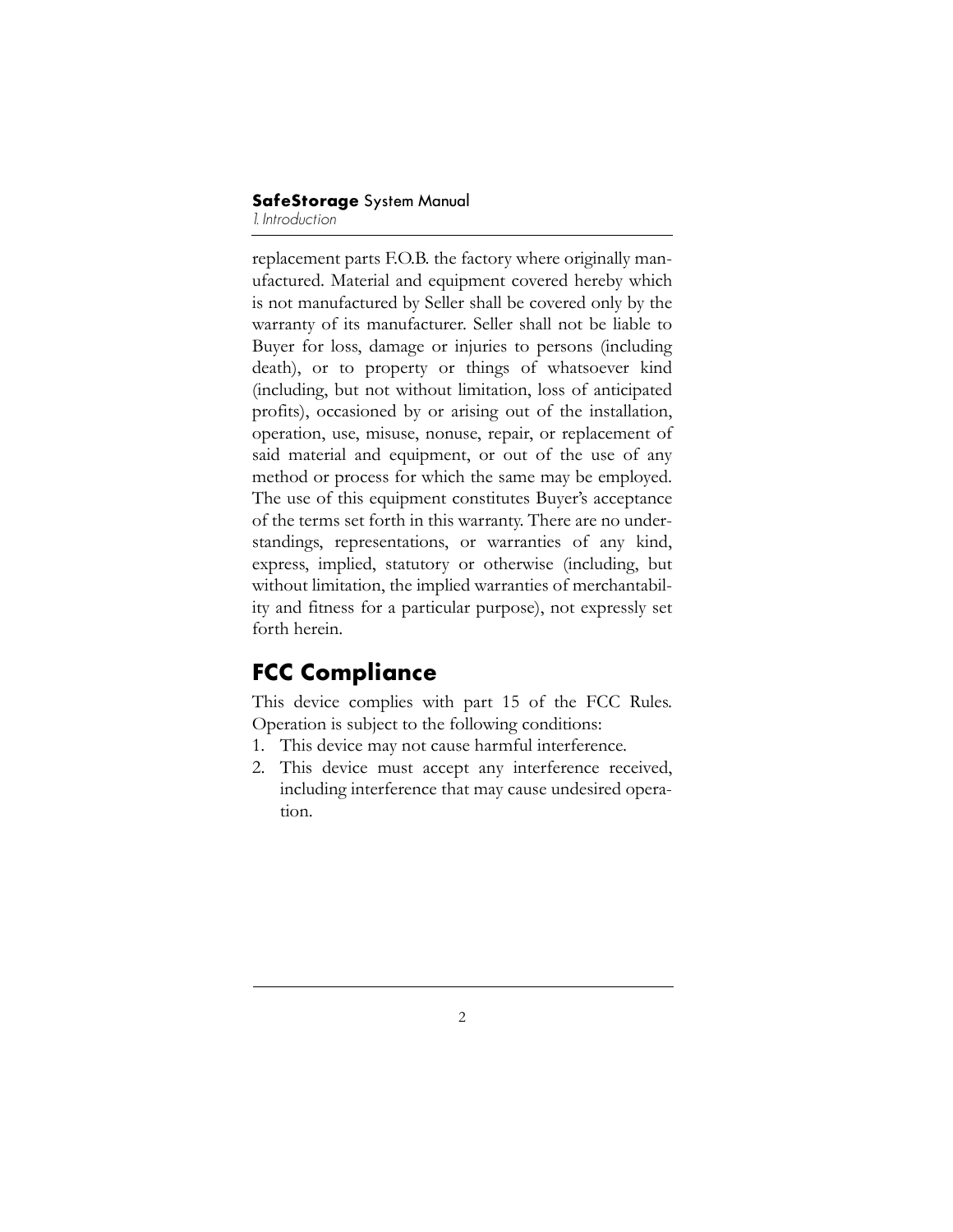# <span id="page-8-0"></span>**2. System Overview**

### <span id="page-8-1"></span>**What is the SafeStorage System?**

The SafeStorage System is designed to be an inexpensive way to accurately monitor the water activity  $(a_w)$  at various stages of production, from the factory, to packaging, shipping, and storage.



*SafeStorage System components*

The SafeStorage System is a combination of computer software and several different instruments, all of which work together to gather, record, and let you interpret data.

The main components of the system are the SS-1 probes, SafeStorage Monitor, radio-equipped DataStation,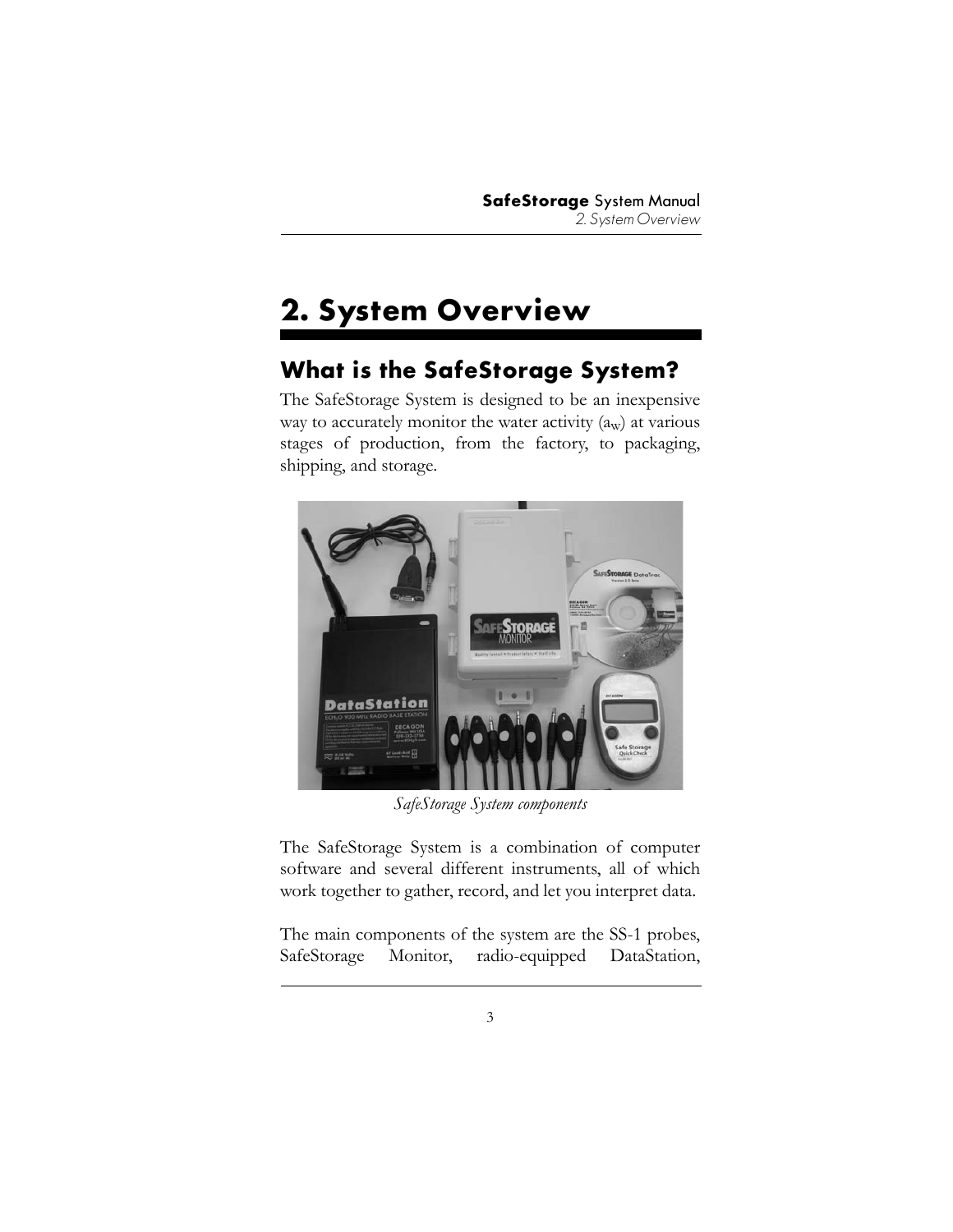### **SafeStorage** System Manual

*2. System Overview*

SafeStorage Quick Check, and SafeStorage DataTrac computer software.

- The **SS-1 probe** is a dual water activity/temperature probe, and measures the relative humidity and temperature of the media into which it is inserted (see Chapter 9 for more details).
- The **SafeStorage Monitor** is a data logger which stores data scans taken by the probes for later download by the user (see Chapter 5 for more details). The monitor is the central figure of the SafeStorage System.
- **SafeStorage DataTrac** software allows the user to interface with their SafeStorage devices.
- The **DataStation** is a radio base station that will communicate with and transmit data from the SafeStorage-R, the SafeStorage Monitor equipped with a radio telemetry module.
- The **SafeStorage Quick Check** is a hand-held readout device that is used for individual measurements, and stores no data (see Chapter 8 for more details). The Quick Check is useful for on-the-go measurements.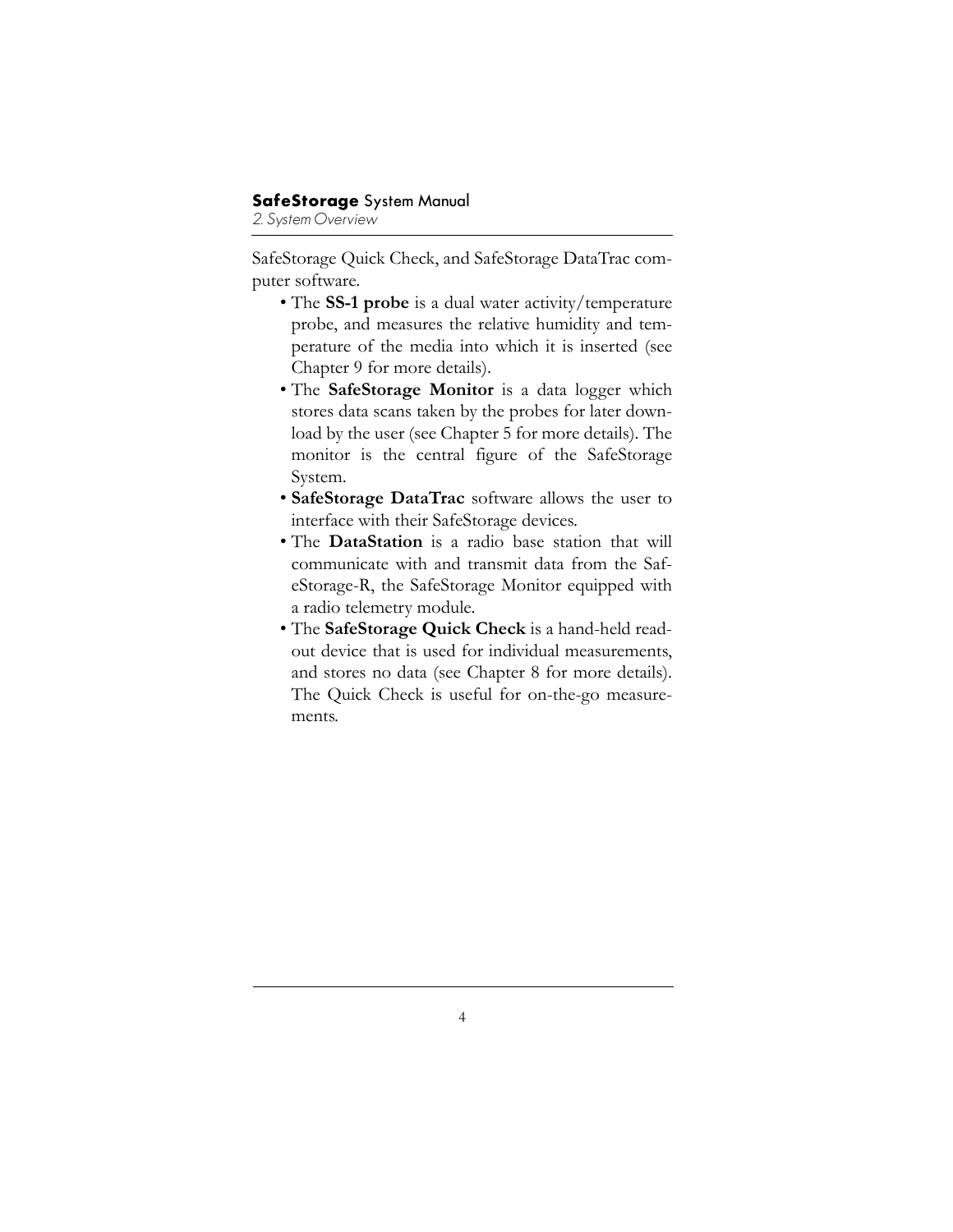# <span id="page-10-0"></span>**3. Getting Started**

This chapter is intended to help you quickly set up and start taking measurements with your SafeStorage Monitor and related probes. For more in-depth discussion of the monitor and probes, please refer to the subsequent chapters of this manual.

#### <span id="page-10-1"></span>**Out of the Box**

When you receive your SafeStorage System, the shipment should include the following components. If one or more is missing, contact Decagon immediately.

- A SafeStorage Monitor
- Five SS-1  $a_w$ /temperature probes
- SafeStorage System user manual
- SafeStorage software CD (in front cover of the manual)
- 9-pin serial-to-stereo adapter
- Five "AA" alkaline batteries

### <span id="page-10-2"></span>**Installing the Batteries**

The SafeStorage Monitors are shipped with a new set of batteries. Open the case and install the batteries in the proper orientation as indicated in the battery locations. After installing the batteries, press the silver reset button located directly above the batteries.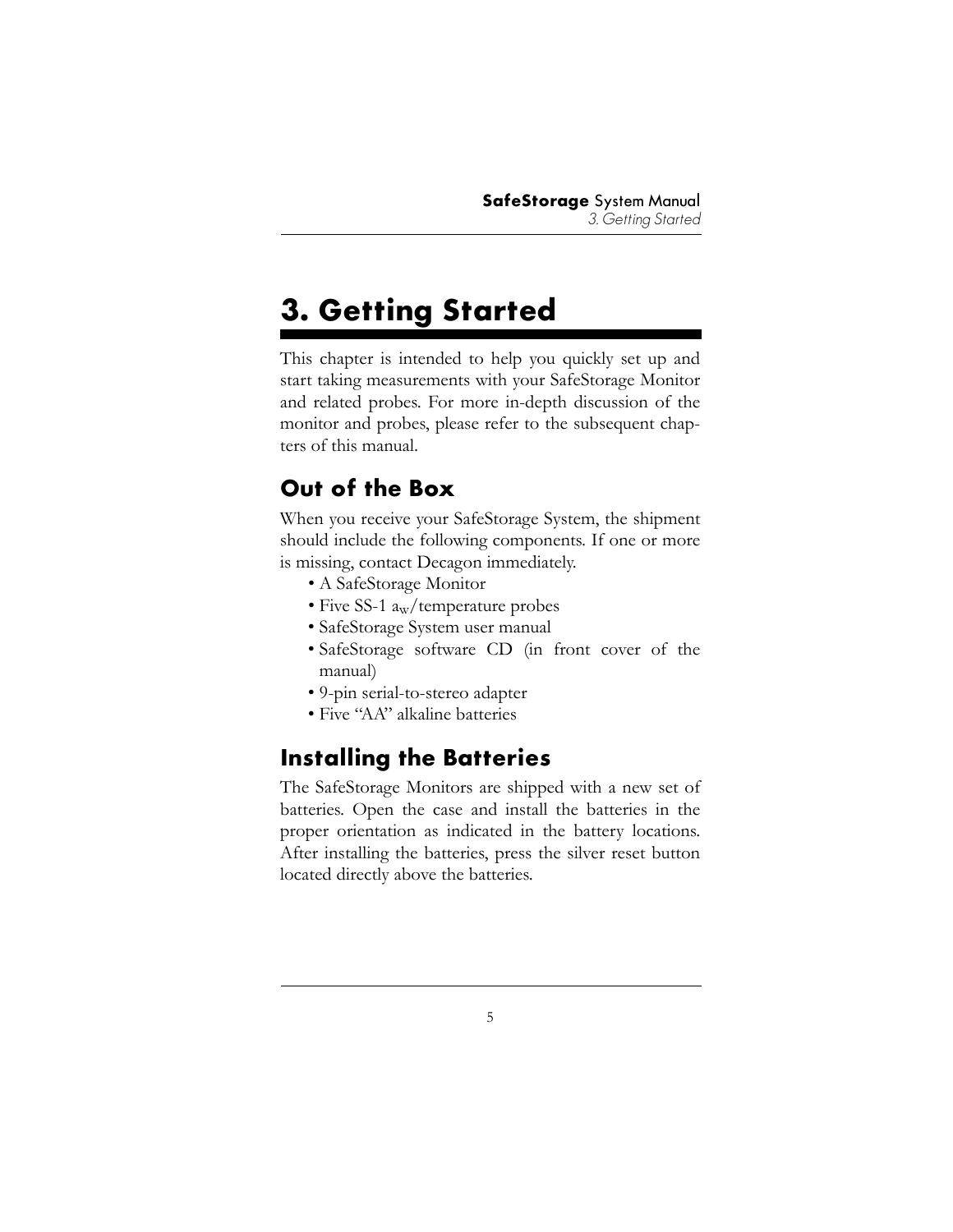#### **SafeStorage** System Manual

*3. Getting Started*



#### <span id="page-11-0"></span>**Maintenance**

If installed correctly, the SafeStorage Monitor requires little maintenance. The main requirement is that batteries need to be replaced when their charge becomes too low. The SafeStorage Monitors are shipped with a new set of batteries. We strongly suggest you use high-performance alkaline or lithium batteries when possible, in order to maximize the life of your SafeStorage Monitor. Batteries need to be replaced when the battery status icon shows less than 5% strength when connected in DataTrac (see Chapter 4).

**NOTE:** *The internal data storage of the SafeStorage Monitor is non-volatile, so you will not lose any data if you remove the batteries.*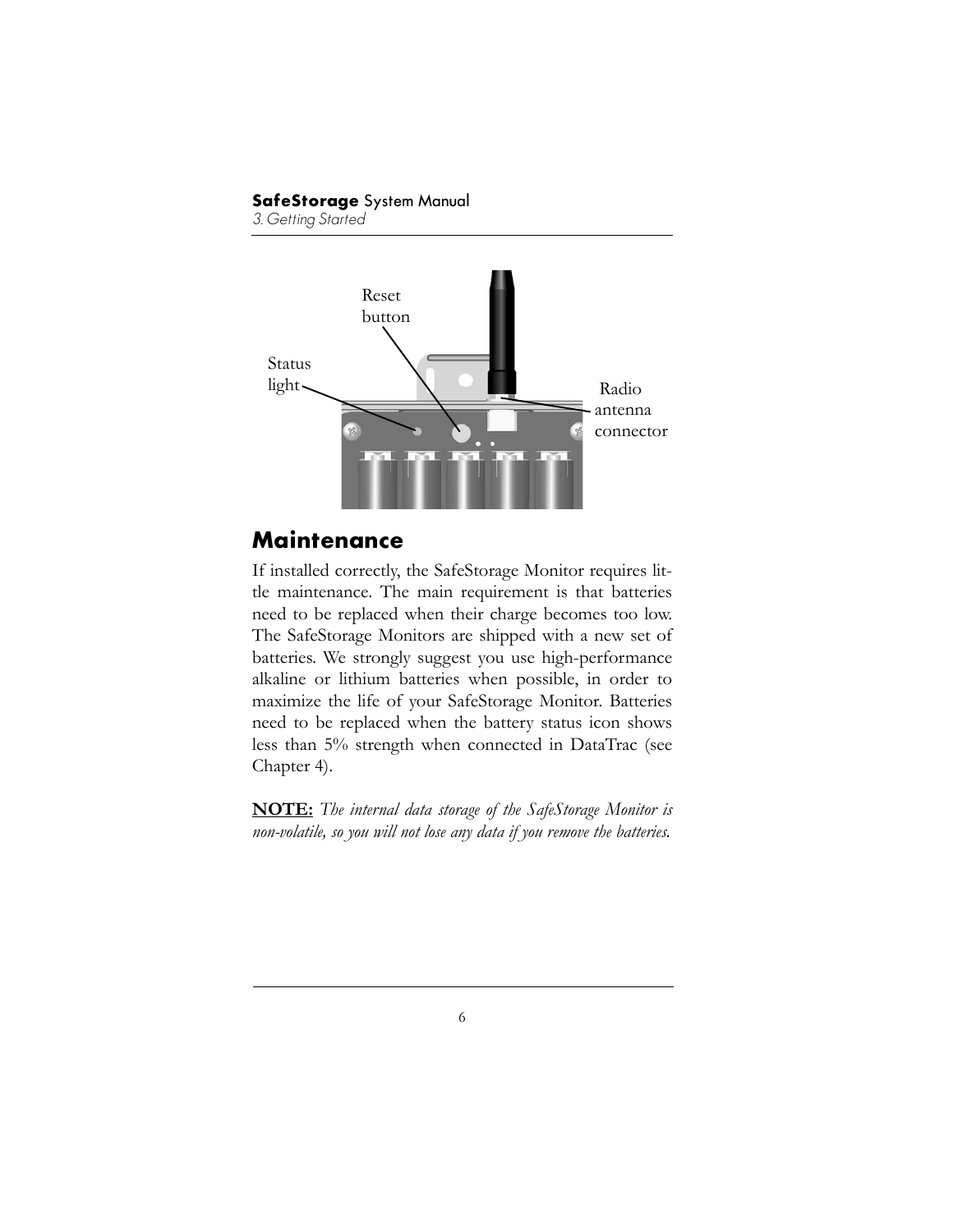#### <span id="page-12-0"></span>**Installing the Radio Antenna on the SafeStorage-R & DataStation**

The SafeStorage-R and the DataStation each ship with an antenna that must be connected before the unit can be used. To connect the antenna, screw the base of the antenna onto the gold connector, located at the top of the circuit board on both models. Screw the antenna in firmly to ensure a good connection.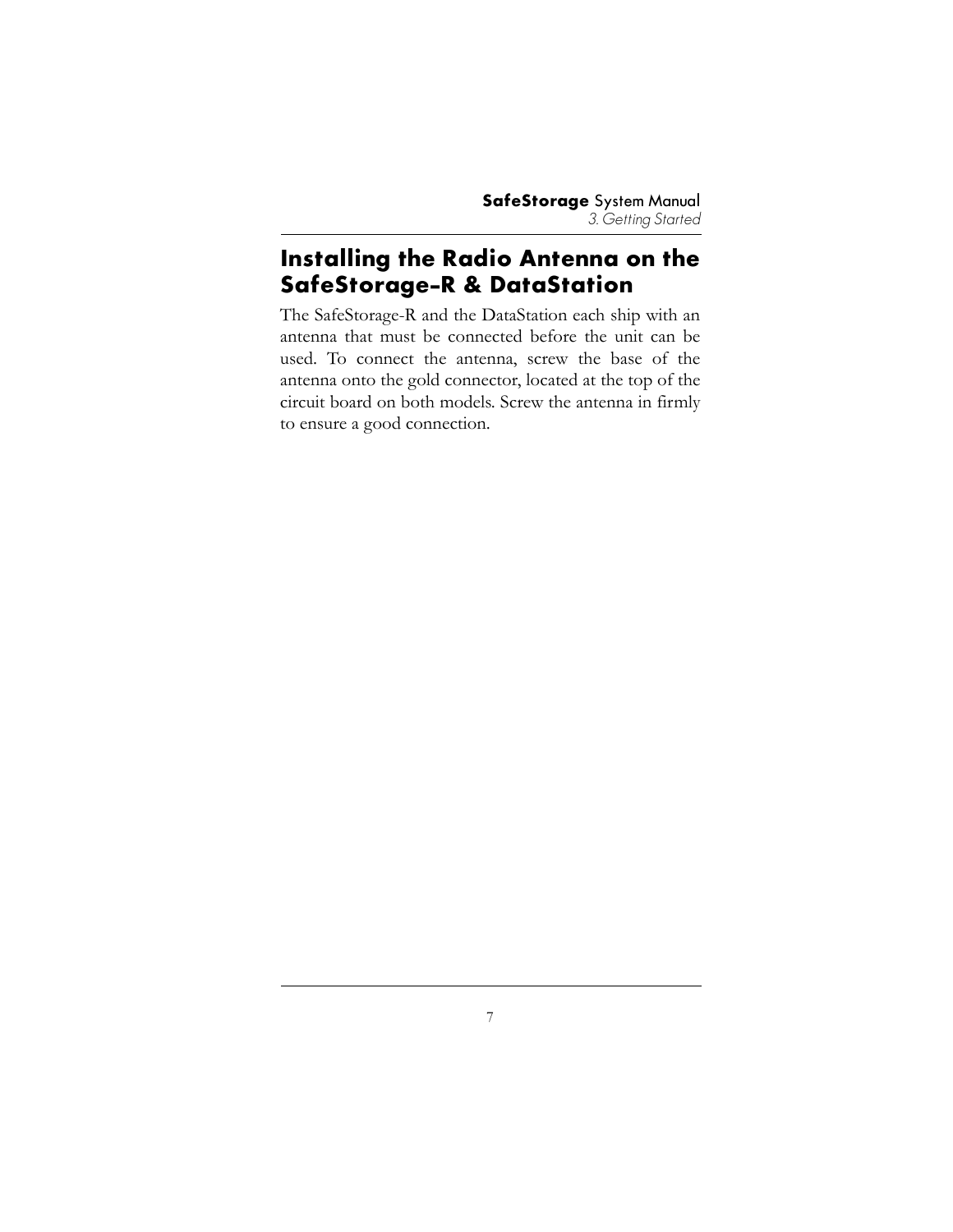# <span id="page-13-0"></span>**4. SafeStorage DataTrac**

SafeStorage DataTrac is a powerful software tool that allows you to collect, analyze, and manipulate data from SafeStorage Monitors and SafeStorage-R radio monitors. DataTrac has been designed for ease of use and incorporates many features to make your job easier. This chapter discusses how to install the program, its main features, and how to use your SafeStorage devices with it.

### <span id="page-13-1"></span>**System Requirements**

To use DataTrac, you must have the following minimum system resources:

- CD-ROM drive
- 64 MB of RAM for Windows 98
- 128 MB of RAM for Windows NT (SP5)/2000/XP
- 100 MB free hard drive space
- Monitor set to display 1024x768 or better resolution
- A Windows-compatible printer for report printing
- Serial port or serial-to-USB adapter.

### <span id="page-13-2"></span>**Installing DataTrac from CD**

DataTrac is a Windows application that installs from the CD found in the front cover of the SafeStorage System user's manual. Place the CD in your computer's CD drive, wait for the "SafeStorage Software Installer" to appear, and select "Install SafeStorage DataTrac" from the menu. If the installer does not launch by itself, go to My Computer, right-click on your CD drive, select "Explore", and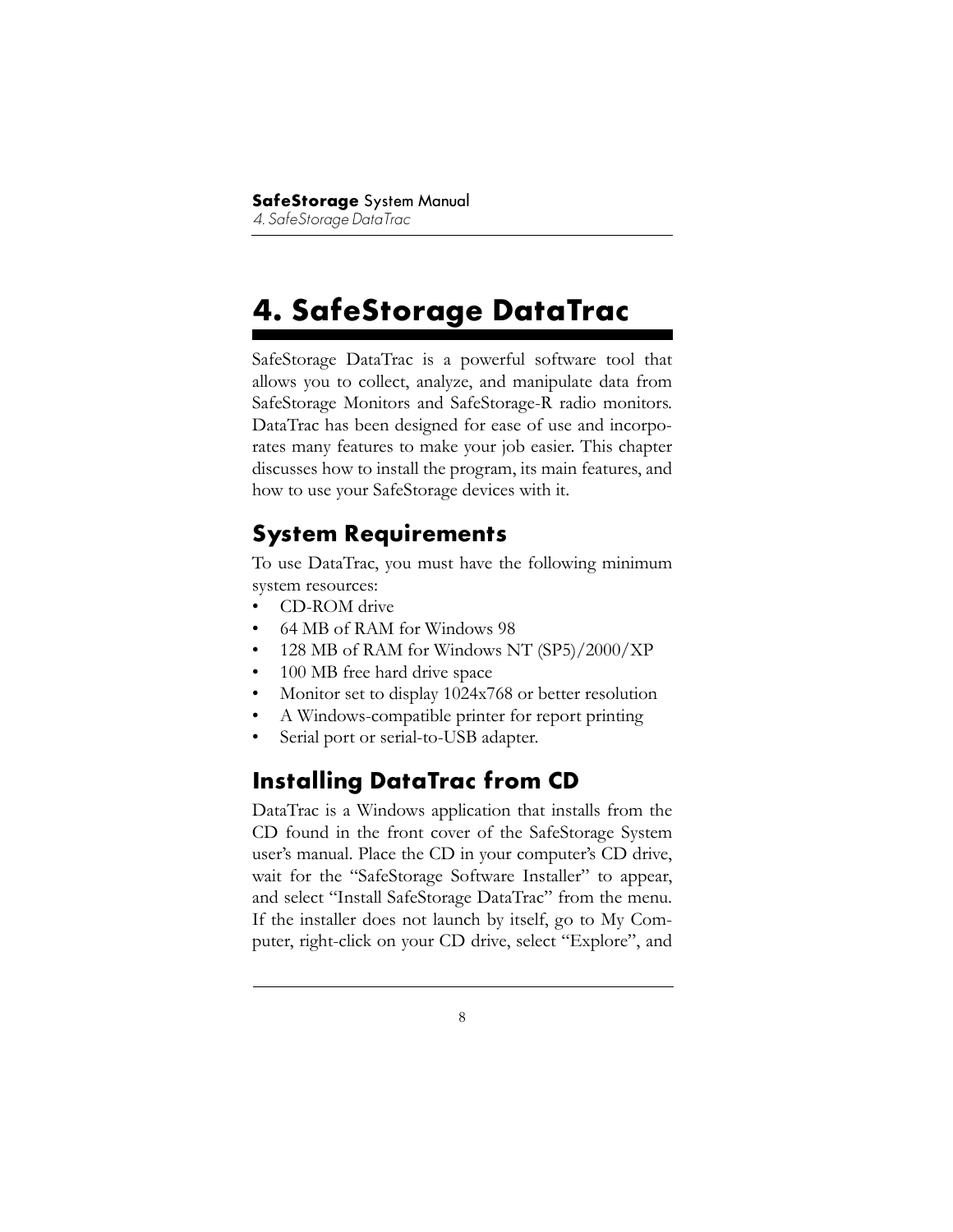double-click on the "autorun.exe" file. Then follow the subsequent installation prompts.

### <span id="page-14-0"></span>**Updating DataTrac from the Web**

Decagon also publishes updates to DataTrac on the web. The update installer replaces the old version of DataTrac with the new release, while retaining all your data and settings from the old version. The update installer can be downloaded at **www.decagon.com/downloads**. If your computer is connected to the Internet, you can use the Decagon Version Check web engine to check for updates to DataTrac. Select "Check for Updates..." from the Help Menu.

You can find the currently installed version of DataTrac on your computer by selecting "About DataTrac" from the Help Menu.

#### <span id="page-14-1"></span>**Licensing DataTrac**

**The copy of DataTrac you install from the CD is a 30 day evaluation copy! After 30 days, you will be unable to use the program if it has not been licensed!** To license your copy of DataTrac, you will need your Software License certificate. A unique License code is included with each SafeStorage system. Additional copies may be purchased as needed. To enter license do the following:

1. Go to Help > License. This opens the License Wizard. The first page will display the license status of your copy of DataTrac as NOT licensed, and the number of days remaining until your evaluation period expires.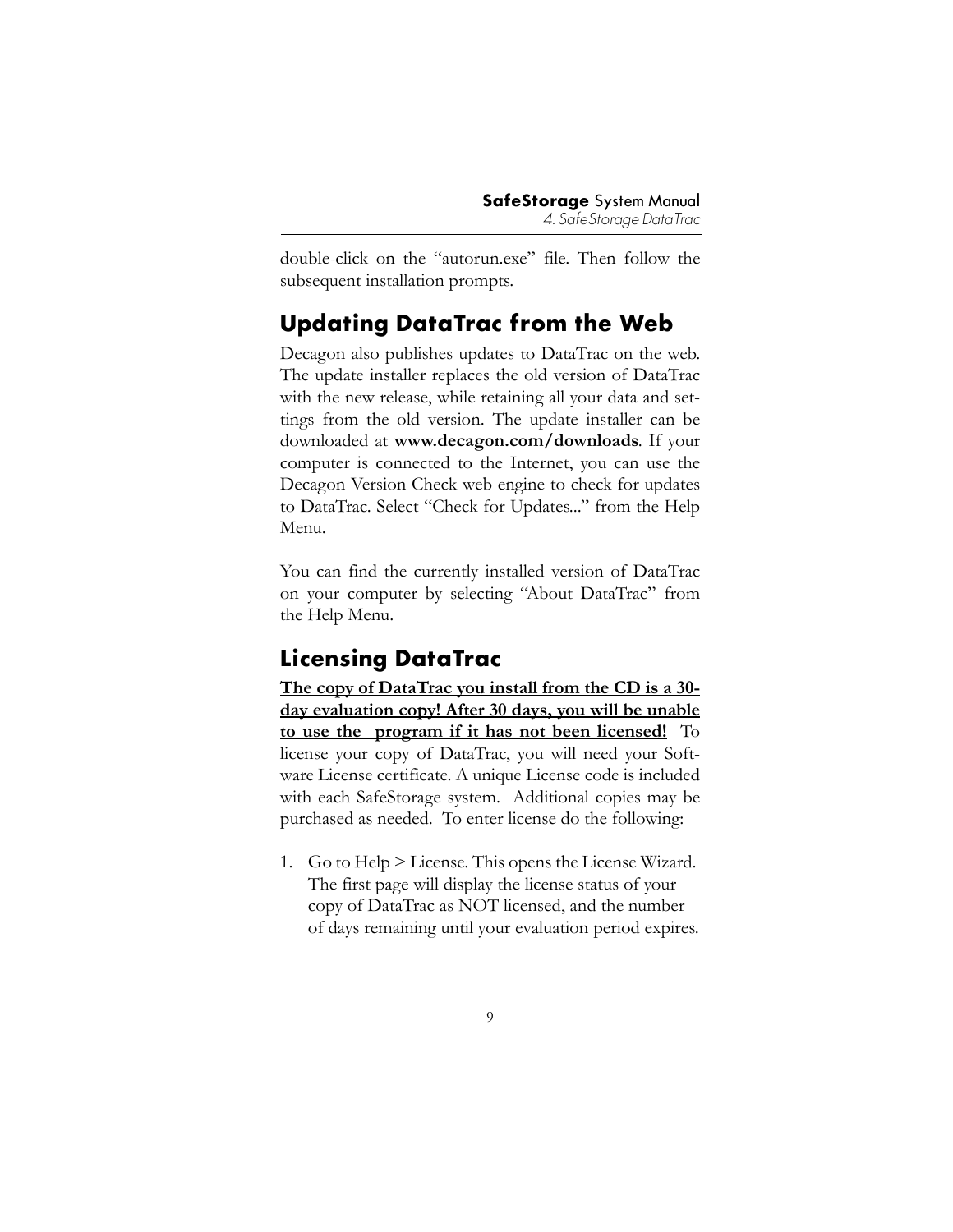- 2. Click "License". This displays the license agreement and asks you to accept or decline. If you choose "Decline" you cannot continue, and will only be able to click "Cancel" and start over.
- 3. Select "Accept License Agreement" if you agree. This activates the "Next" button. Click it to move to the Licensing Information screen.

Enter your full name, company name, and your license code exactly as written on the license certificate. Please contact Decagon if the information on your license certificate is incorrect.

**NOTE:** *Once you have licensed DataTrac, returning to the License screen will display the "Remove License" button. This button will remove DataTrac's license and you will need to re-license the program to continue using it. This was intended to let the user move their license to a new computer.*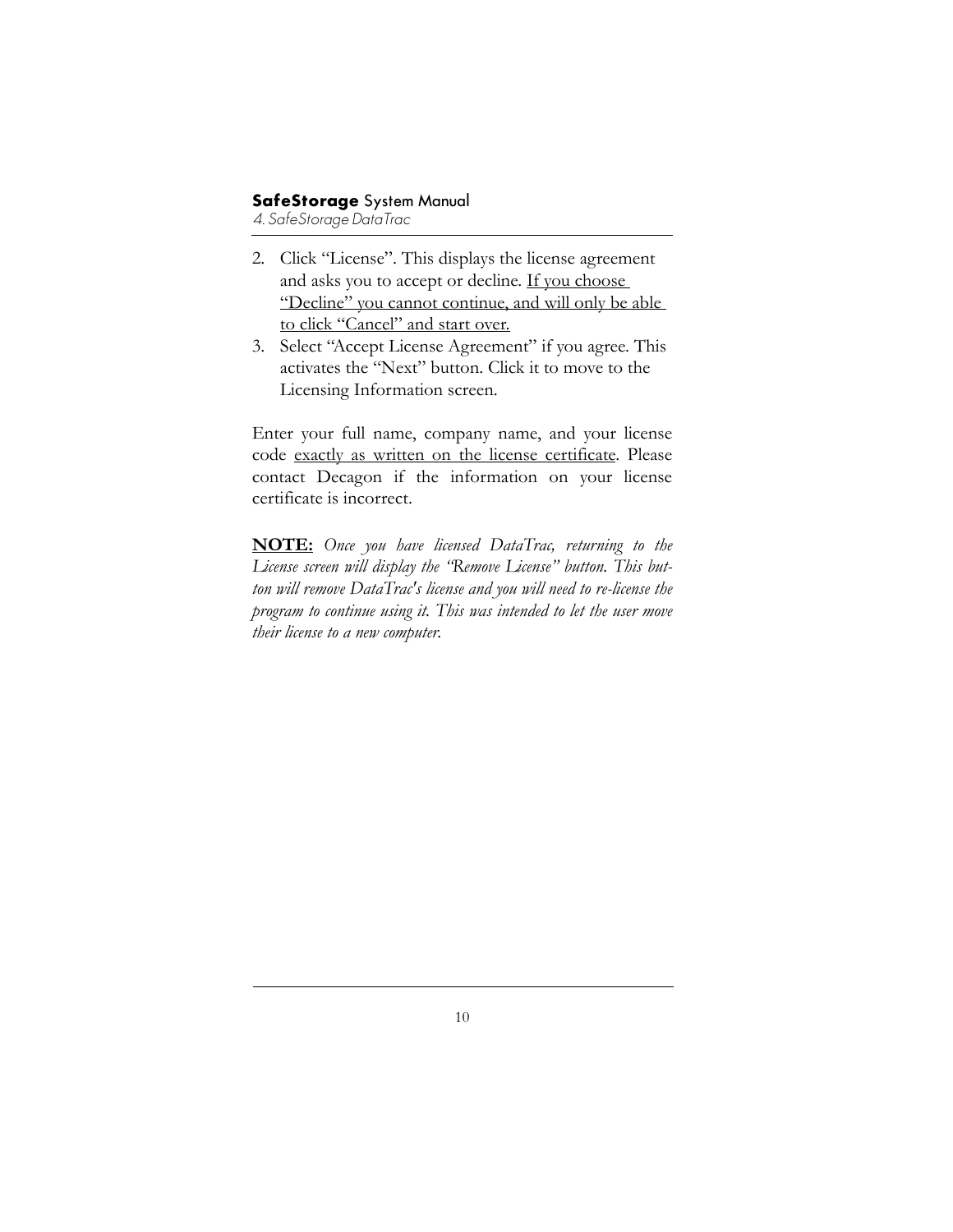*4. SafeStorage DataTrac*

#### <span id="page-16-0"></span>**The Main Screen**  *menu bar toolbar*Visible Data Connect Via<br>COM1 Com 碘 New Devices öΪ അ  $\mathbb{R}$ à Location<br>Data Source **New Devices** *device status area device description area device directory taskbar*

After DataTrac finishes installing, it will place an icon on your desktop. Double-click on the icon to launch DataTrac. The screen will be empty, and is divided into six main sections, shown above. Each section is described in detail here.

### <span id="page-16-1"></span>**The Device Directory**



The device directory is where all devices will appear. DataTrac uses Locations and Departments to organize devices. DataTrac refers to each main Location as a Location. Within each Location can be placed sub-Locations, known as Departments.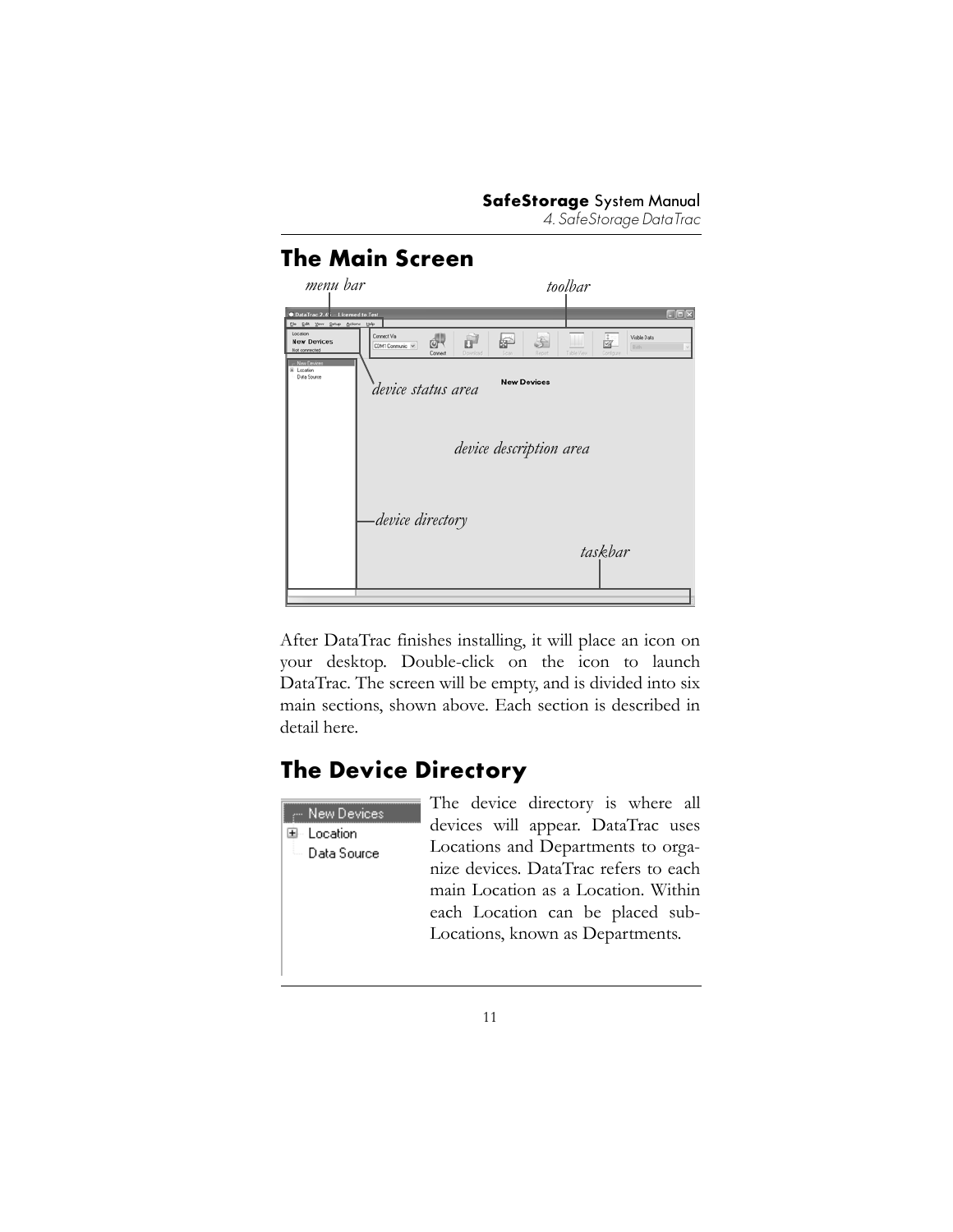### <span id="page-17-0"></span>**Device Description Area**

The device description area displays information about any highlighted node on the tree that is not a monitor. For monitors, this area will display measurement data as a graphical chart or in a table.

### <span id="page-17-1"></span>**Taskbar**

```
Successfully processed file: em5b test.dxd.
```
The taskbar is located at the bottom of the page and displays DataTrac system messages.

### <span id="page-17-2"></span>**The Menu Bar**

 $He$ lp Eile Edit View Setup Actions

DataTrac is a Windows-based program, and features a central menu bar. The menu bar allows you to perform operations and access program features. DataTrac's menu bar contains six menus, each one containing several submenu items. A brief overview of each menu and sub-menu follows.

#### File

The File Menu allows you to save and open data files, and print saved data.

- •**Import File Data...** Imports measurement data from a DataTrac data file. See "Reading in Saved Data Files" in this chapter for more information.
- **Export.** Exports data and monitor settings as a bundled data file for future use.

*- Table...* When in Table View, you can export the table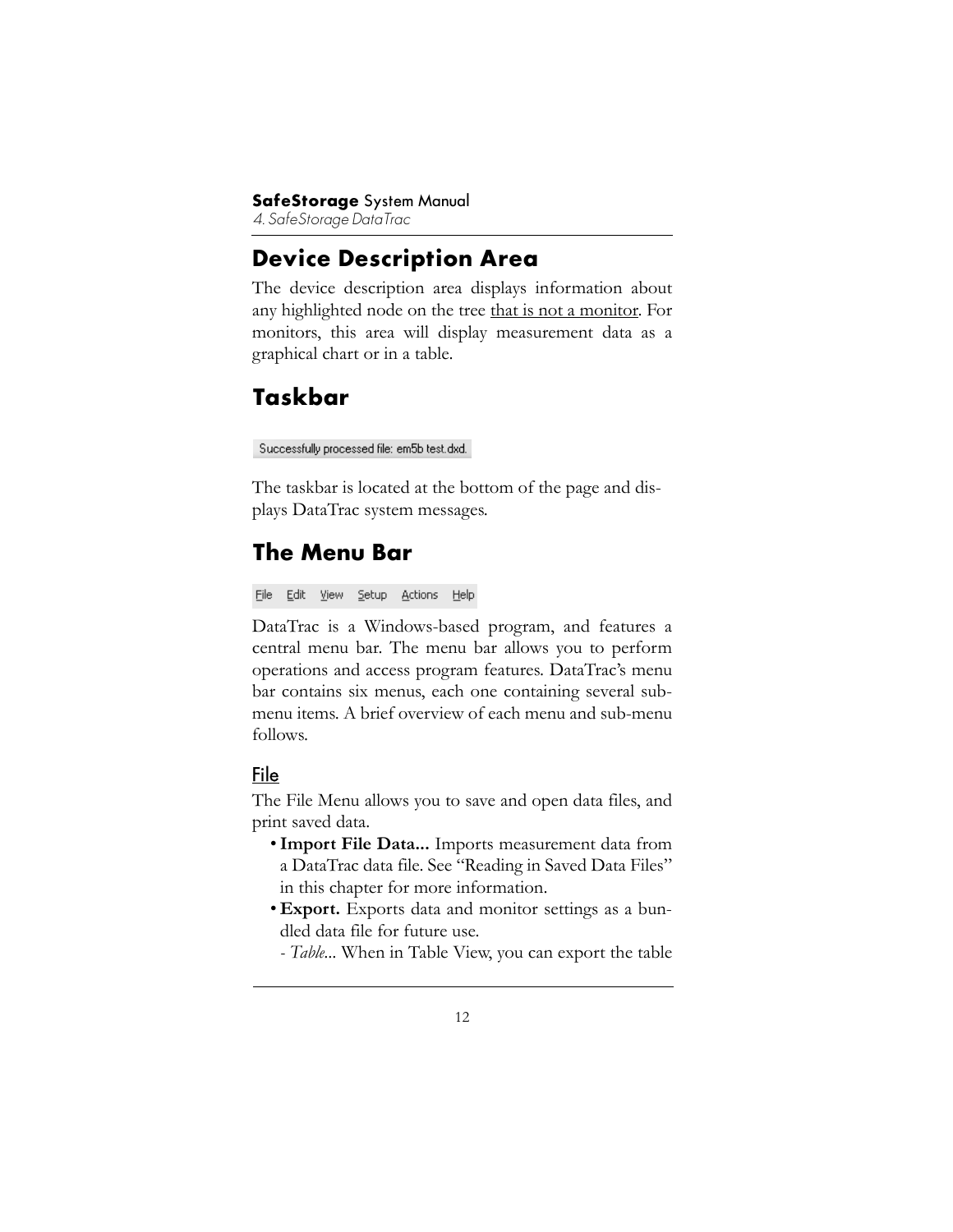into several different formats, which can be viewed with most standard spreadsheet or word processing programs. See "Table View" in this chapter for more details.

*- Chart...* When in Chart View, you can export the chart as a picture file to use with most word processing and web editing programs. See "Chart View" in this chapter for more details.

*- Transfer Set...* Exports a data file called a transfer set, which contains all of the data, configuration settings, and tree information for a selected monitor.

• **Print Setup...** Configure printer settings and options for printing reports.

**NOTE:** *When you configure your printer, the paper orientation is ignored; DataTrac will only print portrait-style instead.*

- **Print Report.** A report contains information about the monitor, the chart data as seen on the screen, the report summary data, and any recommendation text. (See "Printing Reports" in this chapter.)
- **Exit.** Closes the program.

#### Edit

The Edit Menu allows you to copy, and select on-screen data.

- **Undo.** Disabled.
- **Cut.** Disabled.
- **Copy** (Table View only). Allows you to copy data cells or rows and paste them into word processing or spreadsheet programs such as Word or Excel.
- **Copy Chart** (Chart View only). Copies the visible chart and converts it into a picture file for pasting into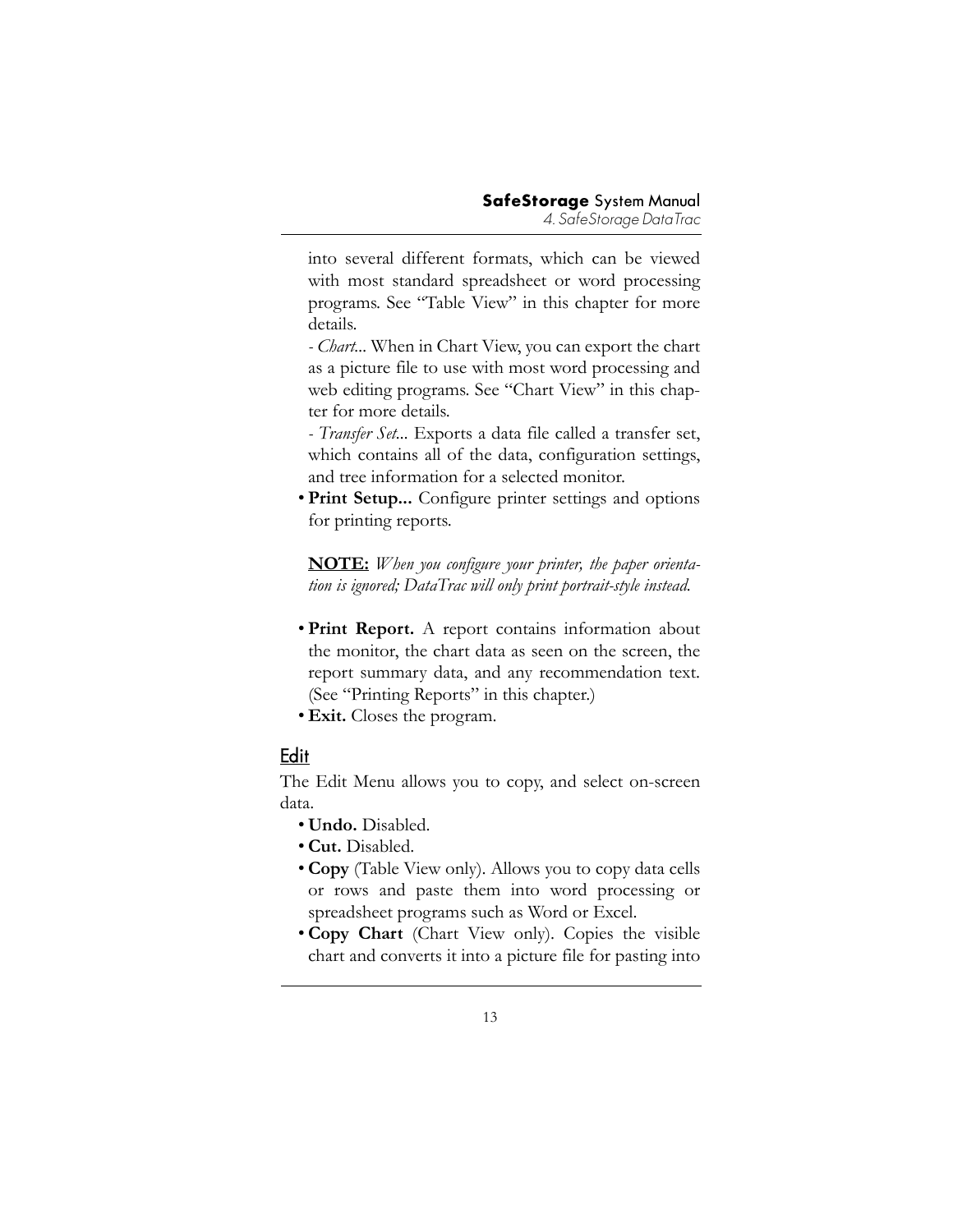other applications. You can select what picture format to use in the DataTrac Preferences menu. See "DataTrac Preferences" in this chapter for more details.

- **Paste** (Table View only).
- **Select Visible Data Rows** (Table View only). Selects all the data rows currently visible on the screen.
- **Select All.** Selects all the cells in Table View, or the cells in Chart View.

#### View

The View Menu allows you to control how data is viewed in DataTrac.

- **Chart View.** Check mark to the left indicates that the Chart View is currently active.
- **Table View.** Check mark to the left indicates that the Table View is currently active.
- **Enable Editing** (Table View only). Allows you to edit the values in the table.
- **Show Unprocessed Data** (Table View only). Shows the data as it comes in from the monitor, raw and unprocessed.
- **Reload Data For (device name).** The Reload Data option is useful if you are not seeing the data displayed as you expected in the Chart. This option will reload the data from the selected monitor.
- **Zoom In.** (Chart View only) Increases the chart size.
- **Zoom Out.** (Chart View only) Decreases the chart size.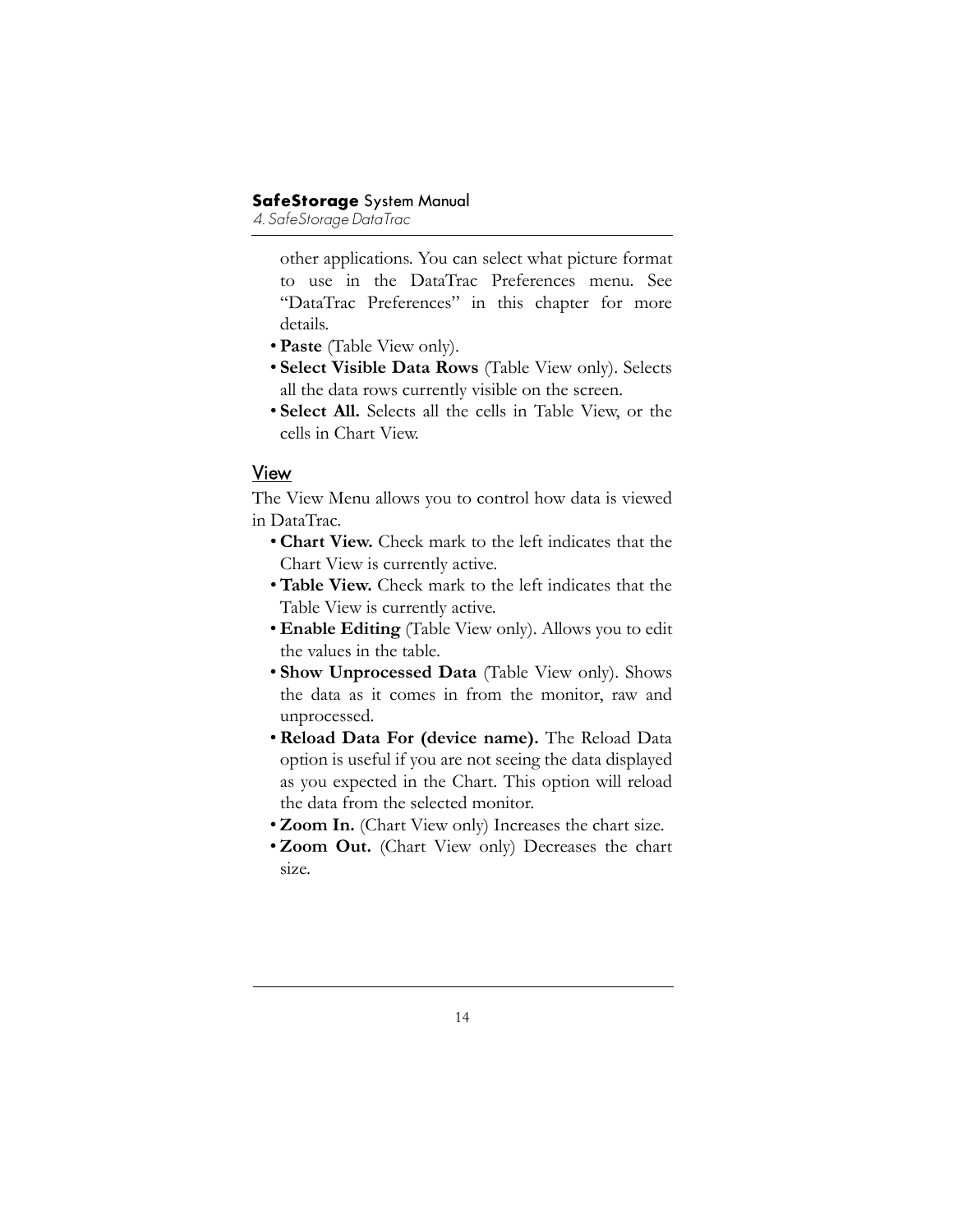#### Setup

The Setup menu allows you to create Locations and Departments, configure devices, and modify program settings in the DataTrac Preferences.

• **Create New.** Create a new Location, Department, Em50, Em5b, or DataStation.

*- Em50...* Create a new SafeStorage Monitor in the device directory.

- *DataStation...* Create a new DataStation.
- *Location.* Create a new Location in the device

directory.

*- Department.* Create a new Department level of a Location.

- **Configure (device/Location/Department name).** Takes you to the Configuration dialog, used for configuring devices, Locations, or Departments within DataTrac.
- **Rename (device/Location/Department name).** Change a selected device's, Location's, or Department's current name.
- **Redeploy (monitor name).** Allows you to restart a monitor as if it were a new monitor with no data. See "Redeploy a Monitor" in this chapter for more details.
- **Delete (device/Location/Department name).** Deletes the selected device, Location, or Department from the system.
- **DataTrac Preferences.** Opens the Preferences dialog which modifies program operational settings. See "Preferences Menu" in this chapter for more details.

#### **Actions**

The Action menu is used for connecting to your monitor, and downloading data from it.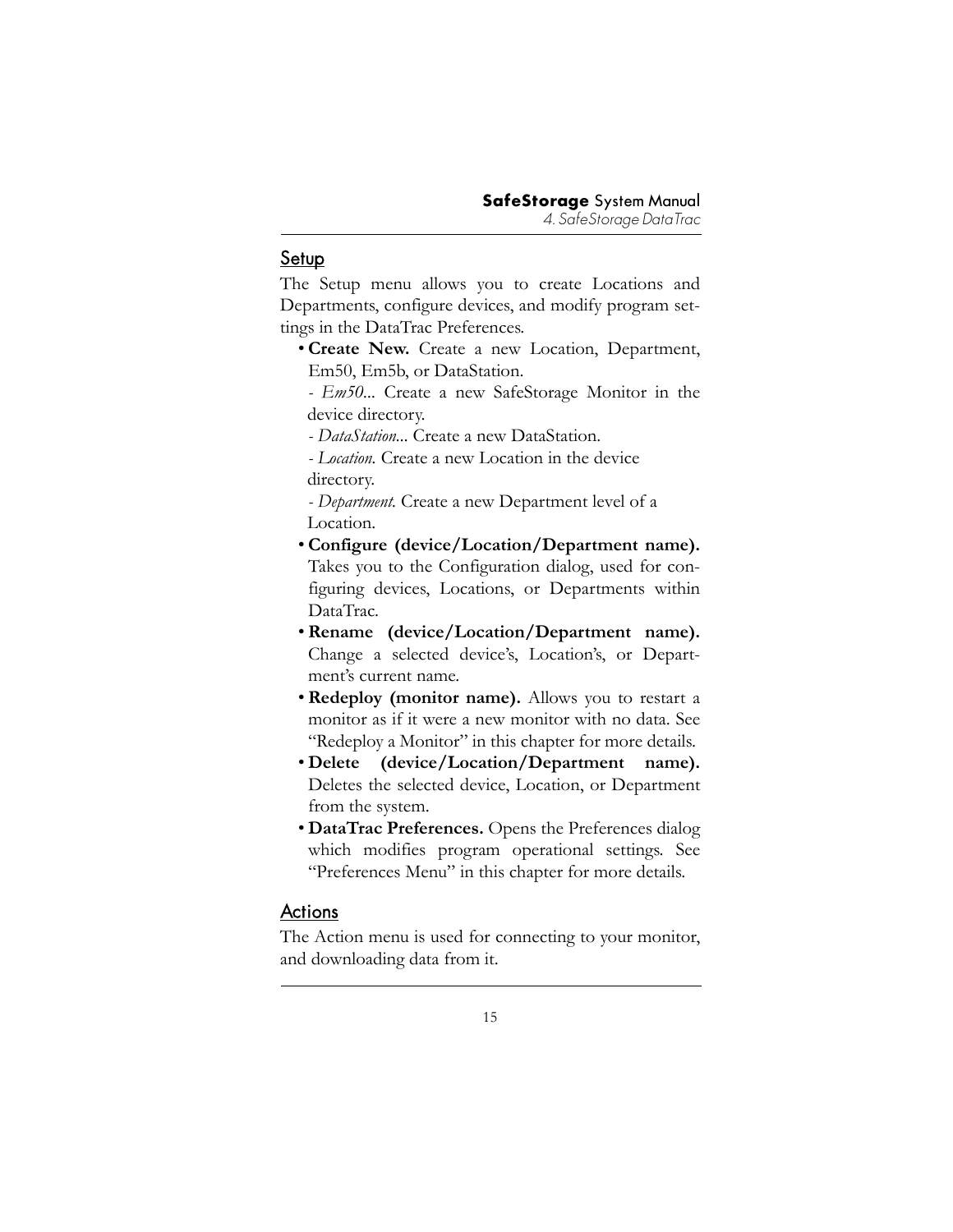- **Connect.** Connects to a selected monitor through the COM port selected in the Connect Via combo box.
- **Connection Query** (applies to SafeStorage-R only). Use to connect to any radio monitor on a specified channel/sub-channel.
- **Download.** Downloads data from a device. This is not enabled unless you are connected.

*- New Data.* Downloads data that has been collected by the device since the last download from that device.

*- All Data.* Downloads all the data currently stored in the device's data memory.

- **Scan Ports.** Takes real-time readings of all a monitor's ports. You must be connected to a monitor to enable this option.
- **Device Tools.** Contains several tools for interfacing with your device.

*- Set Time.* Sets the monitor's time to the computer's system time.

*- Firmware Test.* Tests the integrity of the device's firmware. DataTrac reports as either Good or Bad.

*- Erase Data in (name of device).* Erases all of the data currently stored in the device. **WARNING! When this feature is activated, it erases all data, and the data cannot be recovered once erased!**

*- Initialize Radio.* Resets a device's radio*.*

*- Initialize (device name).* Resets the selected device.

**WARNING! When this feature is activated, it erases all the data, and the data cannot be recovered once erased!**

#### <u>Help</u>

The Help menu contains the DataTrac help file, licensing wizard, and program version.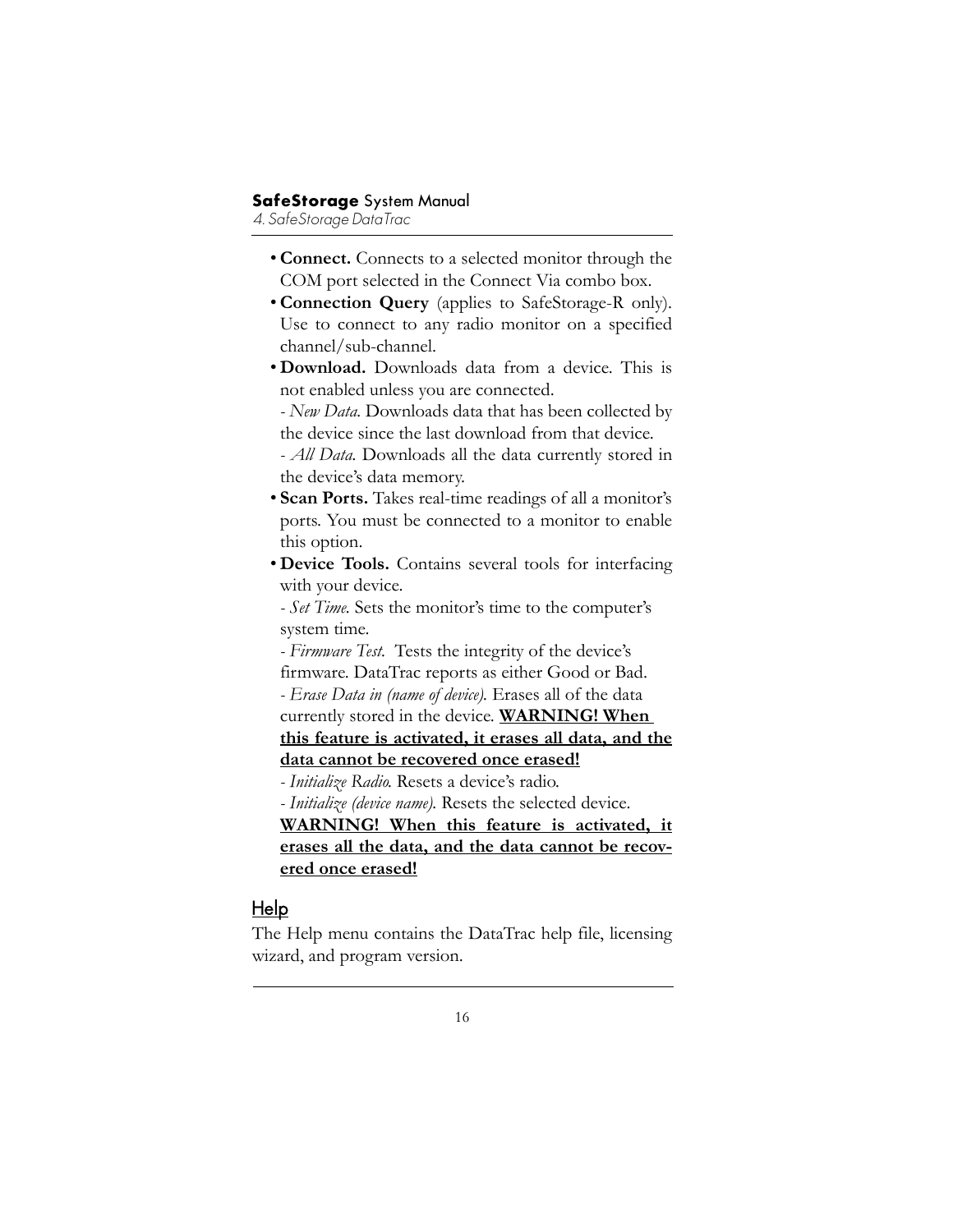- **DataTrac Help.** Opens the DataTrac help file, which contains help topics for each aspect of DataTrac and some problem solutions.
- **Check for Updates...** Connects to the Internet to find any available program updates (must be connected to the Internet for this option to work).
- **License.** Opens the License wizard to license DataTrac. DataTrac comes with a 30-day evaluation period. After 30 days, you will be unable to use the program until you purchase it and enter the program license key.
- **About DataTrac.** Displays program version.

#### <span id="page-22-0"></span>**The Device Status Area**

| Fm50                  |  |
|-----------------------|--|
| <b>FM50TSTR</b>       |  |
| 8/29/2006 11:33:43 AM |  |
|                       |  |

The device status area displays information about the device currently selected in the device directory, and connected to in

DataTrac. For monitors, when connected it will display the monitor's type, given name, monitor date and time, and battery status.

#### <span id="page-22-1"></span>**The Toolbar**

Across the top of the screen are several tools used to interface with your monitor, as shown in the picture below. These controls make up the toolbar.



**A: Connect Via.** Select a COM port to connect to a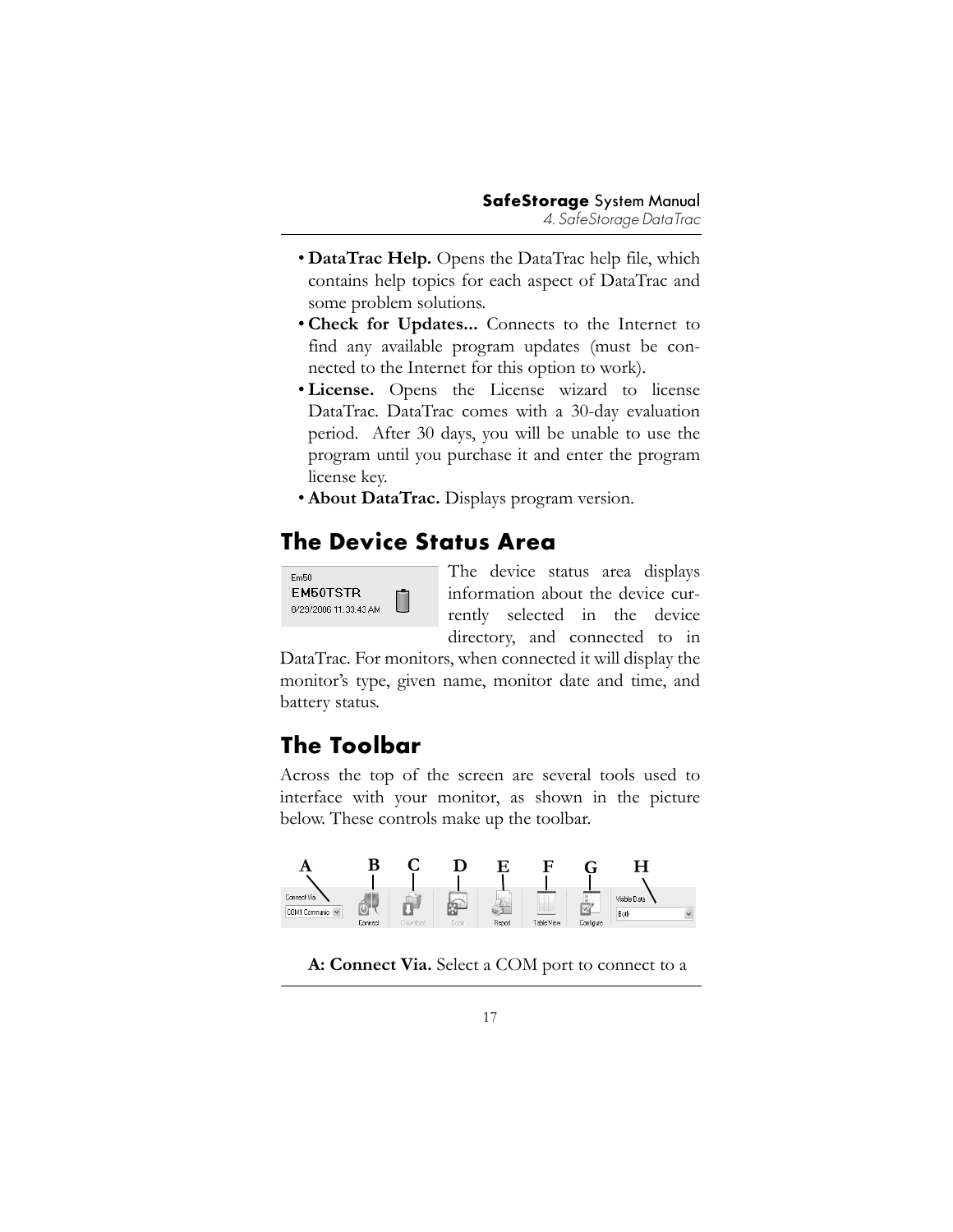### **SafeStorage** System Manual

*4. SafeStorage DataTrac*

monitor via a RS-232 serial cable (direct connect) or a Rm1 radio modem.

**B: Connect/Disconnect button.** Connects to or disconnects from a device.

**C: Download.** Downloads data that has been collected by the device since the last download from that device.

**D. Scan Ports.** Allows you to make instantaneous readings of all a monitor's ports when you are connected to that monitor.

**E: Report.** Allows you to print or create a PDF document of the currently selected monitor in the Device Directory. The report includes monitor Location, name, notes, current chart view and summary data below the chart.

**F: Chart/Table View.** Switches between Chart and Table views of downloaded data.

**G: Configure.** Takes you to the Configure menu.

**H: Visible Data.** You can choose to view your data as either water activity data, temperature, or both.

### <span id="page-23-0"></span>**Device Setup**

Before you can do anything with your SafeStorage device in DataTrac, you will need to connect to it (see Chapter 5 for procedure).

After connecting, the SafeStorage Monitor or DataStation will appear under "New Devices" in the Device Directory. Double-click on the device to bring up the Device Setup menu, or click the Configure button on the toolbar. (Please be patient; this process may take a few minutes.)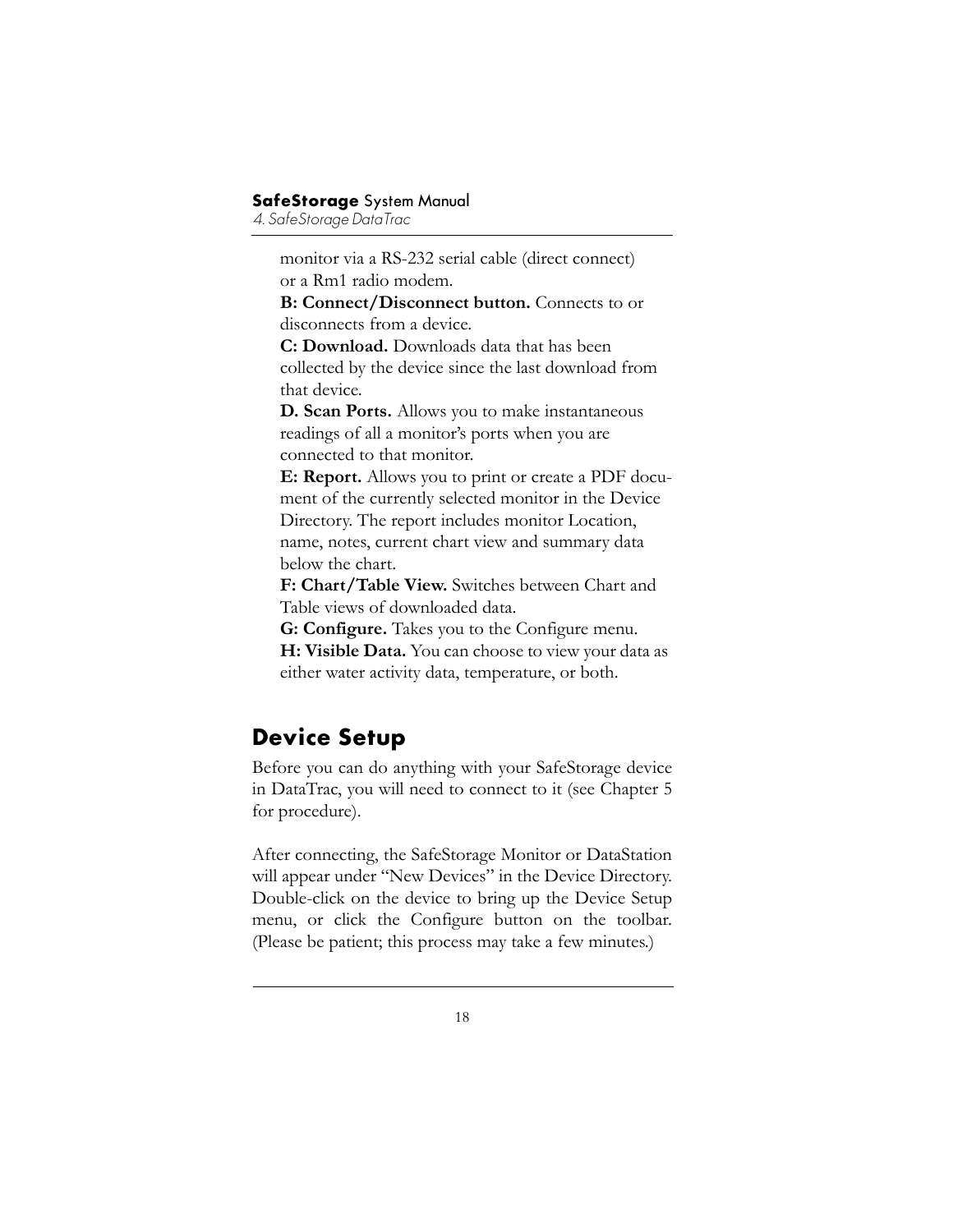The Device Setup menu is divided into four main screens, and can be navigated by clicking each section's tab at the top of the screen. Each section is explained below.

#### Monitor Tab

| Identity                                 |              |                              |    |                         |                |    |  |
|------------------------------------------|--------------|------------------------------|----|-------------------------|----------------|----|--|
| Monitor Model                            |              | Monitor Name                 |    |                         | Change Name    |    |  |
| Em50                                     | $\sim$       | <b>BirlwCov</b>              |    |                         |                |    |  |
| Serial Number                            |              | Firmware Version             |    |                         | Set Time       |    |  |
| \$\$1007                                 |              | Em50 1.07                    |    |                         |                |    |  |
|                                          |              |                              |    |                         |                |    |  |
|                                          |              |                              |    |                         | Erase Data     |    |  |
|                                          |              | Department                   |    |                         |                |    |  |
|                                          | $\checkmark$ | None                         |    | $\overline{\mathbf{v}}$ |                |    |  |
| Note<br>Location<br>Location<br>Location | Hemisphere   |                              |    | Degrees                 | <b>Minutes</b> |    |  |
| Latitude:<br>Longitude:                  | North        | ×<br>$\overline{\mathbf{v}}$ | 89 | ÷                       | 59.00          | E. |  |

This screen features two main sections:

1. **Identity.** This section gives you the basic information about your monitor.

*Change Name* - Click the "Change Name" button if you wish to rename your current monitor.

*Set Time* - Click "Set Time" to set the monitor time to the system time on your computer

*Erase Data* - It is recommended that you erase the monitor's memory before making measurements to ensure a clean data set. Click "Erase Data" to erase all data stored on the monitor.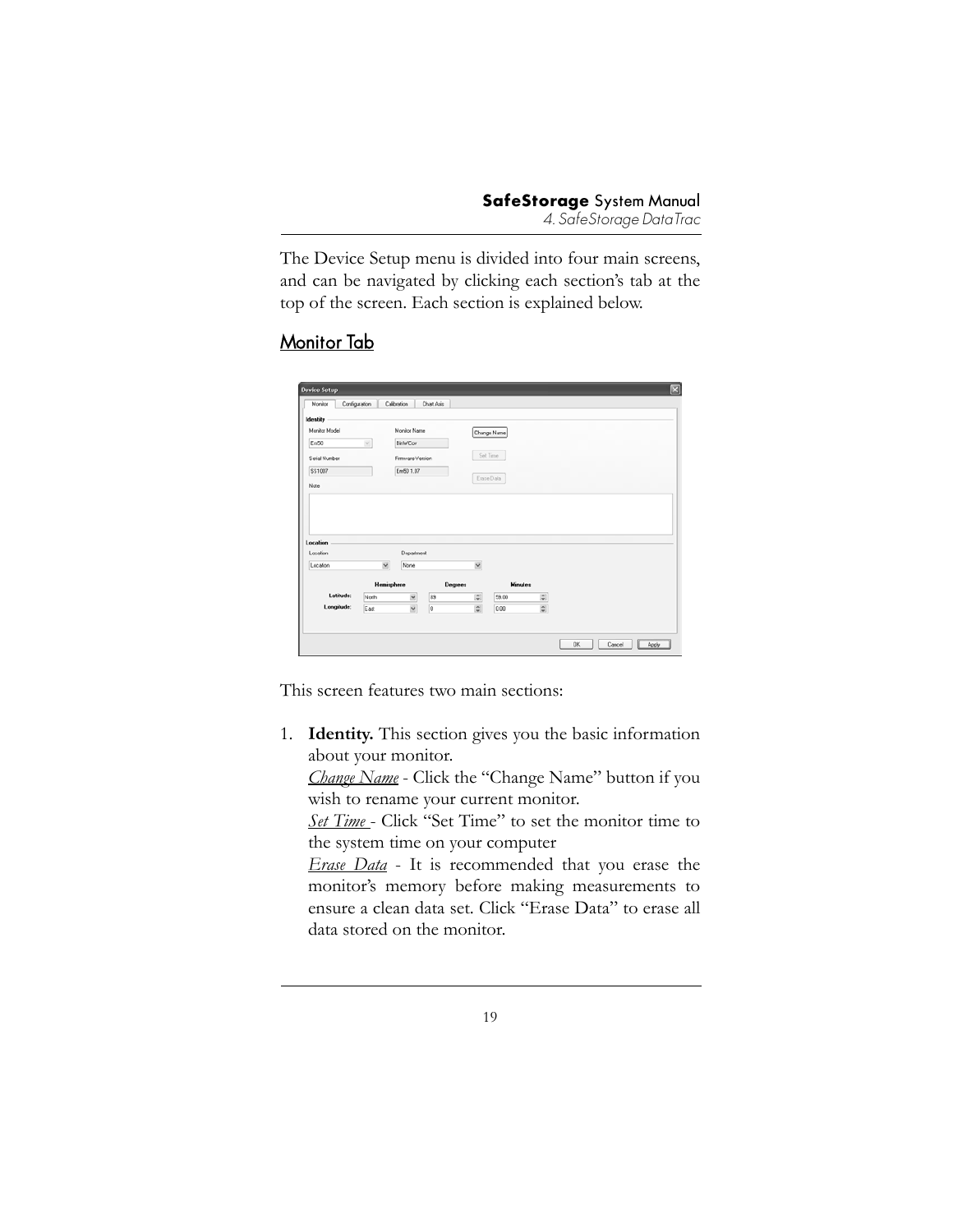In the "Note" field, you can write more detailed information about the monitor, for example, the type of plant growing at that site, the name of the location, etc. Anything you type here appears on printed data reports.

2. **Location.** In this section, select the Location and Department where you want this particular monitor to be grouped within the device directory. At the bottom of the screen you can set the physical location of the monitor (latitude and longitude).

**NOTE:** *The "Set Time" and "Erase Data" buttons are only active when you are connected to a monitor. In addition, the name of the monitor can be changed without being connected. However, the new name will not be saved to the monitor. The next time that the monitor is connected, it will be seen as a new device, but will appear under the old name.* 

#### Configuration Tab

| Apply Configuration Template |               |                | Measurement Interval  |                |                          |                       |              |                |                |                          |
|------------------------------|---------------|----------------|-----------------------|----------------|--------------------------|-----------------------|--------------|----------------|----------------|--------------------------|
| Choose a Template            | $\checkmark$  | $5^{\circ}$    | $\frac{x}{x}$ Minutes |                |                          |                       |              |                |                |                          |
| <b>Sensors</b>               | Port 1        |                | Port 2                |                | Port 3                   |                       | Port 4       |                | Port 5         |                          |
| <b>Sensor Type:</b>          | None Selected | ×              | SS-1 Aw/Temp          | ×              | SS-1 Aw/Temp             | ×                     | SS-1 Aw/Temp | v              | SS-1 Aw/Temp   | ×                        |
| Depth (Inches):              | la            | $\frac{a}{b}$  | $\vert$ 0             | ÷              | lo                       | $\frac{\Delta}{\Psi}$ | $\vert$ 0    | ÷              | 0              | $\ddot{\phantom{a}}$     |
| Chart                        |               |                |                       |                |                          |                       |              |                |                |                          |
| <b>Legend Name:</b>          | P1            |                | P <sub>2</sub>        |                | P3                       |                       | P4           |                | P <sub>5</sub> |                          |
| <b>Trace Color:</b>          | <b>Dlack</b>  | $\checkmark$   | <b>El</b> Lime        | $\sim$         | Purple                   | $\checkmark$          | <b>Blue</b>  | $\checkmark$   | Fuchsia        | $\checkmark$             |
| <b>Trace Size:</b>           | $-2$          | $\blacksquare$ | $-2$                  | $\blacksquare$ | $-2$                     | $\blacksquare$        | $-2$         | $\blacksquare$ | $-2$           | $\overline{\phantom{a}}$ |
| Data Marker:                 | None          | $\blacksquare$ | None                  | $\blacksquare$ | None                     | $\blacksquare$        | None         | $\blacksquare$ | None           | $\overline{\phantom{a}}$ |
| Radio                        |               |                |                       |                |                          |                       |              |                |                |                          |
| Radio Mode                   |               |                | Channel               |                | Sub Channel              |                       |              | Firmware       |                |                          |
| Transmit Only                |               | ×              | h                     |                | $\frac{\Delta}{2}$<br>10 |                       | ÷            | 424007         |                |                          |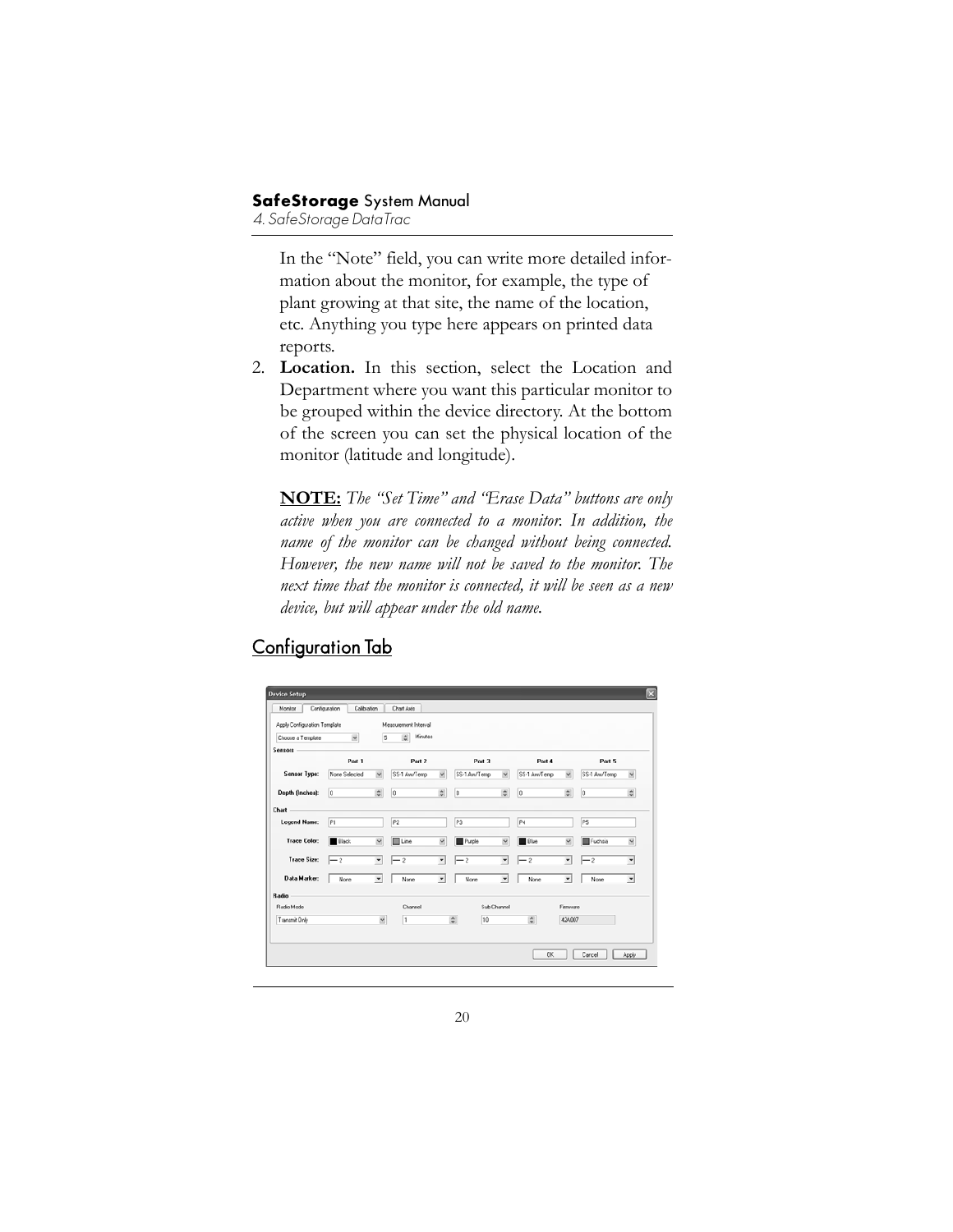This page is where you set up the sensor type, measurement interval, and charting preferences for your monitor. This screen is divided into three sections:

1. **Sensor.**

*- Sensor Types.* In the Sensor Type combo boxes you can use the drop-down menus for each port to select either the SS-1 aw/Temp probe, or Unprocessed Data (the raw reading straight from the sensor). You must make sure that you have configured the logger in the "Monitor" tab before you can configure the sensors. *- Depth (Inches):* Use the Depth edit boxes to note the depth of each probe if applicable.

2. **Chart.** This section contains options that control how data are viewed in the chart.

*- Legend Name:* Assign each chart line a name in the chart legend.

*- Trace Size:* Set a specified trace line size.

*- Trace Color:* Set each chart line to a different color, or set each trace to the same color.

*- Data Marker:* Select markers to highlight data points in the chart.

3. **Radio.** In the "Radio" section, you set the radio mode, channel and sub channel for SafeStorage-R radio loggers

*- Radio Modes:* Lets you select the radio operating mode when using a SafeStorage-R or DataStation to collect data (see Chapter 6 for more information about the DataStation).

• Radio Off/No Radio: The radio logger will take and store measurements as configured, but will only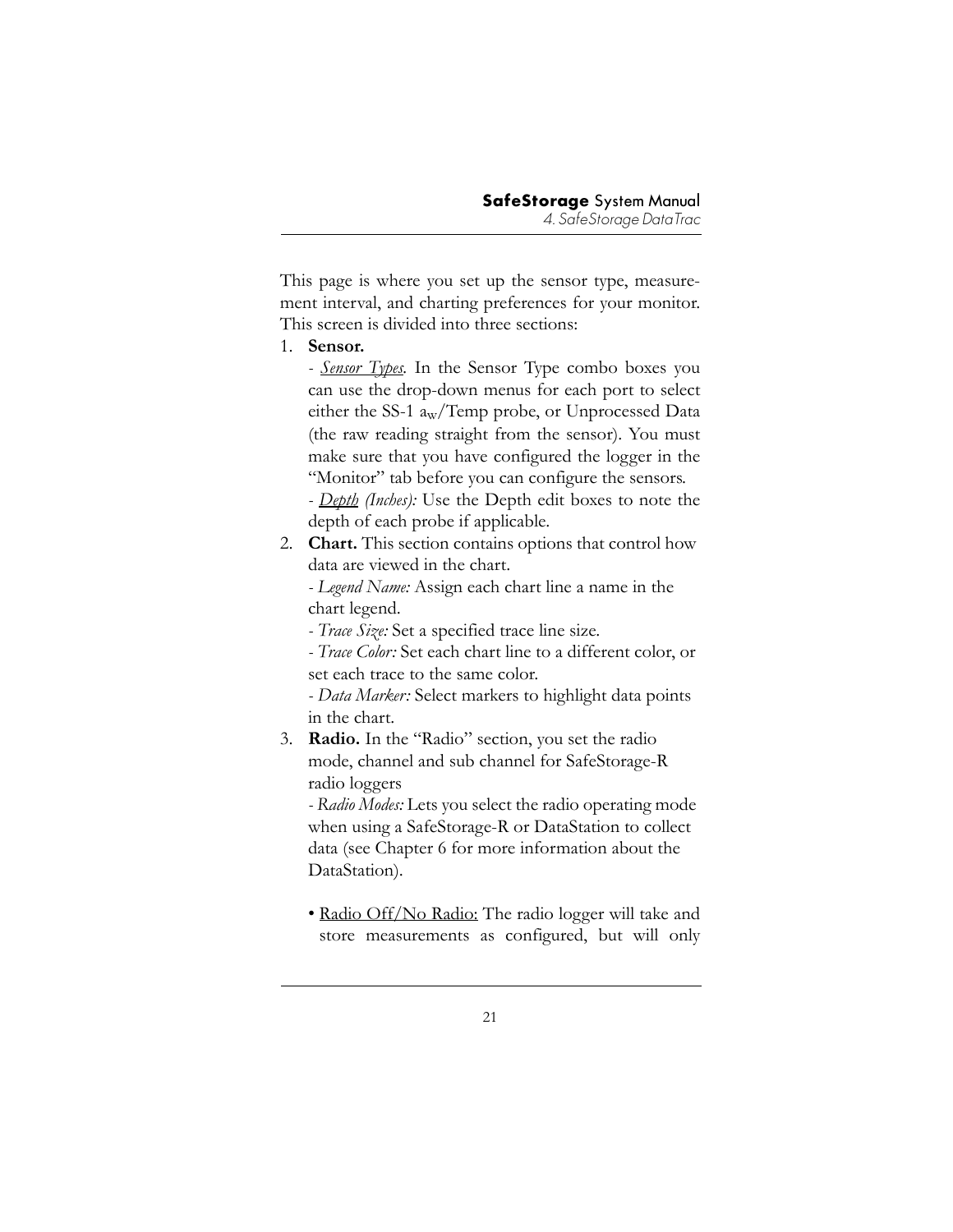download via direct connection using an SCA and a computer.

- Transmit Only: In this mode, every time the radio logger stores a measurement (according to the programmed measurement interval), it will also transmit the measurement to a "listening" receiver. Choose this mode when using a DataStation to receive your data. This radio mode uses the least battery power. The actual transmit time is randomly delayed to help prevent two or more radio loggers from transmitting at the same time.
- Two-way 06:00-18:00: The SafeStorage-R will transmit data packets to the DataStation between 6 a.m. and 6 p.m. However, the SafeStorage-R can only communicate in one direction, so *all connections of this type are one-way.*
- Two-way 24-hour: The SafeStorage-R will transmit data packets to the DataStation every hour.
- Transmit + Two-way: The SafeStorage-R can transmit data packets to the DataStation. The "Twoway" option does not apply.
- Unknown Radio Mode: When DataTrac connects to a radio logger and cannot identify the radio mode, it will be automatically set to unknown.
- *Channel:* Can be set from 0 to 6.
- *Sub Channel:* Can be set from 0 to 65534
- *Firmware:* (Read-only, cannot be modified) Displays the radio module's firmware version.

#### Calibration Tab

The Calibration tab of the Device Setup allows you to apply soil-specific calibrations to your SS-1 probes.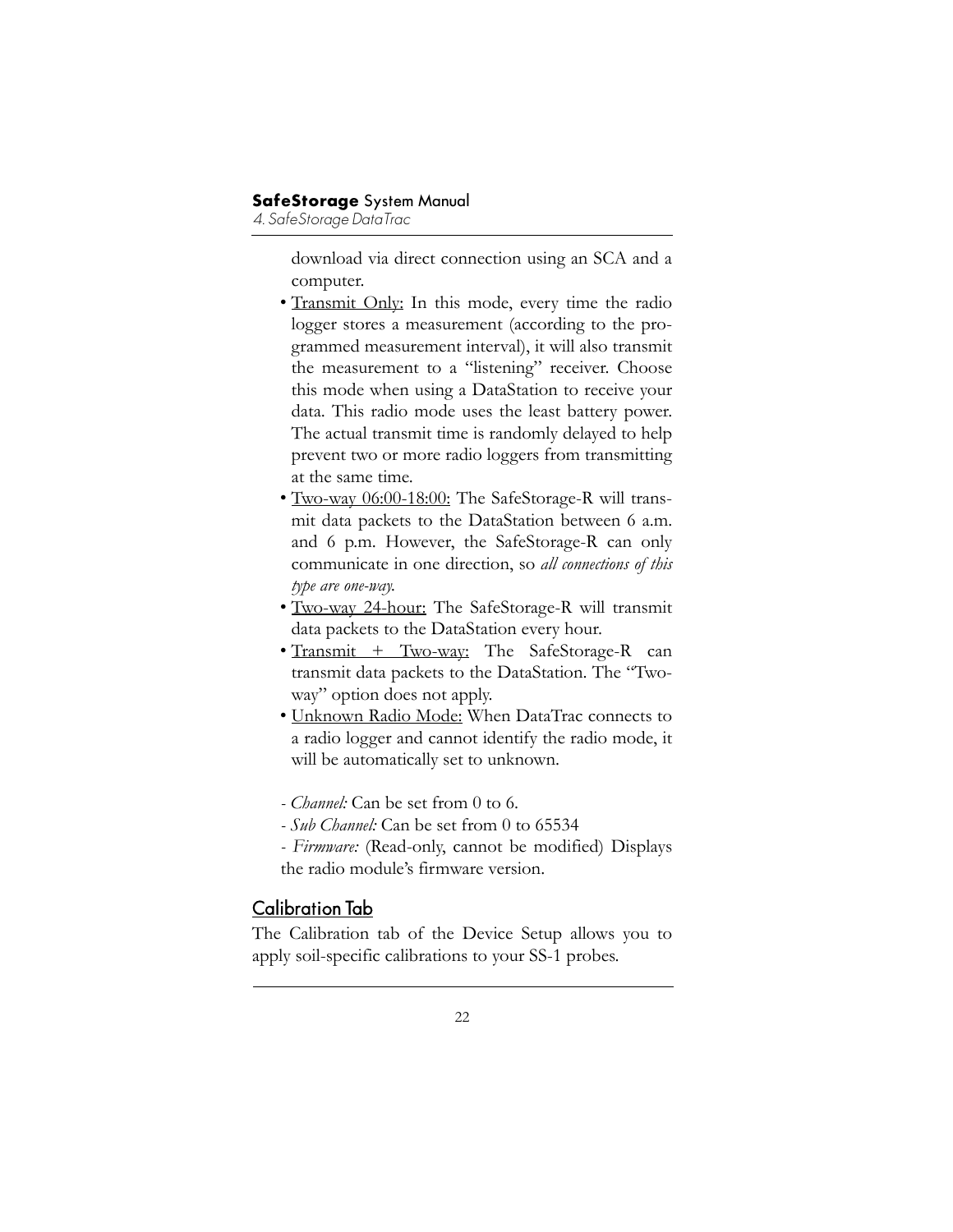*4. SafeStorage DataTrac*

| <b>Device Setup</b>                                                                                                                                                                    |                                                                                  | $\boxtimes$ |
|----------------------------------------------------------------------------------------------------------------------------------------------------------------------------------------|----------------------------------------------------------------------------------|-------------|
| Monitor<br>Configuration<br>Port 1: NO SENSOR<br>Rott 2 P2<br>Port 4: P4<br>Port 5: PS<br>Apply Changes To<br>Data Collected After.<br>11/10/2006 10:57:03 A D V<br>$\boxdot$ All Data | Calibration<br>Chart Axis<br>SS-1 Aw/Temp<br>This Sensor Has No User Calibration |             |
|                                                                                                                                                                                        | 0K<br>Cancel<br>Apply                                                            |             |

This screen has three sections:

- **1. Port List.** In the upper left corner of the screen is the Port List. From this list select sensor ports that have a sensor connected. The list is organized by port number and legend name.
- **2. Sensor specific calibration information.** When the default calibration equations are not suitable for your soil type, you can enter your own calibration equations here.
- **3. Apply Changes To.** After you have made calibration changes, specify which parts of your data to apply the new calibration to.

#### Chart Axis Tab

DataTrac allows you to adjust the range of the chart axis. This feature can be accessed in three ways: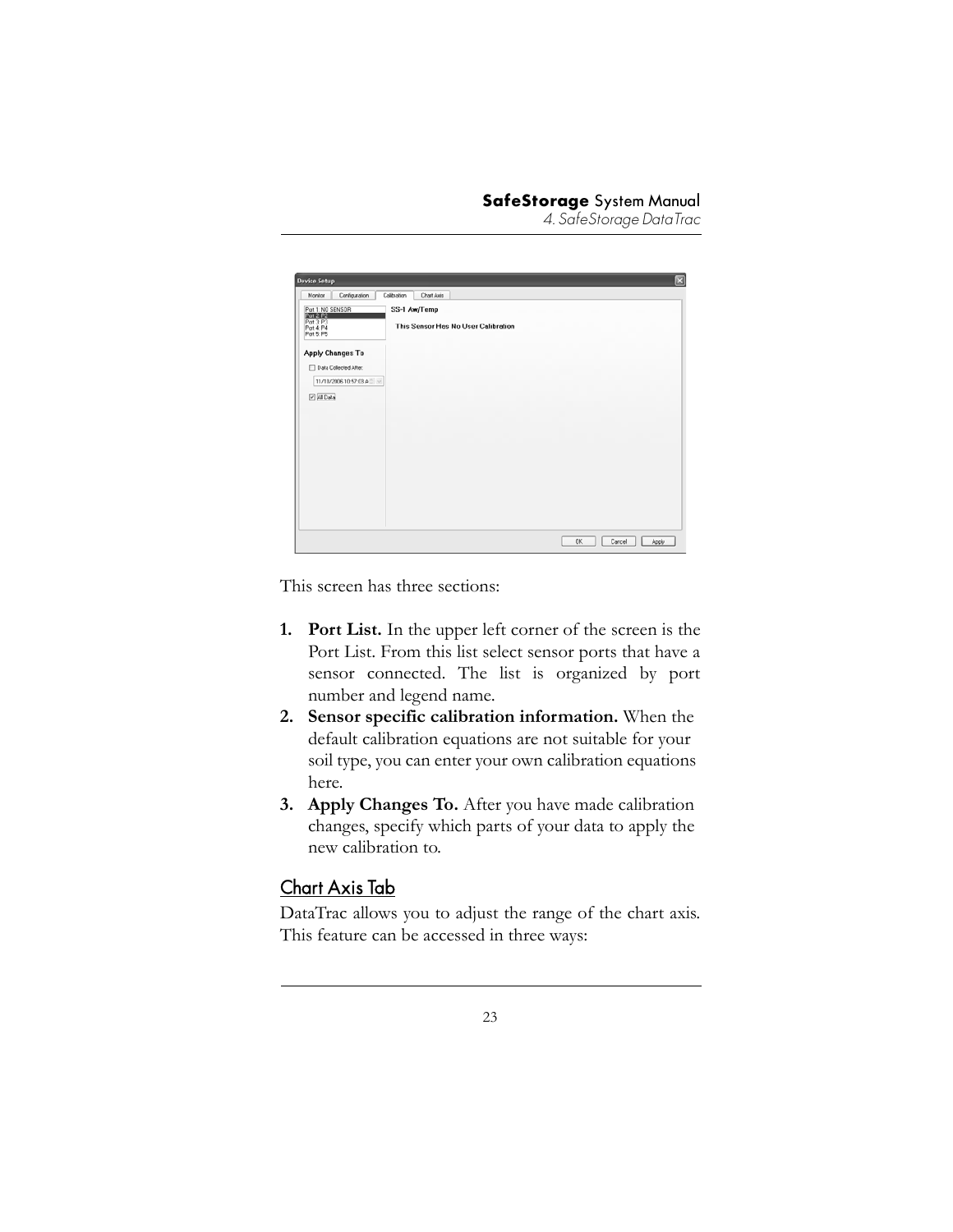- Select Setup > Configure (monitor name), and click the Chart Axis tab;
- Double-click on a monitor in the device directory to open the Configuration menu, and select the Chart Axis tab.
- Click the Configuration button on the toolbar, and select the Chart Axis tab, shown below.

| <b>Device Setup</b>                                                        | ĸ                           |
|----------------------------------------------------------------------------|-----------------------------|
| Monitor<br>Configuration<br>Chart Axis<br>Calibration                      |                             |
| Water Activity (Aw)<br>Water Activity [Aw]<br>Temperature ( <sup>#F)</sup> |                             |
| Properties                                                                 |                             |
| Auto Range Minute Axis                                                     | Auto Select All Axis Colors |
| Max 2000<br>$\frac{1}{2}$                                                  | Axis Color                  |
| Min: 0.000                                                                 | ×<br><b>Black</b>           |
| Axis Target Range                                                          |                             |
| Target Range Visible                                                       |                             |
| Use Default Target Range                                                   |                             |
| Upper: $0.300$ $\frac{m}{w}$                                               |                             |
| Lower: 0.200 [C]                                                           |                             |
|                                                                            |                             |
|                                                                            |                             |
|                                                                            |                             |
|                                                                            |                             |
|                                                                            |                             |
|                                                                            |                             |
|                                                                            |                             |
|                                                                            |                             |
|                                                                            | OK.<br>Cancel<br>Apply      |

- Select the data view you would like to adjust from the choices shown in the box in the upper left corner of the screen.
- Set the desired range by adjusting the Maximum and Minimum values in the Properties section of the screen.
- The axis color may also be changed if desired.
- Click the Apply button in the bottom right corner of the window to apply the settings and remain in the setup window. Click OK to apply the settings and exit the setup window.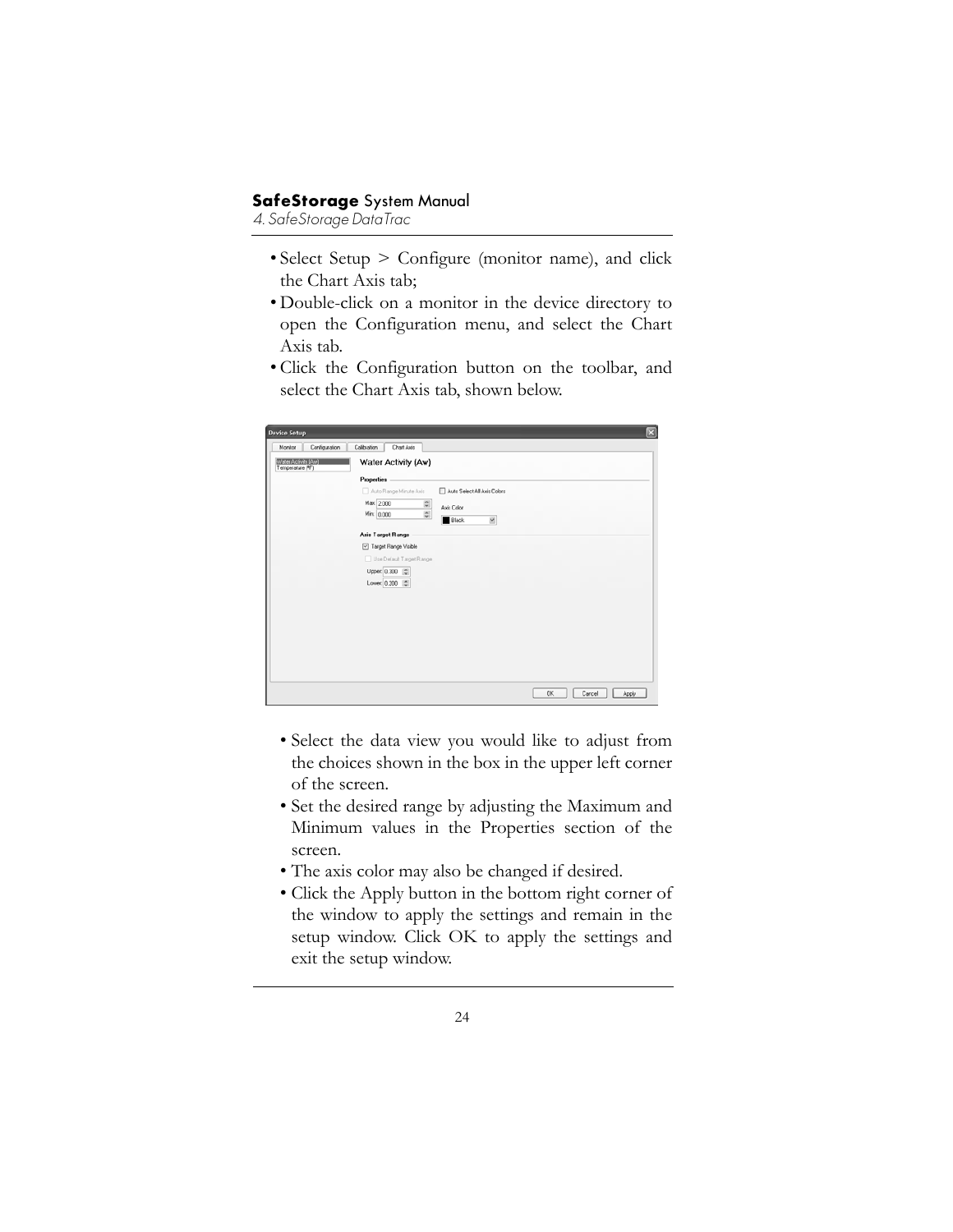**NOTE:** *The chart axes were designed to be larger than necessary to allow the user to drag traces on and off of the screen. For example, if you have a busy chart and want to move a particular trace to make more space, click on that trace's chart axis and drag the mouse upward to take the trace off the screen. The trace will be returned to its starting position if you leave the chart view and return to it. When you are finished configuring the SafeStorage Monitor in this menu, press "Apply" to store the changes.*

#### <span id="page-30-0"></span>**Creating a New Location**

To create a new Location:

1. Select Setup  $>$  Create New  $>$  Location. The dialog box below will appear.

| 拳 Creating Location Level Name |  |
|--------------------------------|--|
| Create New Location            |  |
| Name of New Location:          |  |
|                                |  |
|                                |  |
|                                |  |
|                                |  |
|                                |  |
| 0K<br>Cancel                   |  |

2. Enter a name for the Location (up to 24 characters) and click "OK". The "Location Level Setup" dialog, show below, will appear next: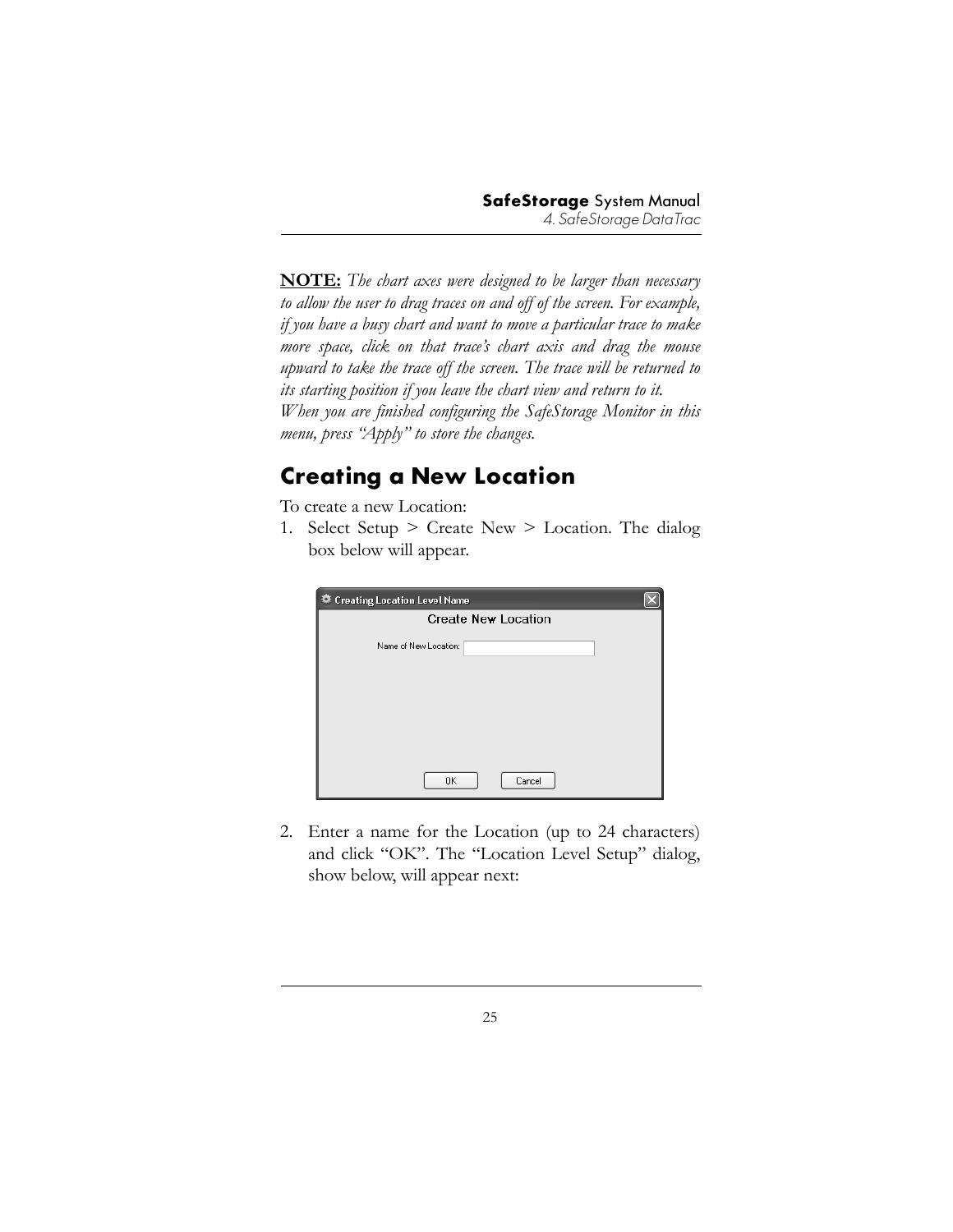#### **SafeStorage** System Manual

*4. SafeStorage DataTrac*

| <b>Location Level Setup</b> | $\boxtimes$              |
|-----------------------------|--------------------------|
| LOCATION                    |                          |
| Location Level Name         |                          |
| wheat field                 |                          |
| Note                        |                          |
|                             | $\hat{\phantom{a}}$      |
|                             |                          |
|                             | $\overline{\phantom{a}}$ |
|                             |                          |
|                             |                          |
|                             |                          |
|                             |                          |
|                             |                          |
|                             |                          |
|                             |                          |
|                             |                          |
|                             |                          |
|                             |                          |
|                             | OK<br>Cancel<br>Apply    |

- In the **Location Level Name** Department, you can enter a new name for the Location or modify the current name.
- Use the **Notes** Departments to enter any comments about that Location (e.g. crop type).
- 3. Fill in the appropriate Departments, then click "OK". The Location will appear in the device directory, and its name, acreage, and any notes will appear in the device description area.

You may add additional Locations by repeating these steps.

#### <span id="page-31-0"></span>**Creating a New Department**

To add a Department to an exiting Location:

1. Select Setup > Create New > Department. The dialog box below will appear: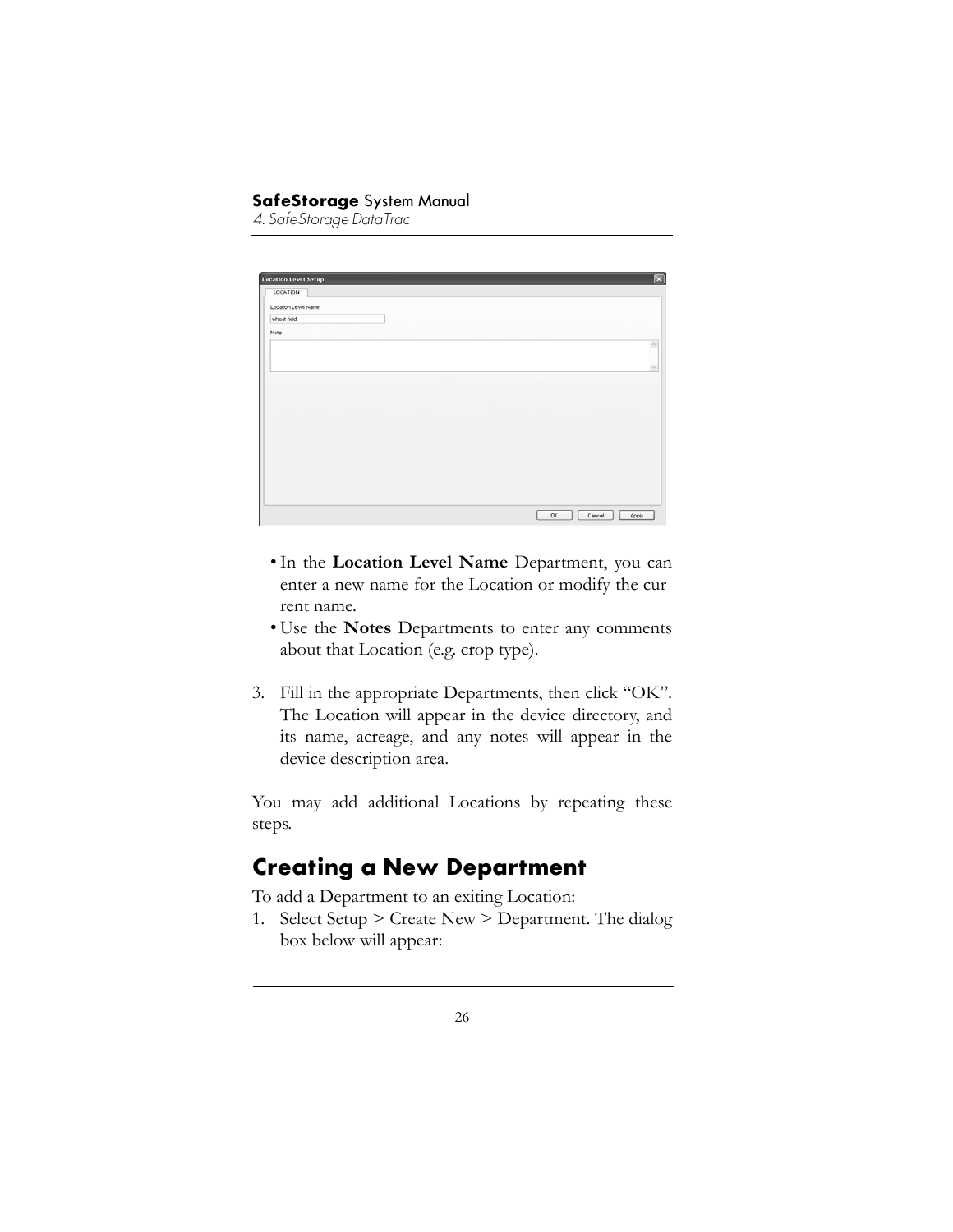*4. SafeStorage DataTrac*

| <b>Creating Department Level Name</b> |
|---------------------------------------|
| Create New Department                 |
| Farm:<br>wheat field $\sqrt{}$        |
| Name of New Department:<br>back field |
|                                       |
|                                       |
|                                       |
| 0K<br>Cancel                          |

- 2. From the "Location" drop-down list, select which existing Location the Department will be associated with.
- 3. Enter a name for the Department (up to 24 characters) and click "OK". The "Department Level Setup" dialog, shown below, will appear next:

| <b>Department Level Setup</b> |            |                        |
|-------------------------------|------------|------------------------|
| DEPARTMENT                    |            |                        |
| Department Level Name         | Experiment |                        |
| back field                    |            |                        |
| Note                          |            |                        |
|                               |            | $\hat{\phantom{a}}$    |
|                               |            |                        |
|                               |            |                        |
|                               |            |                        |
|                               |            |                        |
|                               |            |                        |
|                               |            |                        |
|                               |            |                        |
|                               |            |                        |
|                               |            |                        |
|                               |            |                        |
|                               |            |                        |
|                               |            |                        |
|                               |            |                        |
|                               |            |                        |
|                               |            | Cancel<br>OK.<br>Apply |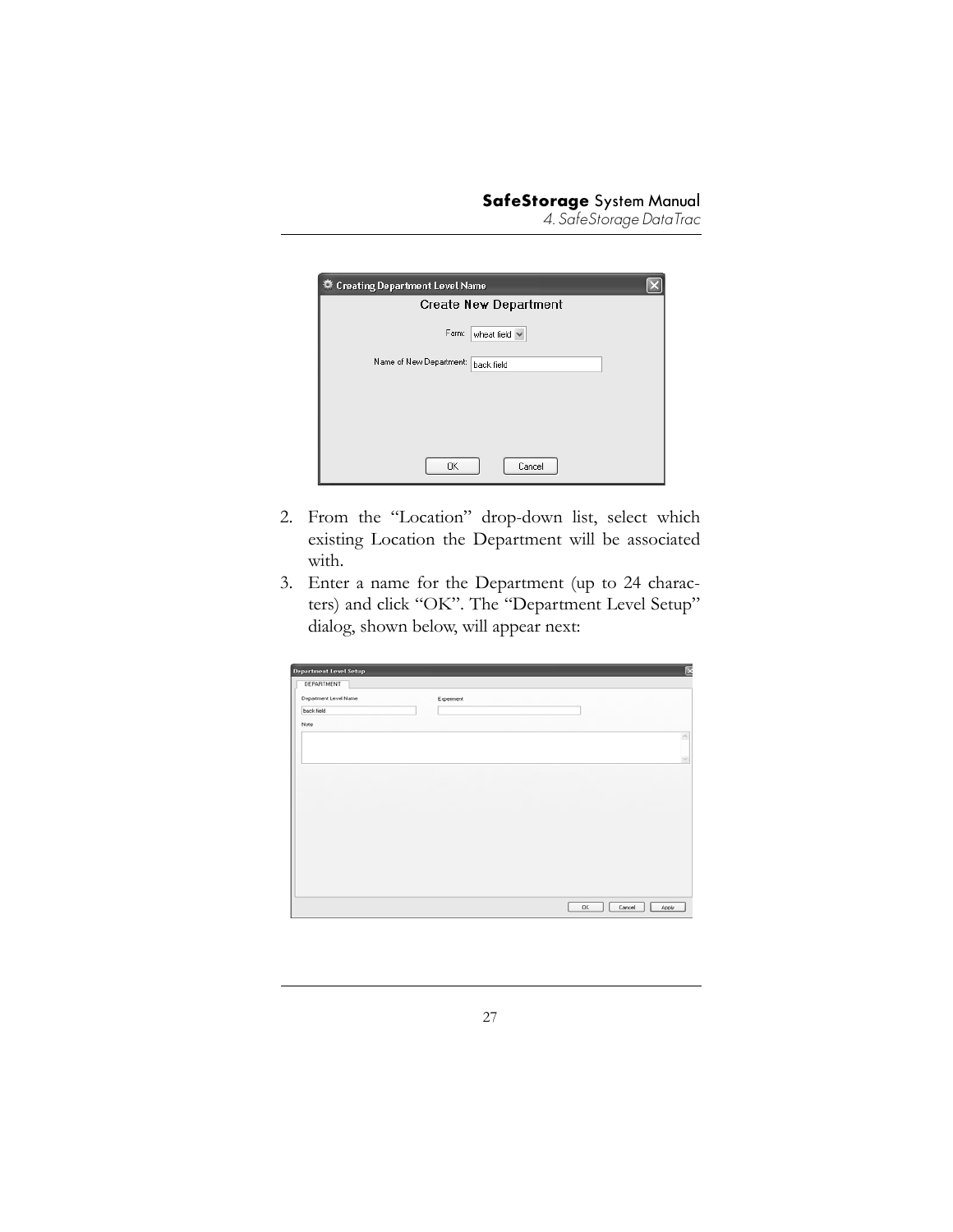- In the **Department Level Name** Department, you can enter a new name for the Department or modify the current name.
- If you are conducting an experiment, for example, you can give it a name in the **Experiment** field.
- Use the **Notes** Departments to enter any comments about that Department (i.e. location, special conditions, etc.).
- 4. Fill in the appropriate Departments, then click "OK". The Department will appear in the device directory, and its name, acreage, crop name, and any notes will appear in the device description area. The Department's name will also appear in the device status area.

You may add additional Departments by repeating these steps.

You can delete Locations and Departments by selecting them in the device directory, then selecting Setup > Delete (name of Location/Department).

**WARNING! When deleting a Location or Department, all monitors in that Location or Department will be deleted!**

#### <span id="page-33-0"></span>**Downloading Data**

Once your SafeStorage Monitors are properly configured and are collecting data, you will eventually need to collect data that has accumulated.

To download data directly from a monitor,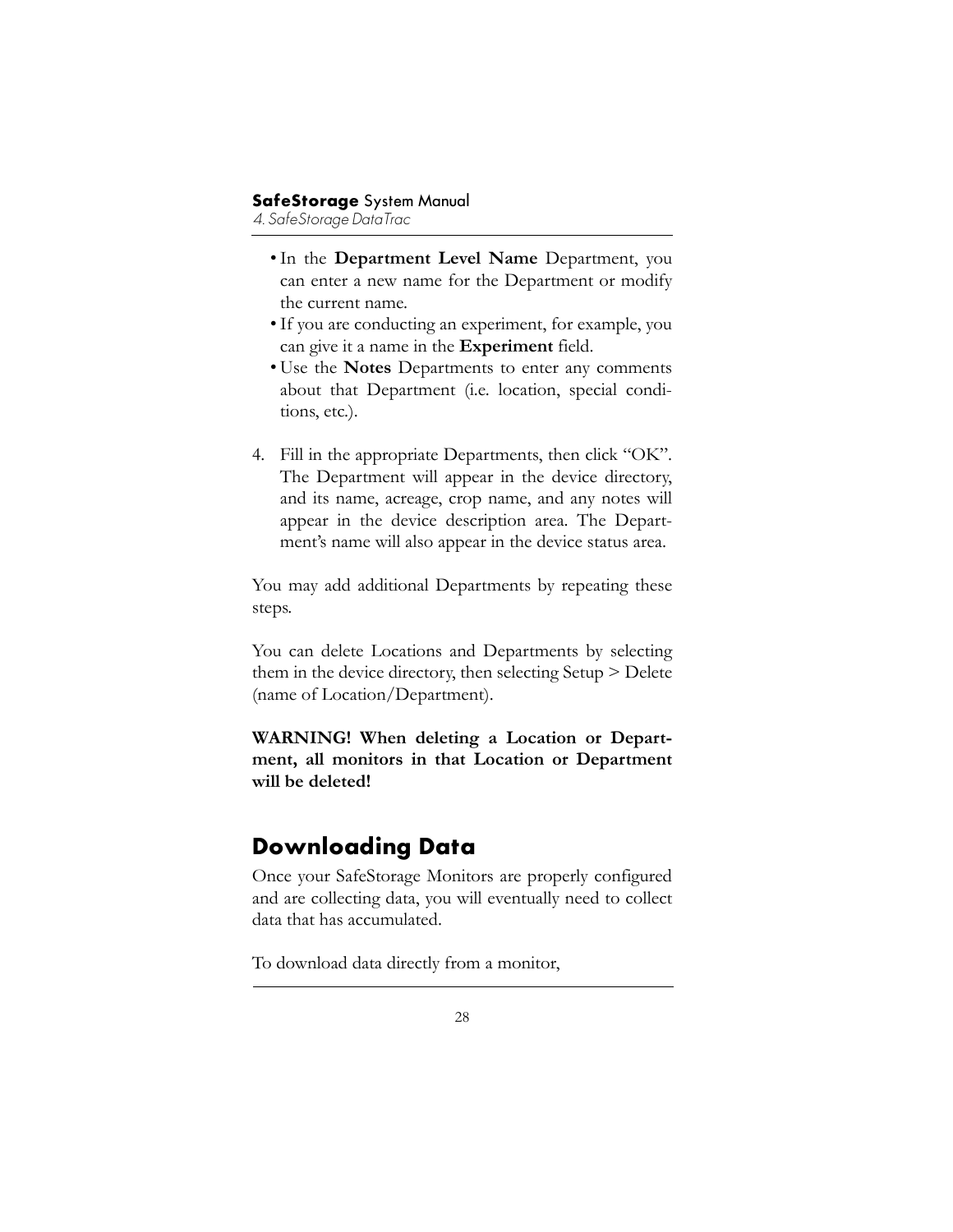- 1. Connect to the monitor as outlined in Chapter 5.
- 2. Click the Download button on the toolbar. You may also go to Actions > Download, and select an option.

**NOTE:** *Clicking the "Download" button on the toolbar is the same as selecting "Download All" in the Actions menu.*

3. A screen indicating a download is in progress will appear, similar to the one shown below. To cancel the process at any point, click the "Cancel" button.

| Downloading Data From Device Named EM50TSTR                                   |  |  |  |  |
|-------------------------------------------------------------------------------|--|--|--|--|
| Downloading Data From Device Named EM50TSTR                                   |  |  |  |  |
| Downloading data record:<br>1320<br>Total number of records to download: 1418 |  |  |  |  |
| <b>Communication code process status: No Errors</b>                           |  |  |  |  |
|                                                                               |  |  |  |  |
|                                                                               |  |  |  |  |

4. Once the new data is read in, the data will appear in the chart when you select that particular logger in the device directory.

For the procedure to connect via a DataStation to a SafeStorage-R, see Chapter 7.

#### <span id="page-34-0"></span>**Scan Ports**

When you are connected to a SafeStorage Monitor directly via your RS232 cable, you can take a direct measurement on all 5 ports by selecting "Scan Ports" from the Actions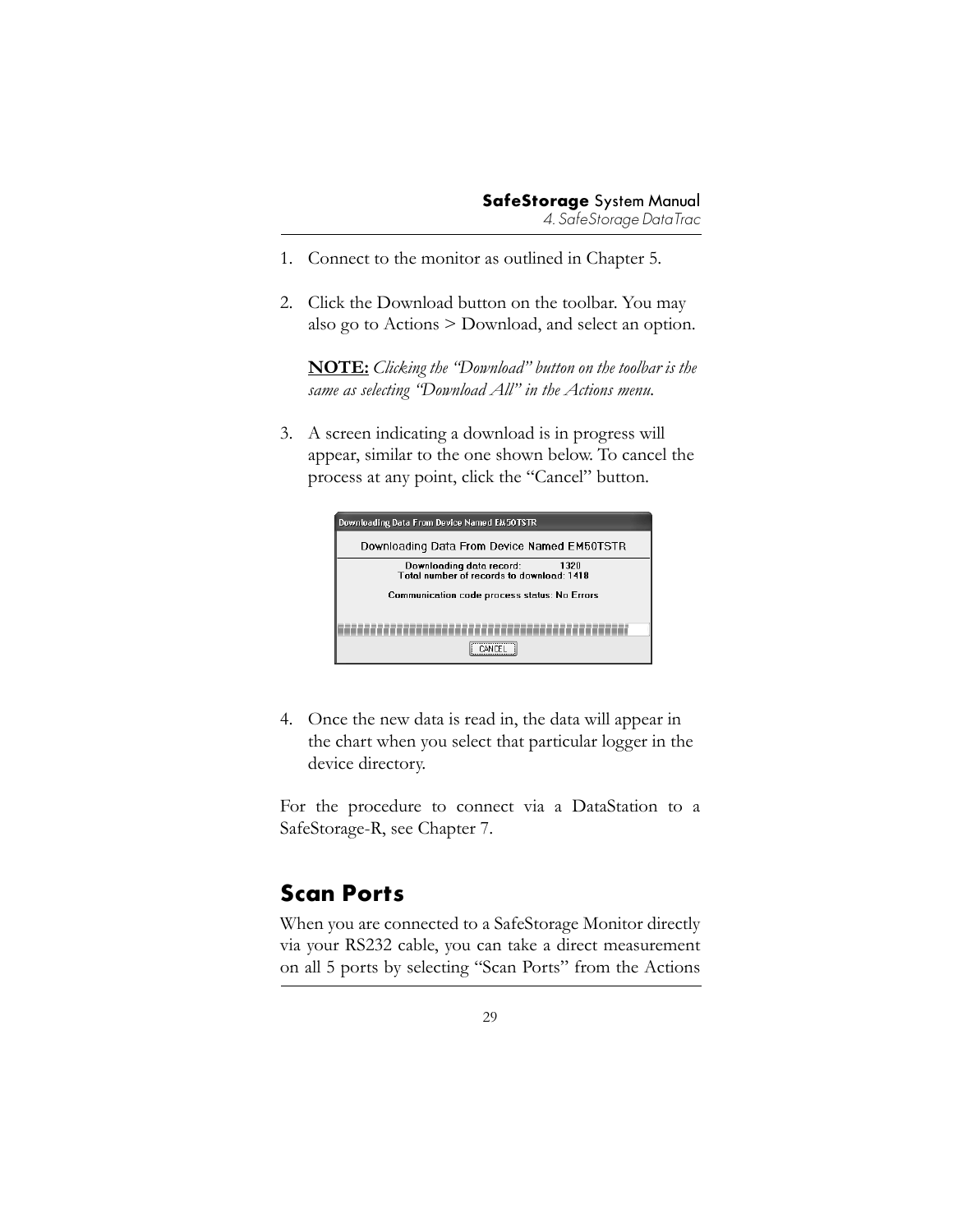#### **SafeStorage** System Manual

*4. SafeStorage DataTrac*

menu. This allows you to see a real-time measurement for the ports.

| Scan Ports Dialog                       |                                         |                                         |                    | $\vert \mathsf{x} \vert$         |  |  |
|-----------------------------------------|-----------------------------------------|-----------------------------------------|--------------------|----------------------------------|--|--|
| <b>Scan Ports</b>                       |                                         |                                         |                    |                                  |  |  |
| Port 1                                  | Port 2                                  | Port 3                                  | Port 4             | Port 5                           |  |  |
| $\checkmark$<br>SS-1 Aw/Temp            | $\checkmark$<br>SS-1 Aw/Temp            | Y<br>SS-1 Aw/Terno                      | Unprocessed Data V | $\checkmark$<br>Unprocessed Data |  |  |
| 39.9%<br>$0.4$ Aw<br>23.8 °C<br>74.9 °F | 45.2%<br>$0.45$ Aw<br>23.5 °C<br>74.2°F | 40.9%<br>$0.41$ Aw<br>23.6 °C<br>74.5°F | $\bf{0}$           | 0                                |  |  |
| Scan Again<br>Done                      |                                         |                                         |                    |                                  |  |  |

#### <span id="page-35-0"></span>**Data Views**

After you download data into DataTrac, you can see your data in two different views.

#### Chart View

When you click on the Chart View icon, you will see your data in terms of a graph chart

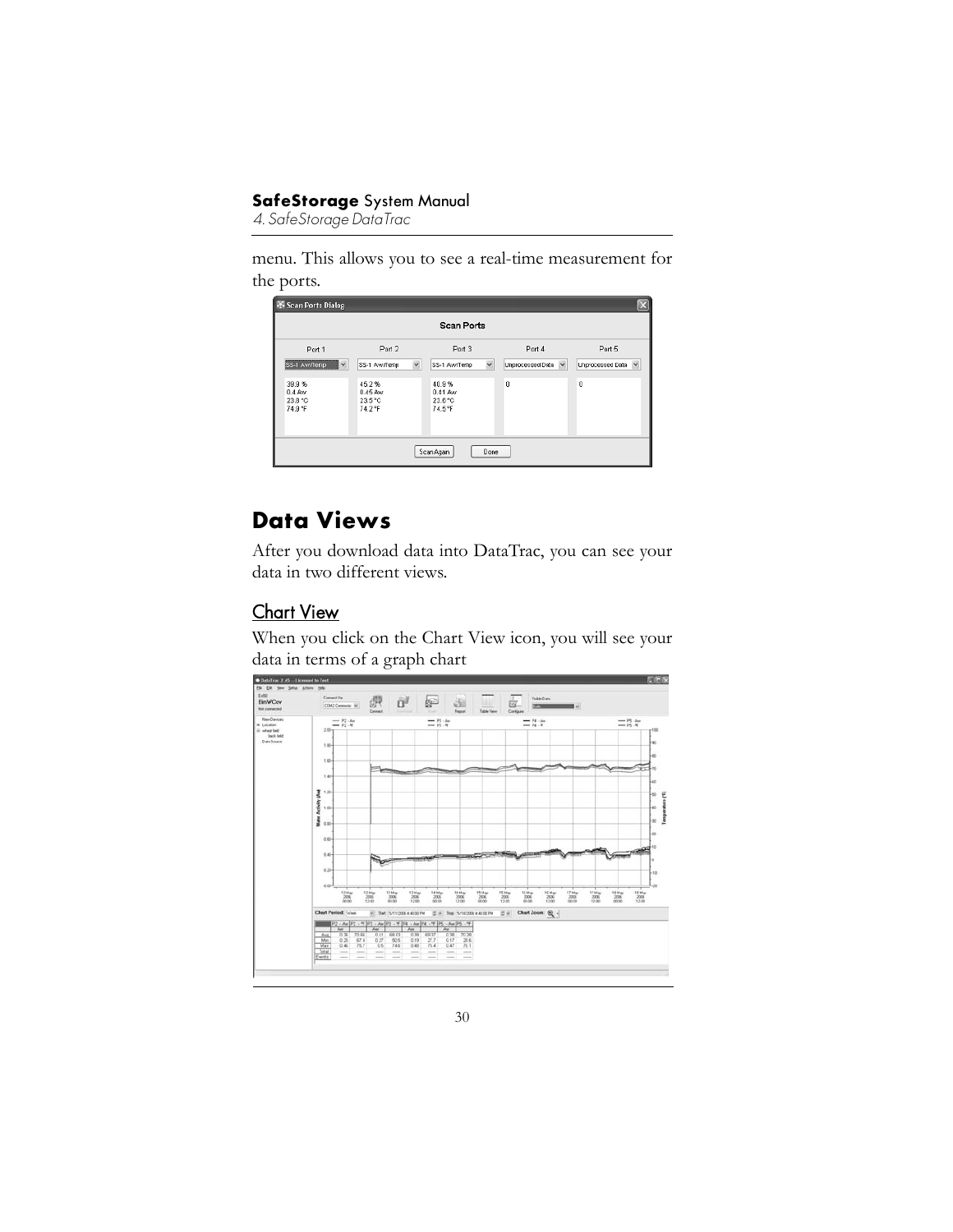An axis will appear for both water activity and temperature. Using your mouse pointer, you can click on any of the x- or y-axes and move them for ease of viewing. To zoom in, click on the zoom tool, or input a specific range of dates in the "Chart Period" box at the bottom of the graph. You can also select from Day, Week, Month, or All Data view in the "Chart View" drop-down menu for custom views of the data. Below the graph is a small table showing the average, minimum, and maximum values for each port for the data displayed in the Chart View.

<span id="page-36-0"></span>Hiding Unused Sensors. To remove a sensor from the chart view, do the following:

#### *Temporarily:*

In the Chart View, click on that sensor's legend name in the chart legend. The legend name will display "Off ". It will reappear, however, if you click on another monitor in the data tree and come back to the original monitor.

#### *Permanently:*

- 1. Go to Setup > Configure > Configuration tab.
- 2. Under "Chart", go to Trace Color, select the appropriate line, and select White from the color menu.
- 3. Click Apply to make the change permanent. The line will remain that color until changed again.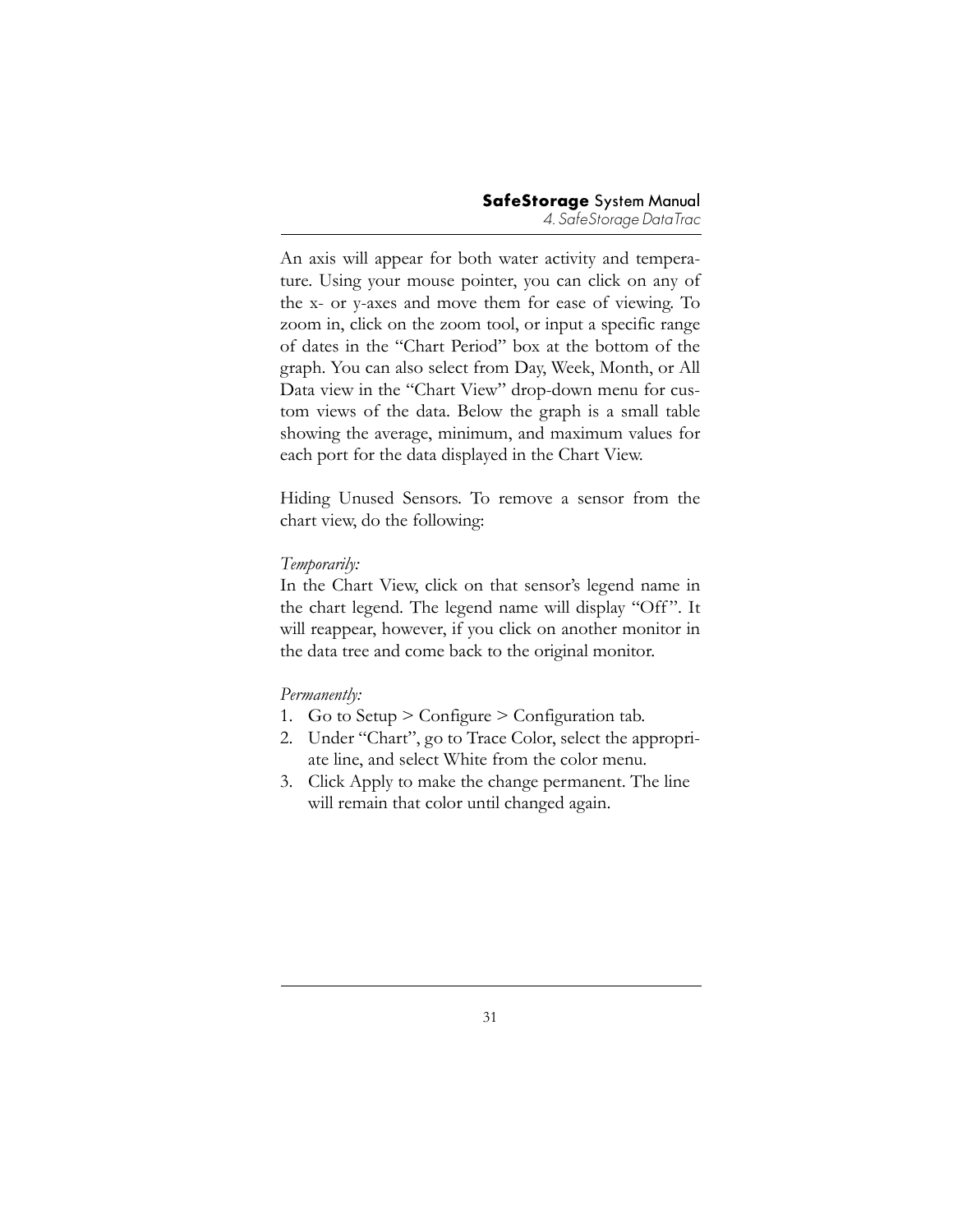#### **SafeStorage** System Manual

*4. SafeStorage DataTrac*

### <span id="page-37-0"></span>Table View

| $E$ edit)<br><b>BinWCov</b><br>Not connected |   | Connect Via<br>CONO Cuessure: 34             | Connect         | ü۴          | bF                                                              | æ<br><b>STATISTICS</b> |              | 冻<br><b>Chart View</b> | Ġ.<br>Carégue | Visible Date:<br>Bak.  | × |  |
|----------------------------------------------|---|----------------------------------------------|-----------------|-------------|-----------------------------------------------------------------|------------------------|--------------|------------------------|---------------|------------------------|---|--|
| <b>New Devices</b>                           |   |                                              | $P2 - Am$       | P2          | P3.4Am                                                          | P <sub>3</sub>         | $P4 - Aw$    | Fig<br>꾜               | $PS - Aw$     | P5<br>÷                |   |  |
| W. Location<br>orband field                  |   | 5/12/2006 12:30:00 PM                        | Auc<br>0.33     | ч<br>72.6   | $A_{\text{out}}$<br>0.37                                        | ₩<br>70.7              | Aw<br>0.36   | 71.1                   | Aug<br>0.34   | 72.4                   |   |  |
| back liet!                                   |   | 5/12/2006 12:35:00 PM                        | 0.34            | 714         | 0.36                                                            | 03.2                   | 0.37         | 70.1                   | 0.36          | 71.3                   |   |  |
| Data Source                                  |   | 5/12/2006 12:40:00 PM                        | 0.34            | 71.1        | 0.4                                                             | 68.5                   | 0.37         | 69.7                   | 0.36          | 70.9                   |   |  |
|                                              |   | 5/12/2006 12:45:00 PM                        | 0.34            | 71          | 0.4                                                             | 68                     | 0.37         | 69.5                   | 0.36          | 70 B                   |   |  |
|                                              |   | 5/12/2006 12:50:00 PM                        | 0.34            | 70.9        | 0.41                                                            | 67.9                   | 0.37         | 69.4                   | 0.36          | 70.7                   |   |  |
|                                              |   | 5/12/2006 12:55:00 PM                        | 0.34            | 70.9        | 0.41                                                            | 67.9                   | 0.37         | 69.4                   | 0.36          | 70.6                   |   |  |
|                                              |   | 5/12/2006 1:00:00 PM                         | 0.33            | 70.9        | 0.39                                                            | E7.0                   | 0.36         | 03.4                   | 0.36          | 70.7                   |   |  |
|                                              |   | 5/12/2006 1:05:00 PM                         | 0.34            | 70.0        | 04                                                              | 82.7                   | 0.37         | 69.4                   | 0.36          | 70.4                   |   |  |
|                                              |   | 5/12/2006 1:10:00 PM                         |                 |             | IGNORED IGNORED IGNORED IGNORED IGNORED IGNORED                 |                        |              |                        |               | KINORED KINORED        |   |  |
|                                              | Б | 5/12/2006 1 15:00 PM                         |                 |             | IGNORED IGNORED IGNORED IGNORED IGNORED                         |                        |              | <b>IGNORED</b>         |               | <b>IGNORED IGNORED</b> |   |  |
|                                              | Þ | 5/12/2006 1:20:00 PM                         |                 |             | KNORED KNORED KNORED KNORED KNORED KNORED KNORED KNORED         |                        |              |                        |               |                        |   |  |
|                                              |   | 5/12/2006 1:25:00 PM                         |                 |             | IGNORED IGNORED IGNORED IGNORED IGNORED IGNORED                 |                        |              |                        |               | KINORED KINORED        |   |  |
|                                              |   | 5/12/2006 1:30:00 PM                         |                 |             | KINGRED KINGRED KINGRED KINGRED KINGRED KINGRED KINGRED KINGRED |                        |              |                        |               |                        |   |  |
|                                              |   | 5/12/2006 1:35:00 PM                         |                 |             | IGNORED IGNORED IGNORED IGNORED IGNORED                         |                        |              | <b>IGNORED</b>         |               | IGNORED IGNORED        |   |  |
|                                              |   | 5/12/2006 1.40:00 PM                         |                 |             | IGNORED IGNORED IGNORED IGNORED IGNORED                         |                        |              | IGNORED.               |               | IGNORED IGNORED        |   |  |
|                                              |   | 5/12/2006 1:45:00 PM                         |                 |             | IGNORED IGNORED IGNORED IGNORED IGNORED                         |                        |              | <b>IGNORED</b>         |               | KNORED KNORED          |   |  |
|                                              |   | 5/12/2006 1:50:00 PM                         | CE <sub>O</sub> | 71.1        | 0.39                                                            | 67.8                   | 0.36         | 49.6                   | 0.36          | 21                     |   |  |
|                                              |   | 5/12/2006 1:55:00 PM                         | 0.33            | 713         | 0.39                                                            | 67.9                   | 0.36         | 69.7                   | 0.35          | 71.2                   |   |  |
|                                              |   | 5/12/2006 2:00:00 PM                         | 0.31            | 713         | 0.39                                                            | 67.9                   | 0.35         | 69.7                   | 0.34          | 71.1                   |   |  |
|                                              |   | 5/13/2006 2:05:00 PM                         | 0.33            | 71          | 0.39                                                            | E7.9                   | 0.36         | 69.7                   | 0.35          | 70.6                   |   |  |
|                                              |   | 5/12/2006 2:10:00 PM                         | 0.33            | 711         | 0.39                                                            | EZ 9                   | 0.36         | <b>GST</b>             | 0.36          | 70.6                   |   |  |
|                                              |   | 5/12/2006 2:55:00 PM                         | 0.33            | 71.3        | 0.29                                                            | 67.9                   | 0.36         | <b>GS 7</b>            | 0.36          | 21                     |   |  |
|                                              |   | 5/12/2006 2:20:00 PM                         | 0.33            | 713         | 0.29                                                            | 65                     | 0.36         | 69.8                   | 0.34          | 71.3                   |   |  |
|                                              |   | 5/12/2006 2:25:00 PM                         | 0.31            | 71.4        | 0.39                                                            | 68                     | 0.36         | 69.6                   | 0.33          | 71.2                   |   |  |
|                                              |   | 5/12/2006 2:30:00 PM                         | 0.33            | 71.1        | 0.29                                                            | $E2^+20$               | 0.36         | GB 7                   | 0.35          | 70R                    |   |  |
|                                              |   | 5/12/2006 2 35:00 PM                         | 0.33            | 711         | 0.39                                                            | 68                     | 0.36         | 6h T                   | 0.34          | 70.8                   |   |  |
|                                              |   | 6/12/2006 2:40:00 PM                         | 032             | 71.3        | 0.39                                                            | 60                     | 0.36         | 63.8                   | 0.34          | 71                     |   |  |
|                                              |   | 5/12/2006 2:45 00 PM                         | 0.31            | 71.4        | 0.30                                                            | 16                     | 0.36         | 65.9                   | 0.33          | 71.2                   |   |  |
|                                              |   | 5/12/2006 2:50:00 PM                         | 0.32            | 713         | 0.38                                                            | 66                     | 0.36         | 69.6                   | 0.34          | 709                    |   |  |
|                                              |   | 5/12/2006 2:55 00 PM                         | 0.32            | 71.2        | 0.39                                                            | 68                     | 0.36         | 69 R                   | 0.34          | 70.9                   |   |  |
|                                              |   | 5/12/2006 3:00:00 PM                         | 032             | 71.3        | 0.39                                                            | <b>FR.1</b>            | 0.35         | 69.8                   | 0.34          | 711                    |   |  |
|                                              |   | 5/12/2006 3:05:00 PM                         | 0.31            | 75.6        | 0.30                                                            | 68.1                   | 0.34         | 70                     | 0.33          | 71.3<br>71             |   |  |
|                                              |   | 5/12/2006 3:10:00 PM                         | 0.32            | 71.3        | 0.38                                                            | 68.1                   | 0.35         | 69.9                   | 0.34          |                        |   |  |
|                                              |   | 5/12/2006 3 15:00 PM                         | 032             | 71.4        | 0.38                                                            | 68.1<br>FR 3           | 0.36         | 70<br>70               | 0.34<br>0.33  | 71                     |   |  |
|                                              |   | 5/12/2006 3:20:00 PM<br>5/12/2006 3:25:00 PM | 0.31<br>03      | 71.5<br>715 | 0.38<br>0.36                                                    | 68.2                   | 0.36<br>0.34 | 70                     | 0.33          | 713<br>713             |   |  |
|                                              |   | 5/12/2006 3:30:00 PM                         | 0.31            | 71.3        | 0.30                                                            | 88.1                   | 0.36         | 69.97                  | 0.33          | 709                    |   |  |
|                                              |   | 5/12/2006 3:36 00 PM                         | 0.31            | 75.2        | 0.30                                                            | 60.1                   | 0.36         | 0.03                   | 0.33          | 70.9                   |   |  |
|                                              |   | 5/12/2006 3:40:00 PM                         | 0.31            | 71.3        | 0.38                                                            | 68.2                   | 0.34         | 70                     | 0.33          | 71.1                   |   |  |
|                                              |   | 5/12/2006 3:45:00 FM                         | 0.31            | 71.5        | 0.38                                                            | 68.2                   | 0.34         | 70                     | 0.33          | 71.3                   |   |  |
|                                              |   | 5/12/2006 3:50:00 PM                         | 0.29            | 715         | 0.37                                                            | FR 2                   | 0.33         | 70                     | 0.37          | 713                    |   |  |
|                                              |   | 8.100 BREEK R. E. L. BA BL                   | 2.25            | Anjal       | A.M.                                                            | $-0.4$                 | nni          |                        | 6.00          | $\overline{a}$         |   |  |

The Table View displays your data in a spreadsheet format, with the date and time of each measurement on the y-axis and the 5 ports on the x-axis. The Table View displays your data in a tabular "spreadsheet" format, with the date and time of each measurement on the y-axis and the 5 ports on the x-axis. Clicking the check box next to a reading will display IGNORED. That reading will then no longer appear in the Chart View. You can restore it by clicking the check box again.

# **Device Tools**

The Device Tools menu, located in the Actions main menu, allows you to perform many tasks, such as erasing data and changing monitor system settings. Each tool is described below.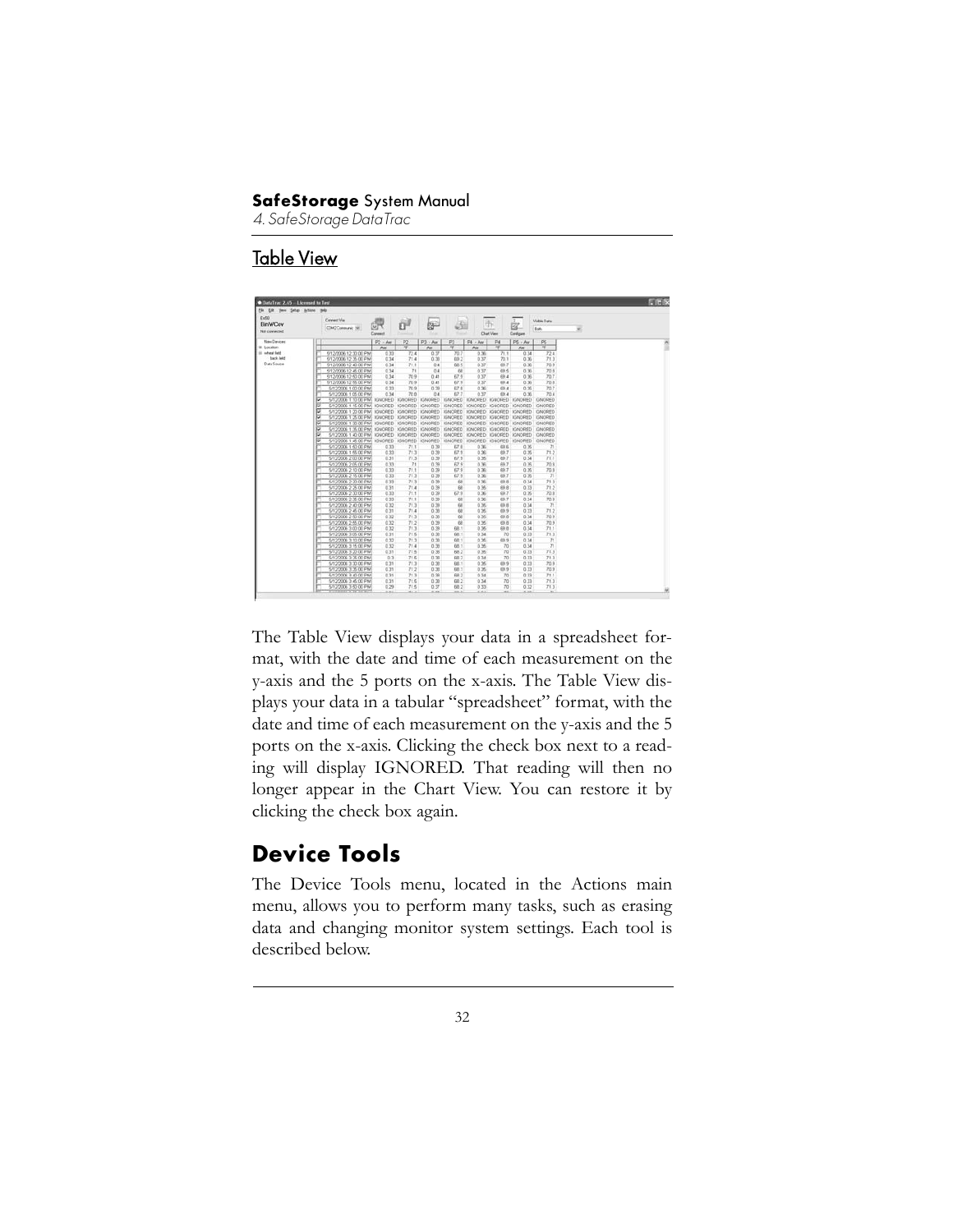**NOTE:** *This menu is only enabled when you are connected to a device.*

#### <span id="page-38-4"></span>Set Time

(*Monitors only*) This will set the monitor's date and time to the current settings on your computer.

#### <span id="page-38-1"></span>Firmware Test

This will test the monitor's firmware. A dialog box will appear indicating whether the firmware has tested as Good or Bad. For more information on firmware and on obtaining updates, please see the Troubleshooting section.

### <span id="page-38-0"></span>Erase Data in (device name)

To erase data from a connected device, go to "Erase Data in (device name)". This will quickly erase all data currently stored on the device, but will *not* erase the data already stored in DataTrac. **WARNING! Once this feature is activated, ALL device data will be erased and cannot be recovered!** 

#### <span id="page-38-3"></span>Initialize Radio

This feature will reset the radio and all associated settings (SafeStorage-R only).

#### <span id="page-38-2"></span>Initialize (device name)

This will completely reset the system, and erase data stored on it. **WARNING! Once this feature is activated, ALL device data will be erased and cannot be recovered!**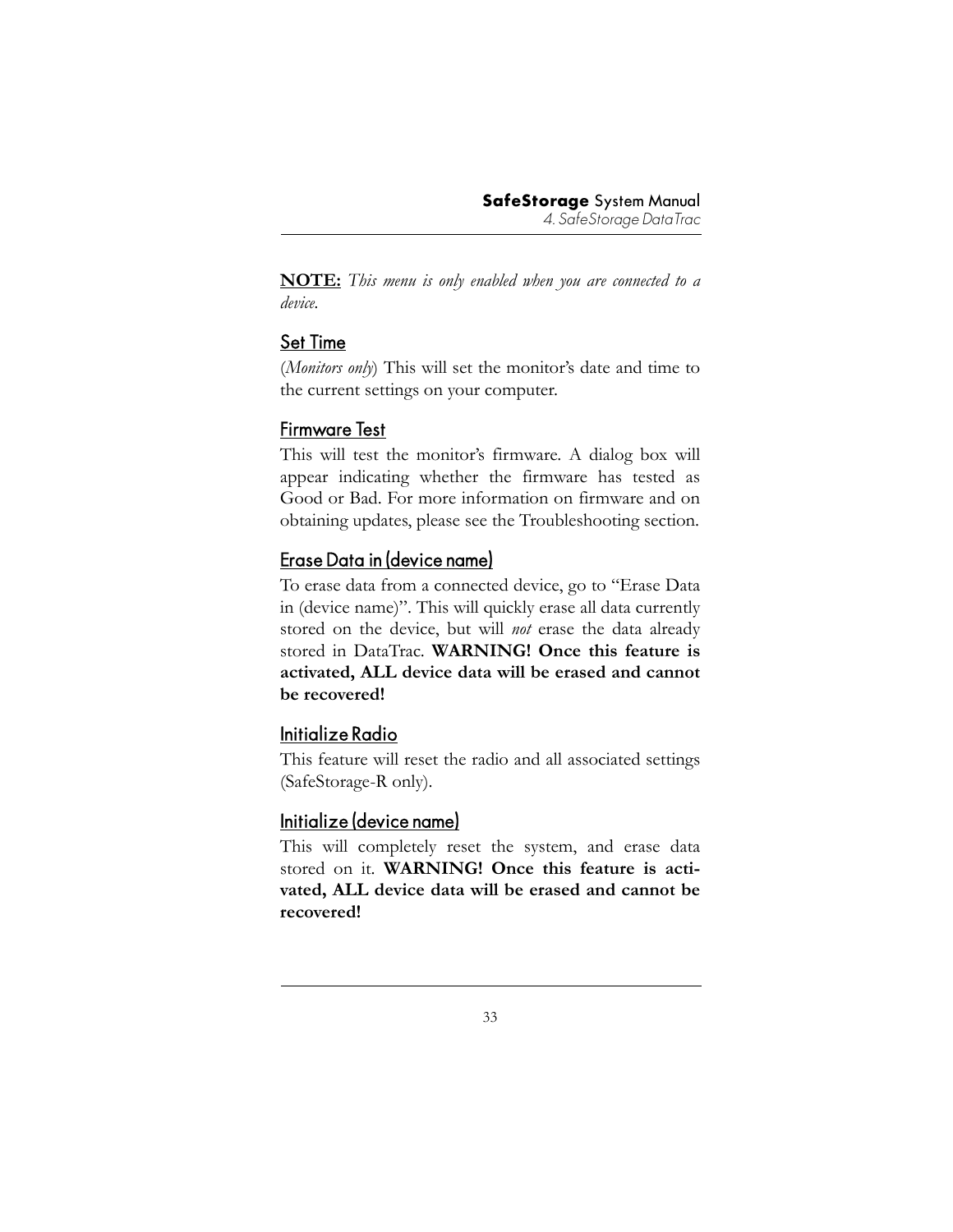# **DataTrac Preferences**

The Preferences menu allows you to adjust program settings, the way data is displayed on the screen, and select units you wish DataTrac to use when displaying data. This menu features three sections, accessed by clicking the tabs at the top of the screen. Each section and its options are described here.

### General Program Options

<span id="page-39-0"></span>

| <b>DataTrac Preferences</b>                                                                          |
|------------------------------------------------------------------------------------------------------|
| <b>DataTrac Preferences</b>                                                                          |
| General Program Options<br>Chart View Options   Communication Options                                |
| Automatic Internet Version Check                                                                     |
| 区 Check for updates to DataTrac as program starts.                                                   |
| This option requies your computer to be connected to the internet to successfully check for updates. |
| <b>Automatic Clock Synchronization</b>                                                               |
| I Keep device's clock synchronized to PC clock.                                                      |
| Date and Time Display in DataTrac                                                                    |
| Display Date/Time: Use Windows Regional & Language                                                   |
| Power Noise Filter (PADC)                                                                            |
| Power Frequency 60 Hz Pow ~                                                                          |
|                                                                                                      |
|                                                                                                      |
|                                                                                                      |
|                                                                                                      |
|                                                                                                      |
|                                                                                                      |
|                                                                                                      |
| 0K<br>Cancel                                                                                         |

• **Automatic Internet Version Check.** Enabling this option will have the program check automatically for updates whenever you are connected to the Internet.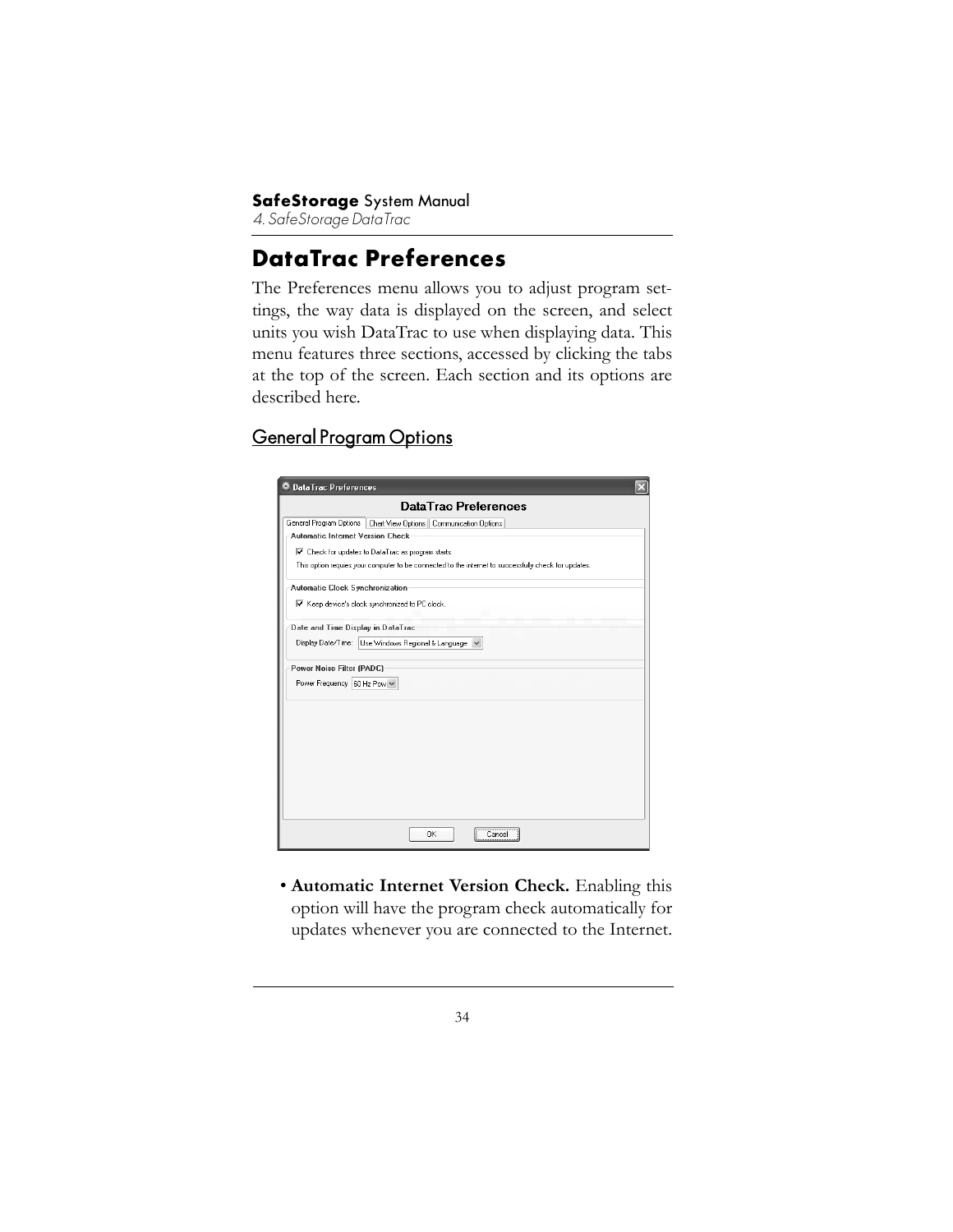When an update is found, you will be directed to the website where you can download it.

- **Automatic Clock Synchronization.** By default, SafeStorage DataTrac automatically synchronizes the monitor's date and time to your computer's date and time. Click the check box to disable this feature, allowing you update the time and date anytime manually by going to Actions > Set Date/Time.
- <span id="page-40-0"></span>• **Date/Time Display in DataTrac.** You have control over how your monitor's date and time is displayed on the toolbar. By default, the date and time are formatted using the settings in the Windows Regional & Language Options control panel. You can modify this to display the date and time in day/ month/year format, with either a 12- or 24-hour clock.
- **Power Noise Filter.** The AC or "mains" electrical power we use every day can add a subtle amount of noise to the monitor sensor measurements. The monitor's Power Noise Filter (PNF) is a setting designed to eliminate this electrical noise that comes from the AC power distribution system. You should set the value of the PNF to match the frequency of the power cycle where you live. (North America and most of Asia use 60 Hz, while in most of Europe it is 50 Hz.) This value only needs to be set once, since DataTrac will automatically set the PNF of each new monitor it connects to.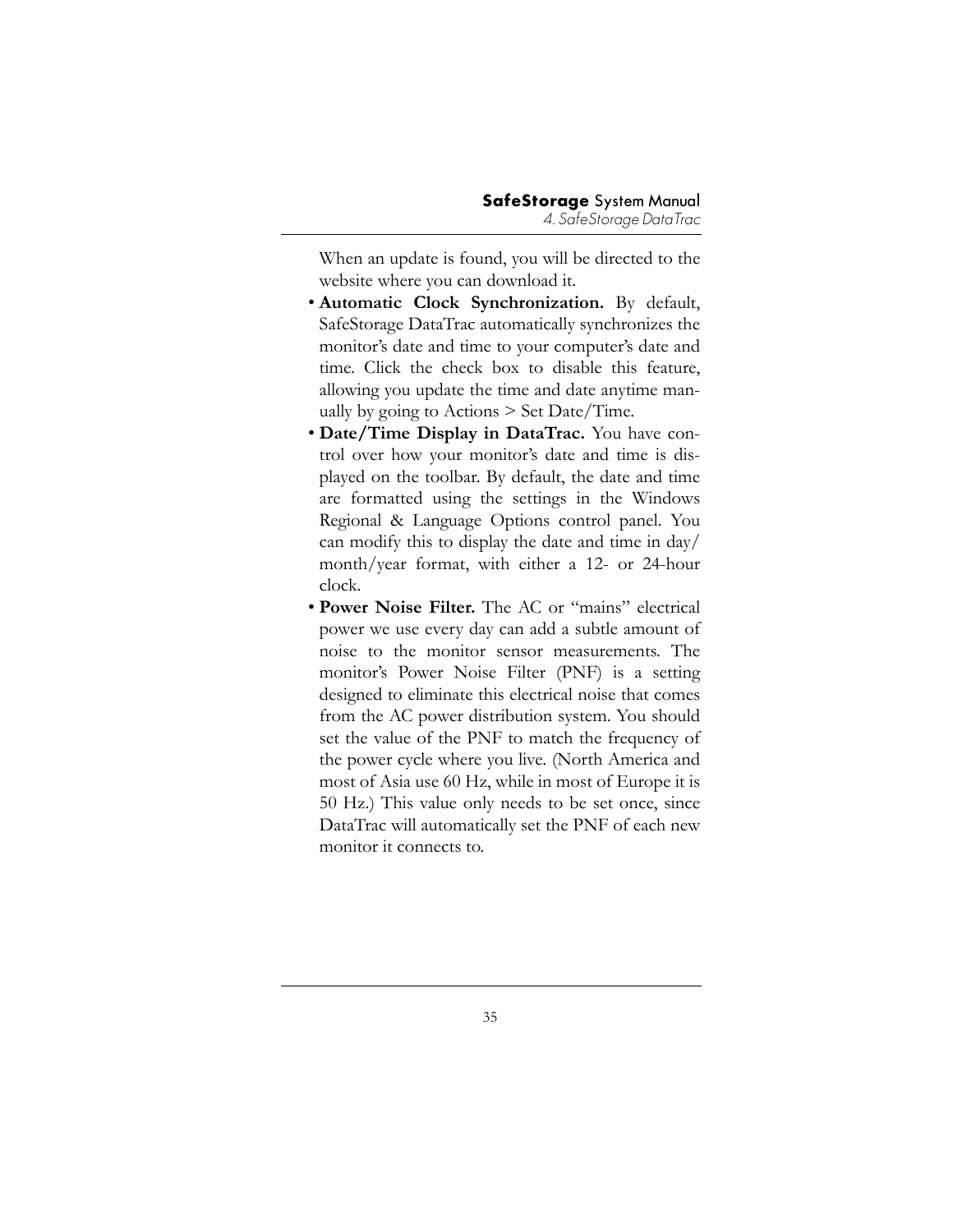#### **SafeStorage** System Manual

*4. SafeStorage DataTrac*

#### **Chart View Options**

<span id="page-41-0"></span>

| 豢 DataTrac Preferences                                                                                                                                                                                                                    |               |  |  |  |
|-------------------------------------------------------------------------------------------------------------------------------------------------------------------------------------------------------------------------------------------|---------------|--|--|--|
| <b>DataTrac Preferences</b>                                                                                                                                                                                                               |               |  |  |  |
| Chart View Options<br>General Program Options<br>Communication Options                                                                                                                                                                    |               |  |  |  |
| <b>Humidity</b><br><b>Clipboard Format</b><br>Temperature<br>C Aw (Water Activity)<br>← 'F (Fahrenheit)<br>$\bigcirc$ $\frac{\text{Bitmap}}{\text{(bmp)}}$<br><sup>C</sup> <sup>*</sup> C (Celsius)<br>C % RH (Percent RH)<br>Ġ.<br>[emf] | Enhanced Meta |  |  |  |
| <b>OK</b>                                                                                                                                                                                                                                 | Cancel        |  |  |  |

- **Humidity.** Sets measurement humidity value to display as water activity  $(a_w)$ , or as percent relative humidity (% RH).
- **Temperature.** Sets measurement temperature value to display as °C or °F.
- **Clipboard Format.** Here you can select whether to display exported charts as bitmap (.bmp) picture files, or enhanced metafiles (.emf, which is usually a better format for word processing programs).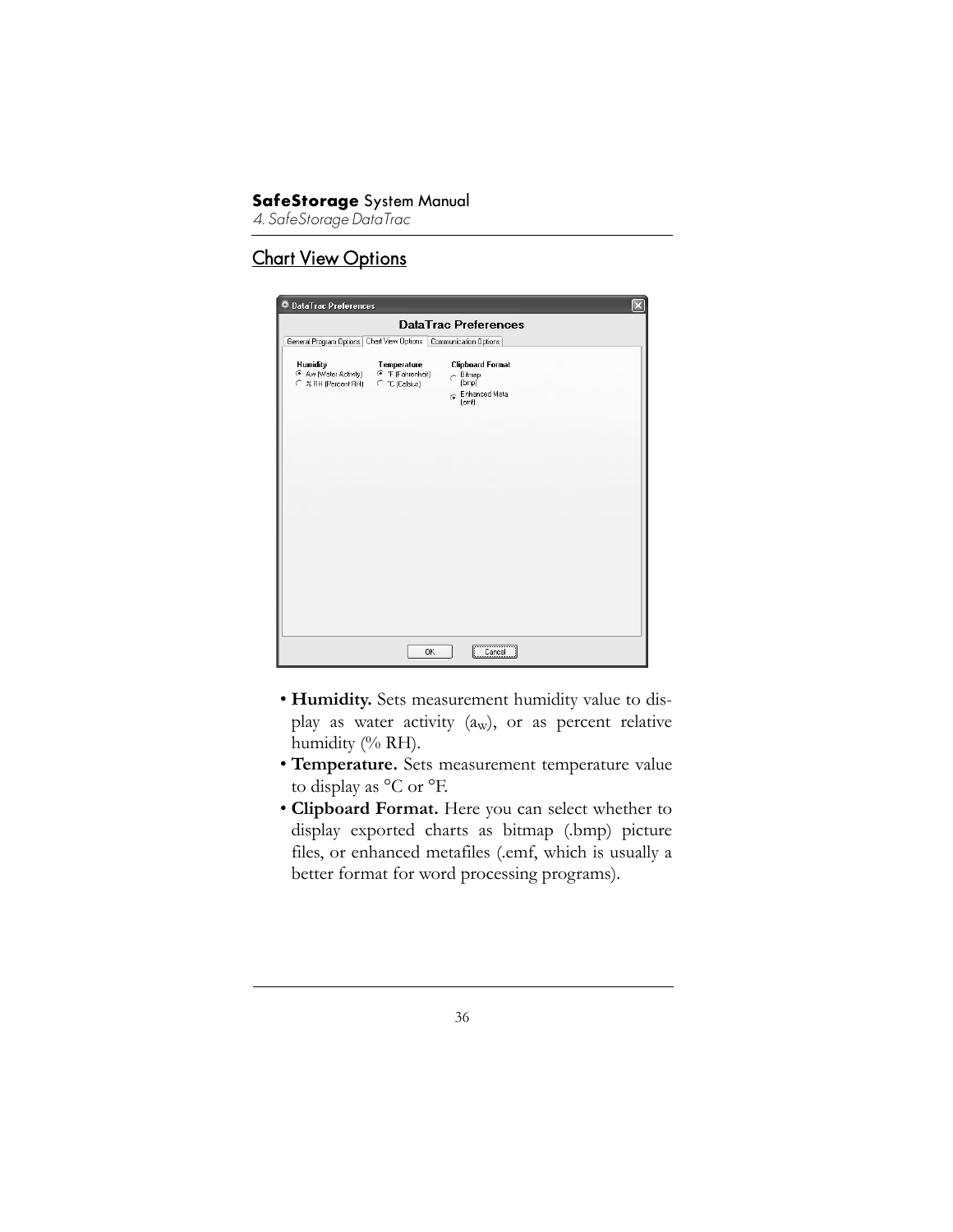<span id="page-42-0"></span>*4. SafeStorage DataTrac*

#### Communication Options

| <b>脊 DataTrac Preferences</b>                                                                                      |                                                                                                                         |  |  |  |  |
|--------------------------------------------------------------------------------------------------------------------|-------------------------------------------------------------------------------------------------------------------------|--|--|--|--|
| DataTrac Preferences                                                                                               |                                                                                                                         |  |  |  |  |
| General Program Options   Chart View Options   Communication Options                                               |                                                                                                                         |  |  |  |  |
|                                                                                                                    | Only change these settings if you are having trouble reliably communicating with your devices.                          |  |  |  |  |
| <b>Device Commands Retries</b><br><b>Maximum Baud Rate for Direct Connection</b>                                   |                                                                                                                         |  |  |  |  |
| Direct Connect Retries:<br>3 (default)                                                                             | Maximum Baud Rate:   115,200 (default) ~                                                                                |  |  |  |  |
| Radio Connect Retries:<br>5 (default)                                                                              |                                                                                                                         |  |  |  |  |
| <b>Communication Ports List</b>                                                                                    |                                                                                                                         |  |  |  |  |
|                                                                                                                    | Enable "Force find all comm ports" if your USB to serial adapter doesn't appear in the "Connect Via" communication port |  |  |  |  |
| list. Please note: enabling this option may also find communication ports that are unavailable for use by DataTrac |                                                                                                                         |  |  |  |  |
| <b>▽</b> Force Find All Serial Ports                                                                               |                                                                                                                         |  |  |  |  |
|                                                                                                                    |                                                                                                                         |  |  |  |  |
|                                                                                                                    |                                                                                                                         |  |  |  |  |
|                                                                                                                    |                                                                                                                         |  |  |  |  |
|                                                                                                                    |                                                                                                                         |  |  |  |  |
|                                                                                                                    |                                                                                                                         |  |  |  |  |
|                                                                                                                    |                                                                                                                         |  |  |  |  |
|                                                                                                                    |                                                                                                                         |  |  |  |  |
|                                                                                                                    |                                                                                                                         |  |  |  |  |
| <b>DK</b><br>Cancel                                                                                                |                                                                                                                         |  |  |  |  |

- **Device Command Retries.** If you are experiencing unreliable communication with a monitor, set the number of command retries - the number of times the computer will automatically attempt to reconnect to a device - up to 10 times. For a direct connection, no more than three tries should be necessary; a radio connection, however, may require more.
- **Maximum Baud Rate for Direct Connection.** Set a baud rate lower than the default 9600 baud if you consistently experience a noisy serial connection. Any higher of a baud rate drains battery power.
- **Communication Ports List.** If you are using a model of USB-to-serial adapter that is not recog-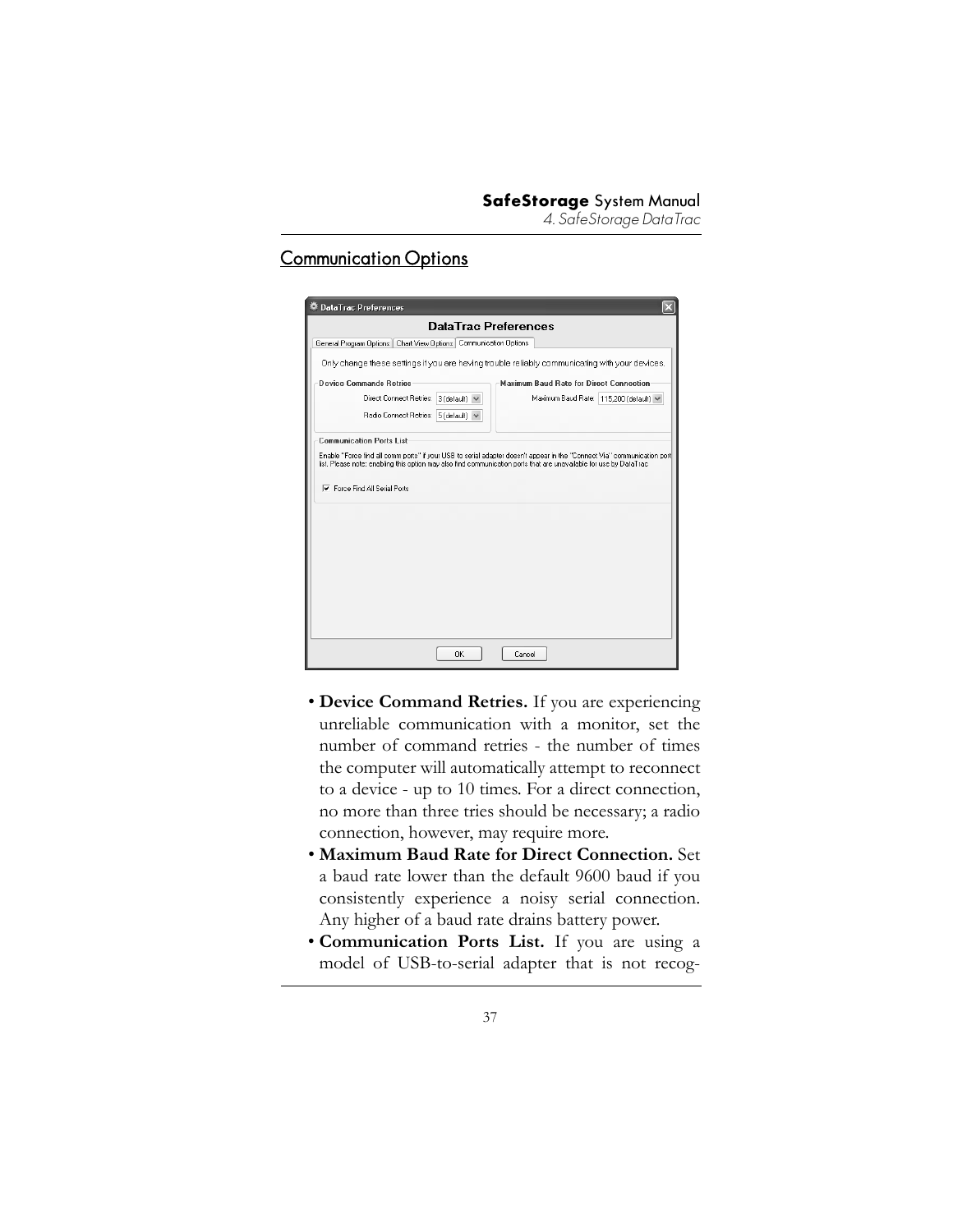nized in the "Connect Via" menu, enable the "Force Find All Serial Ports" option. This will find all available serial ports on your computer. Your adapter should then be available. (It may also list some ports that DataTrac cannot use to connect.)

Make any changes by clicking the appropriate boxes, then press OK. The next time you select a SafeStorage Monitor from the Device Directory, the changes you made to the preferences will be reflected in the data, which will happen after clicking OK.

# <span id="page-43-0"></span>**Exporting a Transfer Set**

DataTrac allows you to export the information for a monitor from one copy of DataTrac and import it into another. DataTrac does this by creating a data file called a transfer set, which contains all of the data, configuration settings, and tree information for the selected monitor. This file can be especially helpful for troubleshooting SafeStorage problems.

To export a transfer set:

- 1. Select the monitor in the Device Tree that you wish to export.
- 2. Go to File  $>$  Export  $>$  Transfer Set.
- 3. Specify a file name, where the file will be saved, and then click OK. A transfer set will then be created and saved to the specified Location.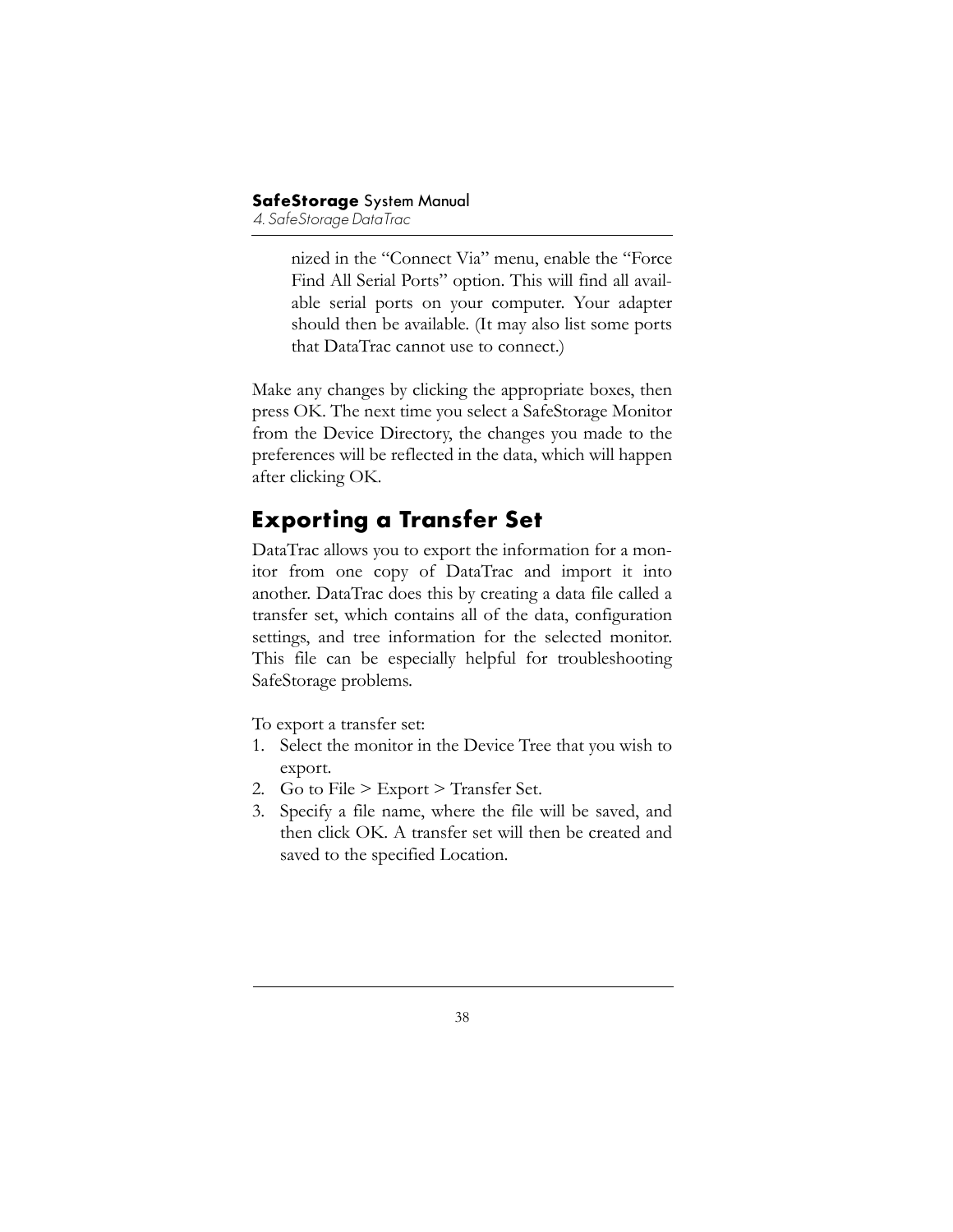# <span id="page-44-0"></span>**Reading in Saved Data Files**

In addition to connecting to a monitor and downloading data from it, you can also bring saved data (in the form of transfer sets) into DataTrac in two ways:

- 1. Go to C:\Program Files\Decagon\SafeStorage DataTrac and place the file in the Import directory.
- 2. Go to File > Import Data. Find where your transfer set is saved (file extension is \*.dzd\*) and click OK.

When DataTrac imports the transfer set, it will place the monitor in the same Location in the device directory as the copy of DataTrac that exported it. You do not have to reconfigure the monitor, as all of its settings are automatically applied. When placing a file in the Import directory, the data will be automatically loaded into the chart or table the next time DataTrac is launched.

**NOTE:** *If a monitor already exists in your system with the same name as the one you are attempting to import, DataTrac will display an error message indicating that you have a naming conflict. When this error message appears, you have three options:*

- **Replace.** Replace the current monitor with the incoming monitor's calibration, configuration, and data.
- **Rename Incoming.** Assign the incoming monitor a new name.
- **Rename Existing.** Assign the current monitor a new name. This will preserve the monitor's calibration, configuration, and data.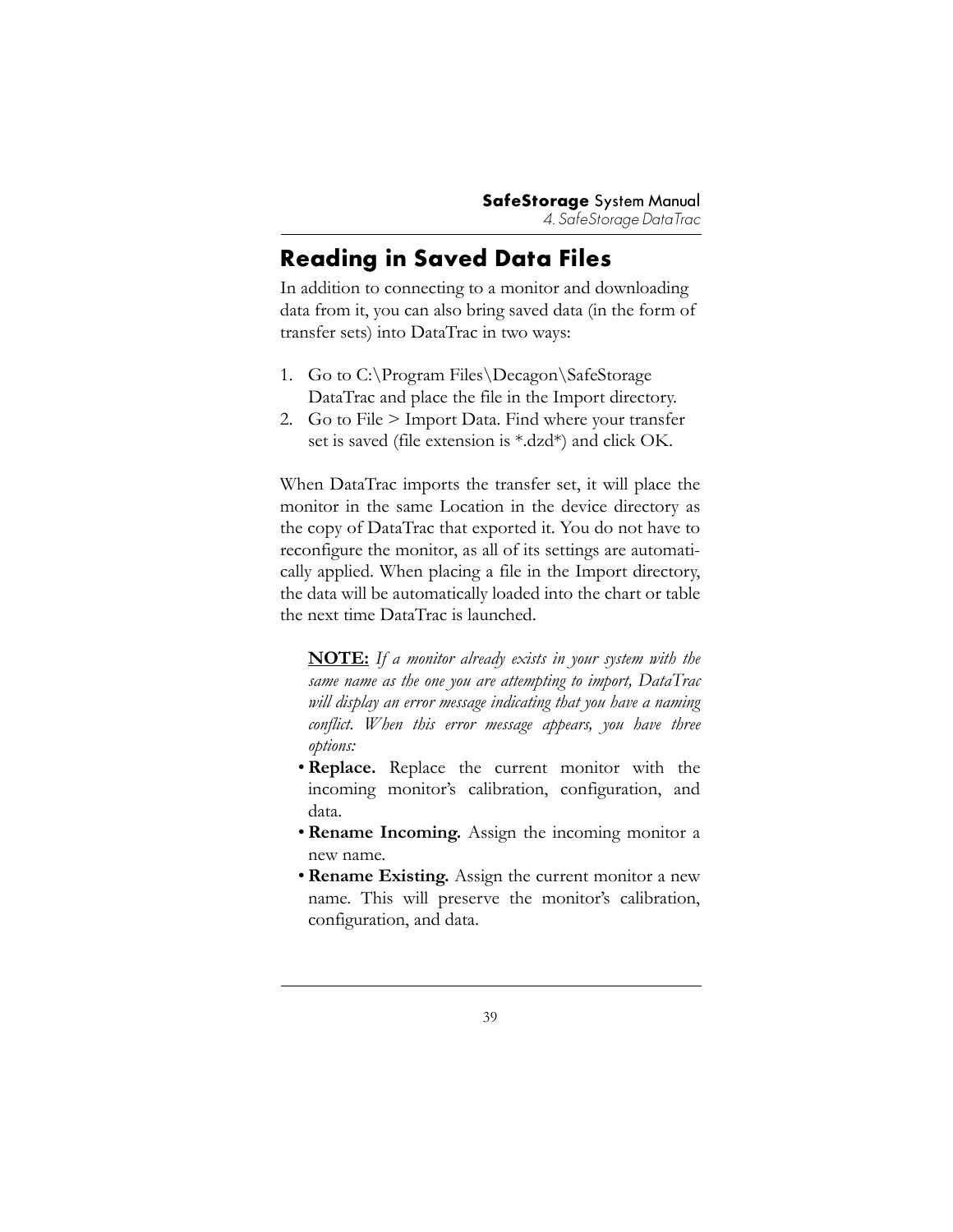When you have made a selection, click "OK" to apply the changes.

# <span id="page-45-1"></span>**Exporting Chart Data**

DataTrac supports exporting the chart data for use in other applications. You can use the chart data to create your own custom reports or web pages with third-party applications (word processors or web authoring software)

To export a chart:

- 1. Display the chart to be exported. The exported chart image will look exactly as it does on the screen.
- 2. Select File > Export > Chart.
- 3. Name the file and choose a file type.
- <span id="page-45-0"></span>4. Save the file.

#### Notes on Exported Chart File Formats

DataTrac can export the chart data as either bitmap data or vector data, which can be saved in the following formats: \*.bmp, \*.emf, \*.jpg, and \*.png. Choose Enhanced Metafile (EMF) vector data if you plan to use the chart in a word processor or publishing program. The Enhanced Metafile supports resizing the chart and will give the best looking text on any printer. The bitmap data formats are useful for web publishing or for programs that don't support the EMF format. The Portable Network Graphics (PNG) format is a better choice for web publishing than JPEG.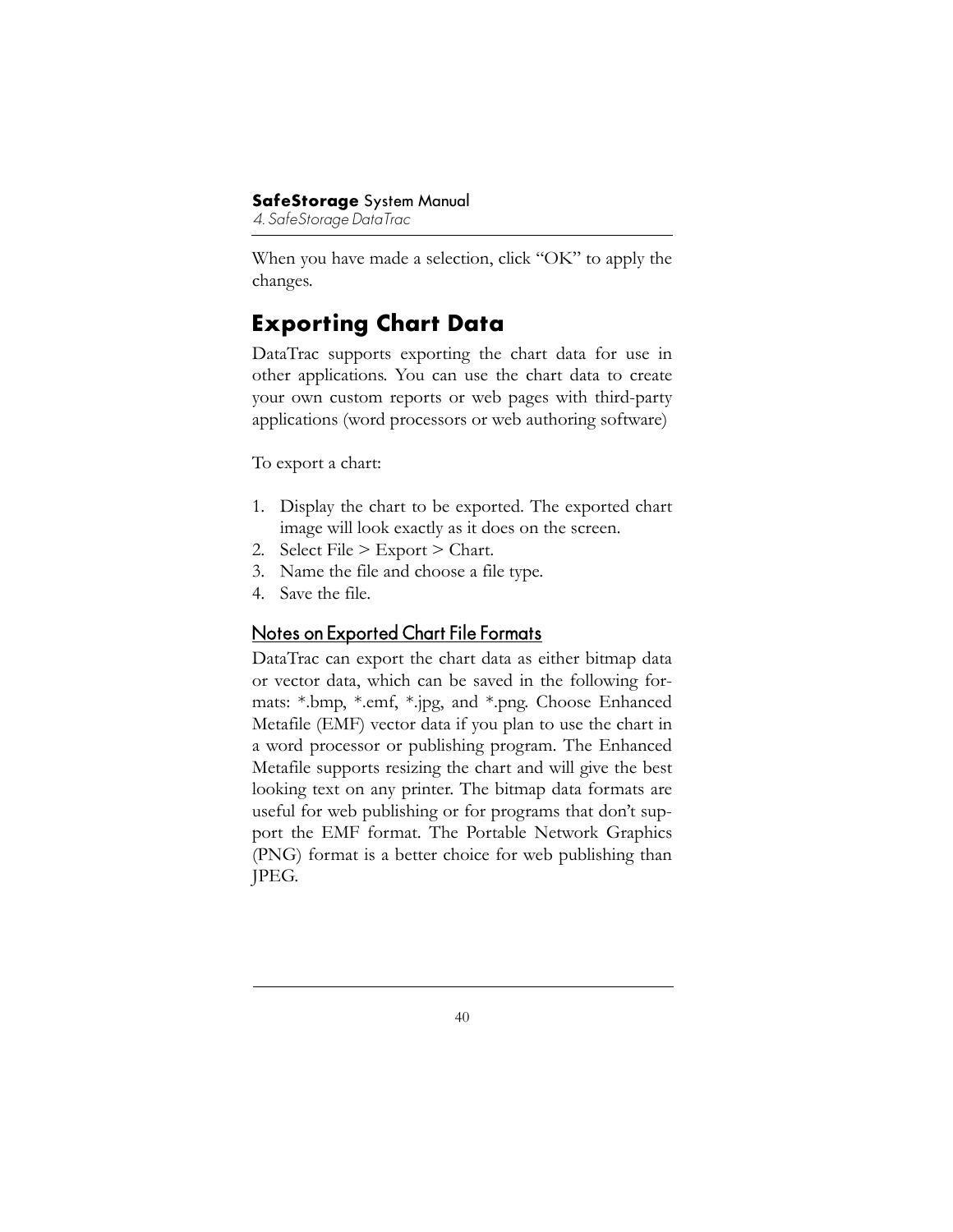# <span id="page-46-0"></span>**Redeploy a Monitor**

At times, you may want to use your monitor for a new purpose in a new Location or Department. If you simply change the name of the monitor, all of the data stored in DataTrac moves with the new name as if it were collected with a monitor under a new name. The Redeploy feature allows you to restart a monitor as if it were a new monitor with no data. The previously acquired data will be archived under the old monitor name (or a new name, depending on how the redeploy is done).

To redeploy a monitor:

- 1. Select the desired monitor in the Device Tree.
- 2. Make sure you are connected to that monitor.
- 3. Go to Setup > Redeploy (name of monitor). The Redeploy dialog box will appear.
- 4. You can choose to rename the existing monitor, or create a new monitor while archiving the old data under the previous name. You can also choose to keep the same name for the new monitor and change the name of the old monitor. Previously acquired data will now be stored under the new name assigned to the old monitor. The new device will appear in the device directory under a specified Location and Department. You can also choose to erase all data on the selected monitor. **WARNING! Once the "Erase" option is selected, all data is deleted and cannot be recovered!** The old monitor will still contain all data previously downloaded.
- 5. Once you have assigned these values, click OK. The new device will appear where specified, and can be configured and used to collect data.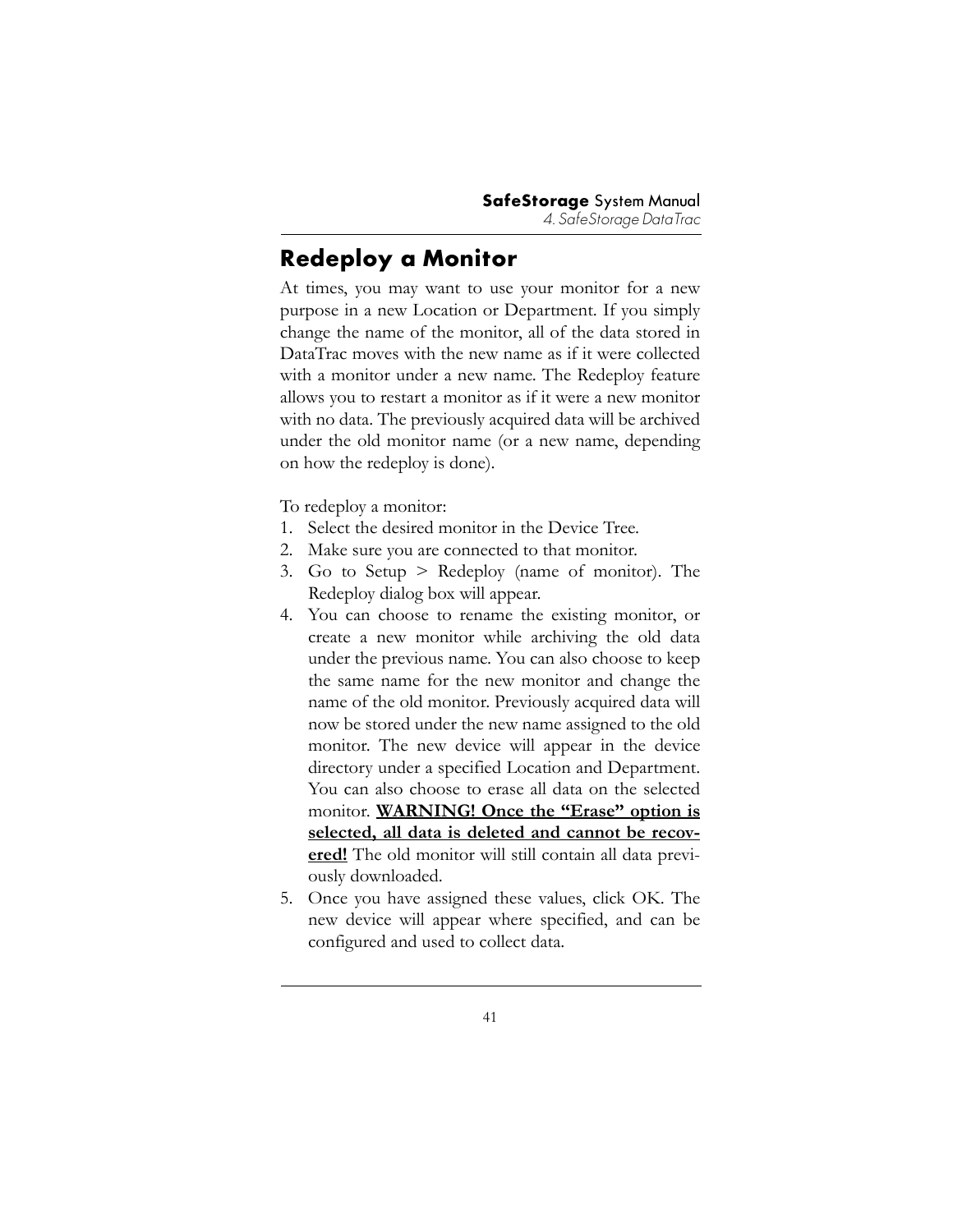# **Printing Reports**

DataTrac combines several sources of data to print a report. The report contains information about the monitor, the chart data (as seen on the screen), the report summary data, and an optional recommendation text. DataTrac should support any printer installed in Windows. You may physically print out a report, or save it as a PDF.

#### <span id="page-47-0"></span>Print a Physical Report

1. Ensure that your printer is installed and correctly configured by selecting File > Print Setup... Make any changes to your printing configuration here.

**NOTE:** *Paper orientation is ignored; DataTrac will always print in portrait format.*

- 2. Select File > Print Report.
- 3. The "Report Comment Page" dialog box appears (shown below). Enter any notes or comments here. These will appear on the report, **but are not saved by DataTrac.**
- 4. Click "Print Report".

| <b>Report Comment Page</b>                                |  |  |  |  |
|-----------------------------------------------------------|--|--|--|--|
| Recommendation or Comments (These comments are NOT saved) |  |  |  |  |
|                                                           |  |  |  |  |
|                                                           |  |  |  |  |
|                                                           |  |  |  |  |
|                                                           |  |  |  |  |
|                                                           |  |  |  |  |
|                                                           |  |  |  |  |
| Print<br>Cancel<br>Save as PDF                            |  |  |  |  |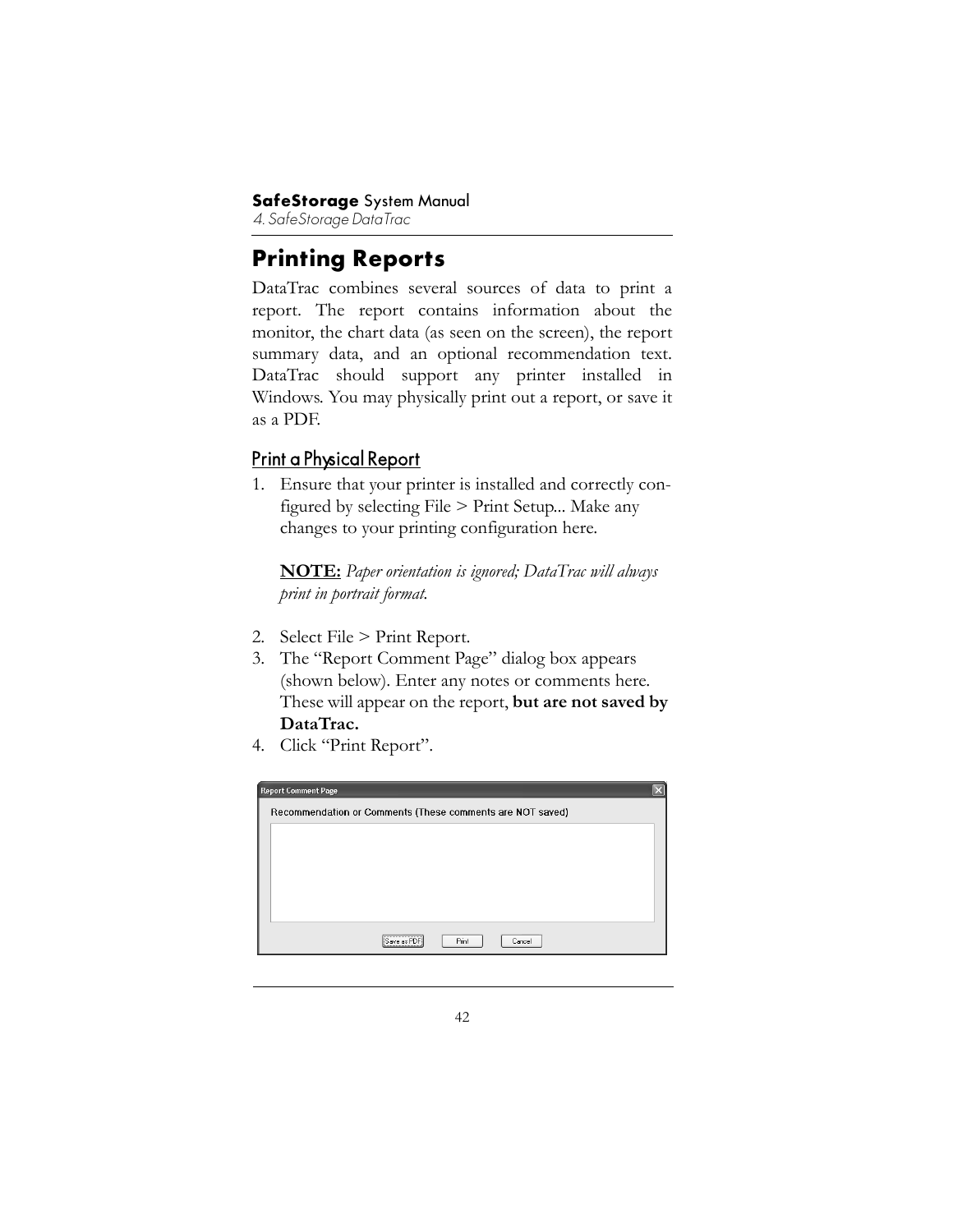#### <span id="page-48-0"></span>Print a Report as a PDF

- 1. Follow steps 1 3 as outlined above.
- 2. Click "Save as PDF".
- 3. DataTrac will indicate that a PDF is being generated in the task bar. After a few seconds, the "Save PDF as" dialog appears, where you can enter a filename and a location to save the PDF. Do this, then click "Save".
- 4. The PDF will be generated within a few seconds.

Consider choosing data markers on the traces if you plan to print the report in black and white (like a laser printer). This can better help identify the traces on the chart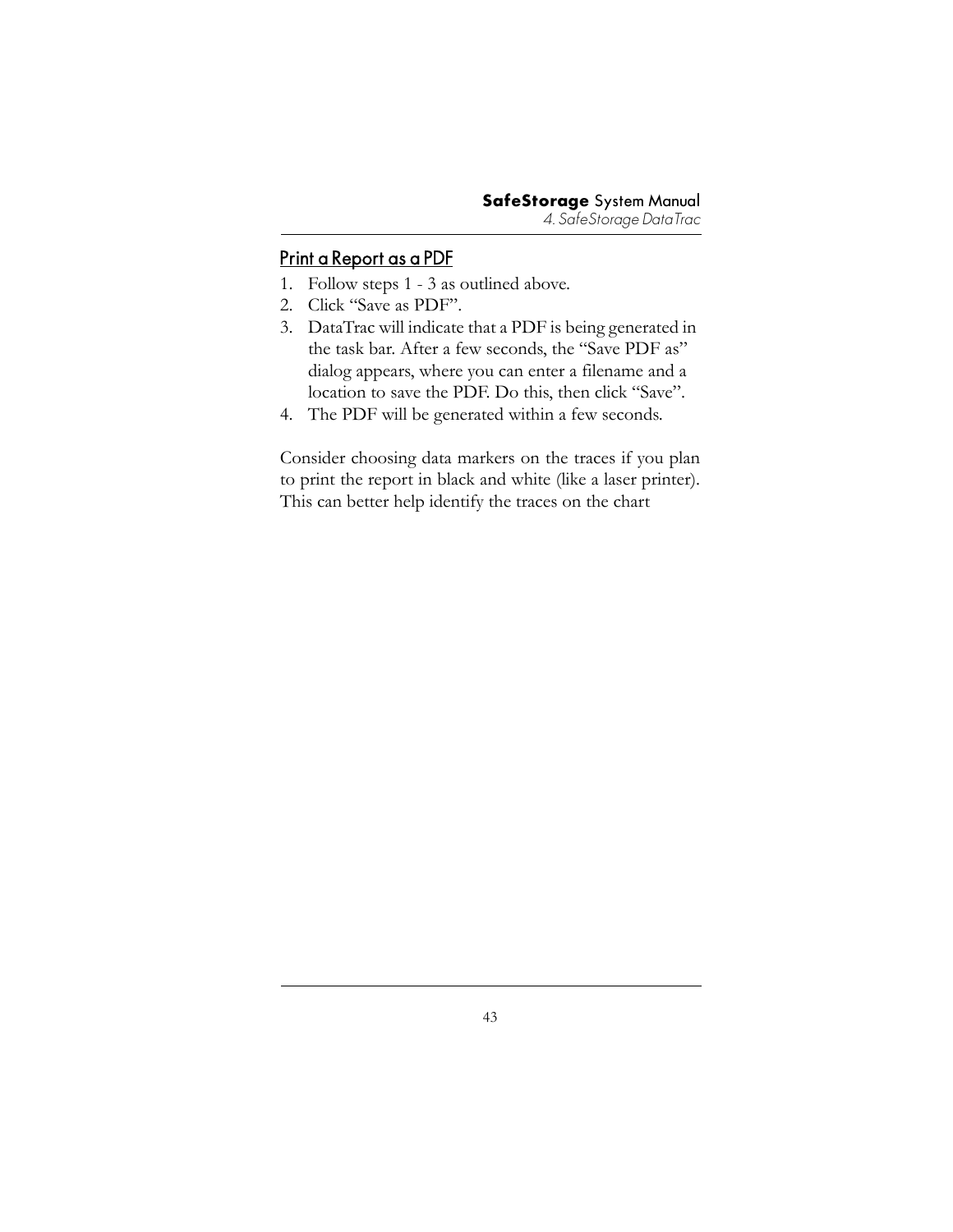# **5. The SafeStorage Monitor**

# <span id="page-49-0"></span>**About the SafeStorage Monitor**

The SafeStorage Monitor is the central component in the SafeStorage system. It is a 5-channel, self-contained data monitor. The SafeStorage-R model is equipped with a radio telemetry module.

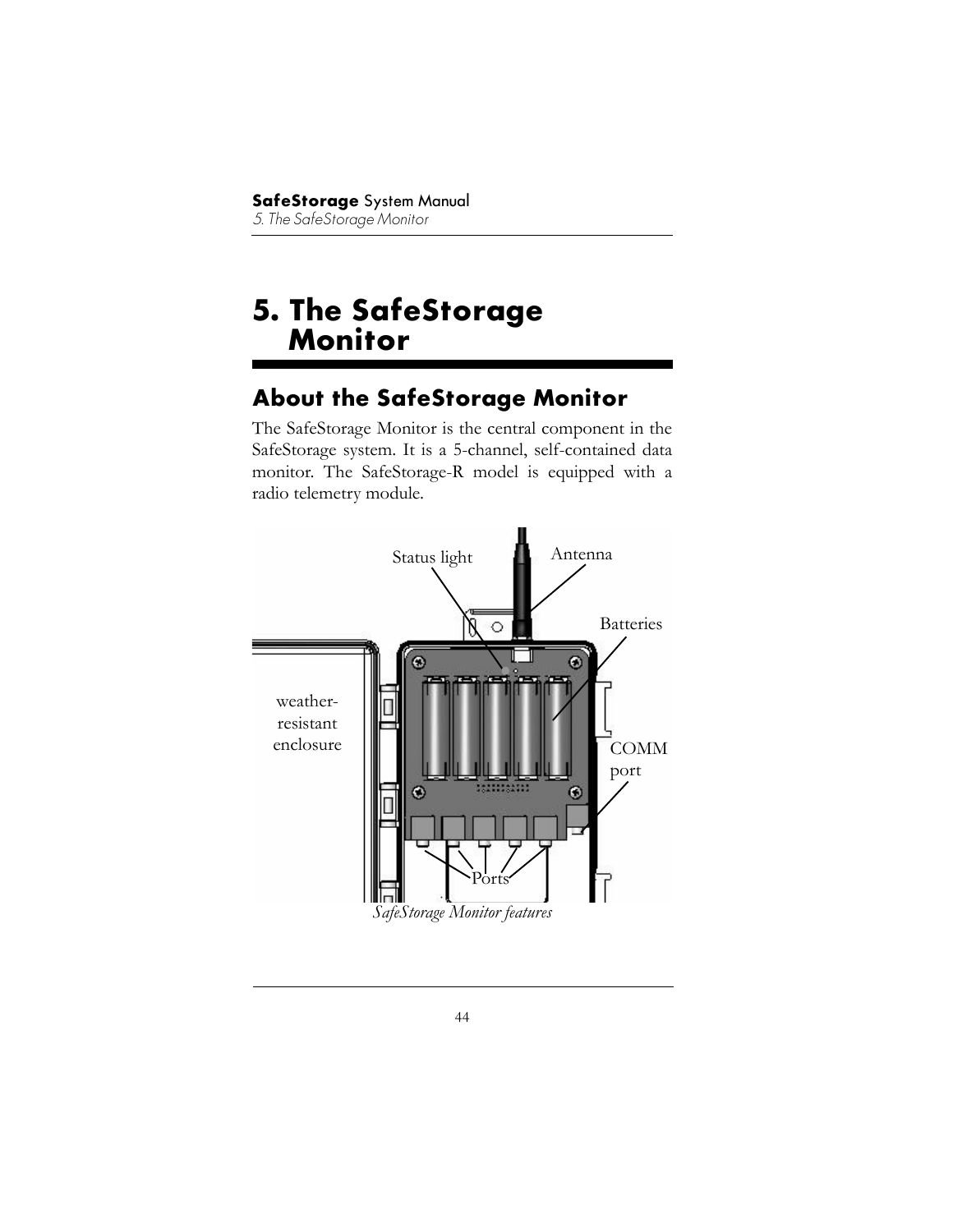The SafeStorage Monitor is housed in a NEMA-4/IP54 rated weather-resistant enclosure, making it suitable for long-term outdoor operation (if needed), and is powered by 5 AA-size batteries. Without the radio, a set of alkaline or Lithium batteries can last for several years. With the radio operating in "Transmit only" mode (model SafeStorage-R only), the batteries should last over a year, and in "query" mode they should last about 5 months.

When batteries are installed, a small status light located in the top right corner of the board will blink to indicate that the monitor is powered and functioning correctly. Next to the status light is a small "Reset" switch, that can be used to reset the system in case the monitor's operating system becomes unresponsive.

# <span id="page-50-1"></span>**Specifications**

<span id="page-50-0"></span>**Input Ports:** 5, with 32-bit digital resolution and 3.0V excitation on each channel Port type: 3.5mm "stereo jack" connector **Data Storage:** 1MB (28,672 scans on all 5 ports) **Memory type:** Non-Volatile Flash Data **Battery capacity:** 5 AA alkaline or Lithium batteries **Enclosure:** Weatherproof, impact and UV-resistant polymer **Enclosure rating:** IP45, NEMA4X **Operating environment:** 45° to -40°C, up to 100% RH **Communication:** Dedicated RS232 port on all models,

900Mhz-2.4Ghz spread-spectrum RF on radio-equipped models

**Software Interface:** DataTrac (supplied with SafeStorage Monitor)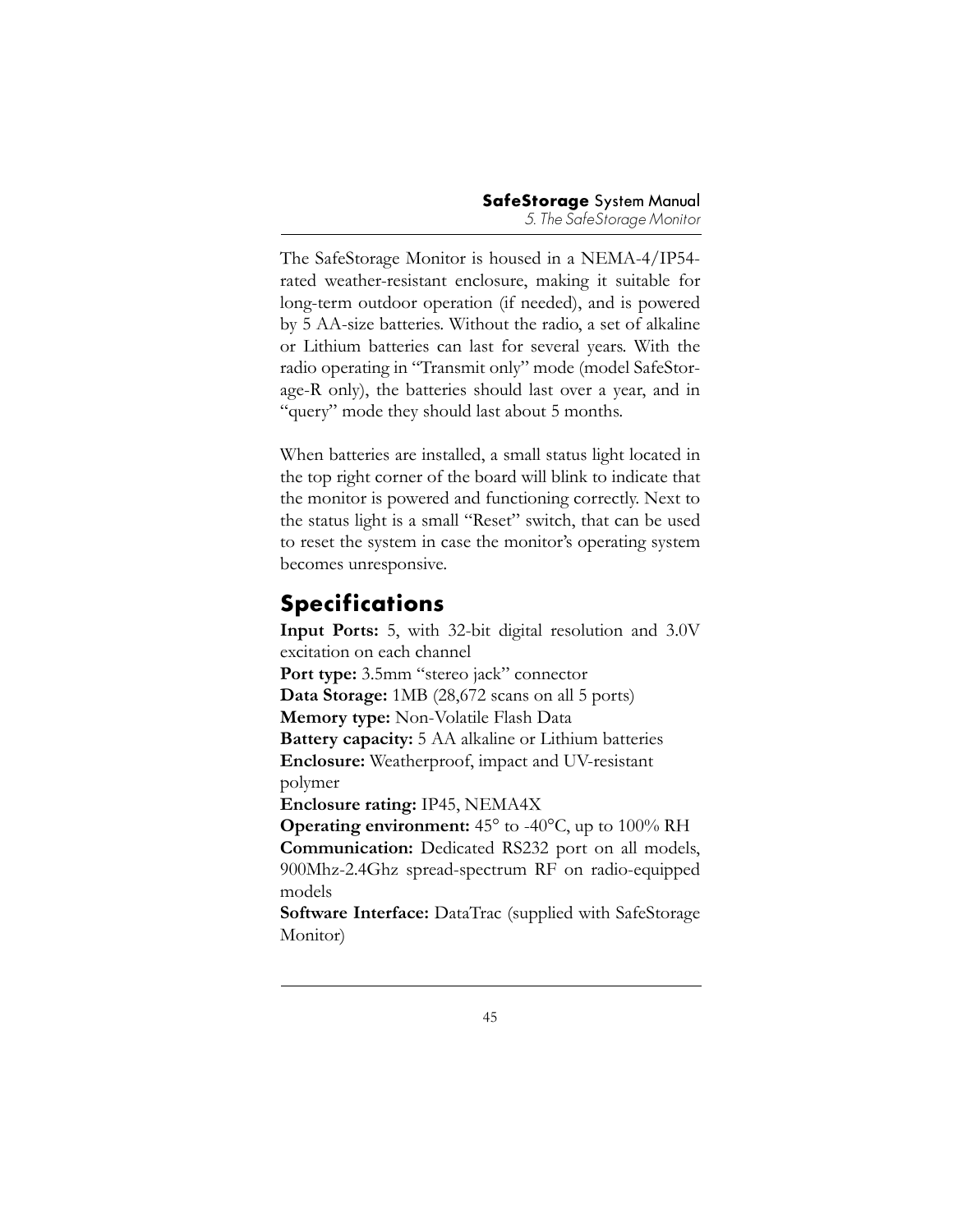# <span id="page-51-0"></span>**Data Collection Scheme**

Before collecting data with your SafeStorage Monitor, you need to configure it and set the measurement interval using DataTrac (instructions are in the next section of this chapter). The measurement interval controls how often data is recorded in the SafeStorage Monitor's internal data storage. Since the interval you choose applies to all 5 ports on the SafeStorage Monitor, it is not possible to have one port measuring probes more or less frequently than another port. The measurement interval can vary from once per minute to once per day. For most applications, a measurement interval of 60 or 120 minutes is appropriate.

The measurement interval works relative to the SafeStorage Monitor's internal real-time, 24-hour clock. For example, when choosing a measurement interval of 120 minutes, the SafeStorage Monitor will store data every two hours, on the hour. The resulting data will show probe measurements at 12:00 am, 2:00 am, 4:00 am, etc. Choosing a measurement interval greater than 720 results in one set of data stored per day.

The SafeStorage Monitor takes a measurement from each of the 5 probe ports once every minute, regardless of the measurement interval value. When the SafeStorage Monitor's internal clock reaches the user-programmed measurement interval, the SafeStorage Monitor stores the average of all the 1-minute probe readings taken since the last storage interval. Therefore, if you set the measurement interval to 60 (i.e. every 60 minutes, or once per hour), the SafeStorage Monitor will actually store an average of the past 60 probe readings. If you choose an interval of 1440, the SafeStorage Monitor will store one value that repre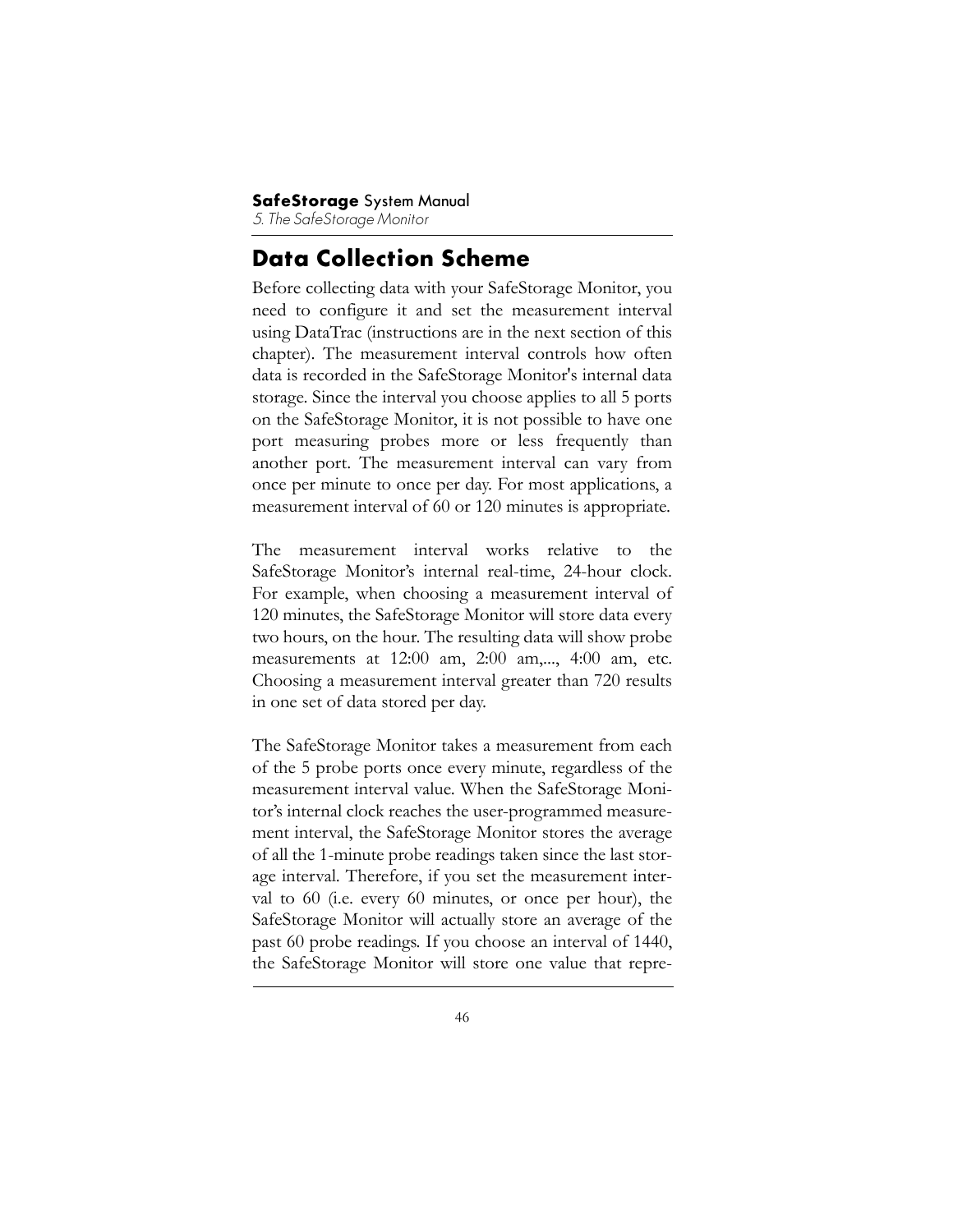sents the average probe value for the entire 24-hour period.

The SafeStorage Monitor's internal data storage is nonvolatile. Loss of battery power does not erase configuration settings or stored data.

### **Installing and Configuring the SafeStorage Monitor**

Before Department installation, the SafeStorage Monitor needs to have parameters such as name, date, time, measurement interval, and communication mode set or defined. Also, the radio-enabled SafeStorage-R will not respond to radio contact until properly configured to do so.

#### <span id="page-52-0"></span>Installing the SafeStorage Monitor

The SafeStorage Monitor will serve as a collection station for up to 5 probes. The SafeStorage Monitor is compatible only with the SS-1  $a_w$ /temperature probes made by Decagon. To install the SafeStorage Monitor and probes, do the following:

- 1. Insert your probes into the soil to the desired depth.
- 2. Plug the probes' jacks firmly into the SafeStorage Monitor's input ports. We recommend that you write the locations of the probes respective to their ports on the included reference card (located on the inside door of the monitor) for future reference.
- 3. On the top and bottom of the SafeStorage Monitor, there are two loop-holes. Use these to fasten the monitor to a mounting post using the included zip-ties or a similar fastener. Make sure it is installed in an upright position, with the 5 input ports underneath.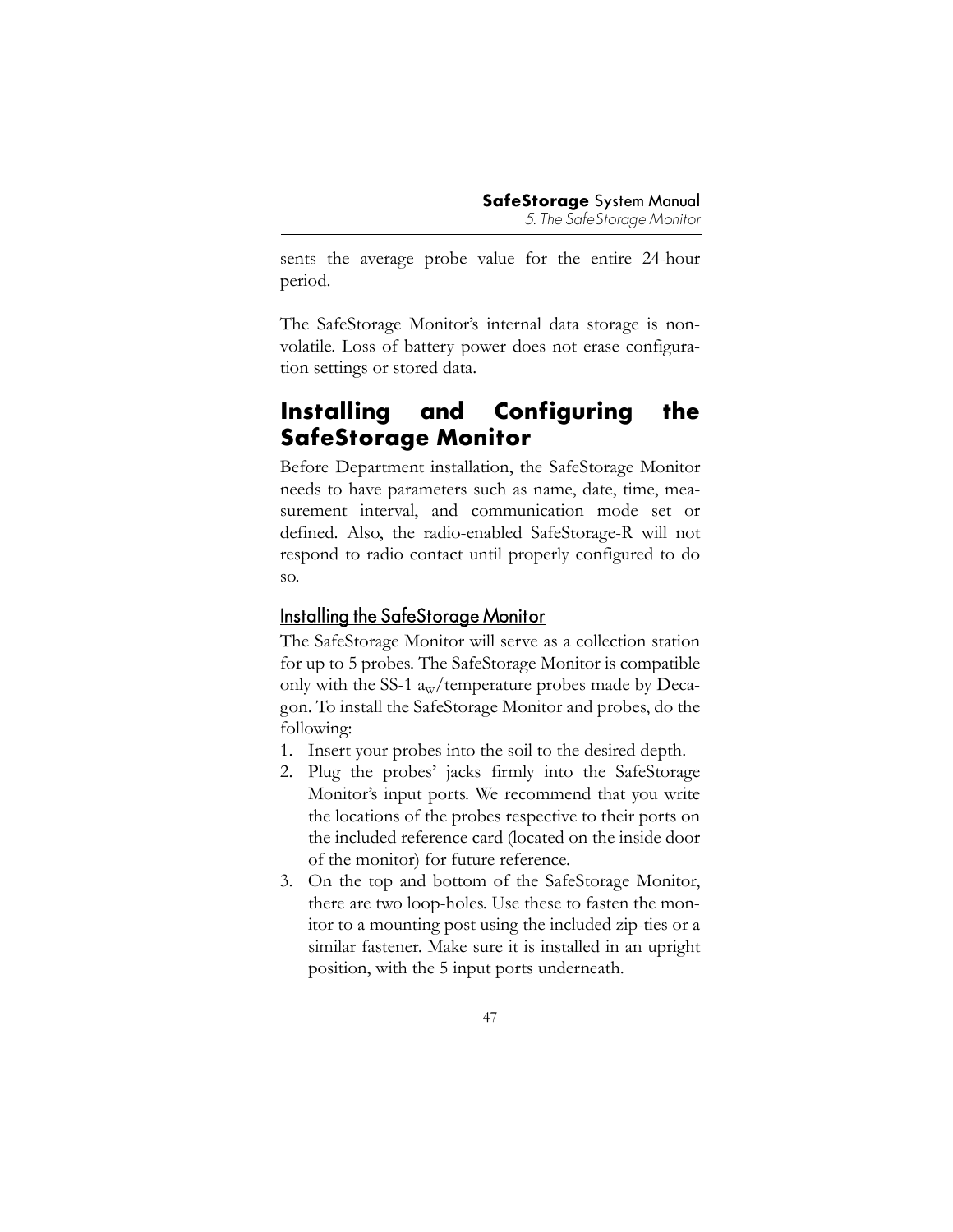#### Installation Cautions

- <span id="page-53-1"></span>• Do not immerse the SafeStorage Monitor.
- Make sure to install the SafeStorage Monitor upright to reduce the possibility of water, dust or debris entering the bottom of the case.
- Avoid installing radio-enabled SafeStorage-R monitors near large metallic objects, as these can attenuate the radio signal.
- If the SafeStorage Monitor is mounted to a metallic post, be sure to use an antenna extension cable to mount the antenna to the top of the post. This will maximize the transmit range of the SafeStorage Monitor.
- <span id="page-53-0"></span>• If you are using probes outdoors with cables longer than 16 feet (5m), there is a higher risk of damage to the SafeStorage Monitor if hit by lightning.

#### Connecting to and Configuring a Monitor

**Before connecting to a monitor, you will need the serial cable adapter (SCA)**, the black 9-pin serial-to-stereo connector that was included with your monitor when it arrived.

Do the following:

- 1. Connect the 9-pin end of the SCA to a serial port on your computer, and the stereo plug end to the monitor's COMM port. (If the SCA is not long enough, connect one end of the RS-232 serial cable to the SCA, and the other to your computer.)
- 2. Open DataTrac, and select the appropriate COM port from the "Connect Via" drop-down list. Click the "Connect" button on the toolbar.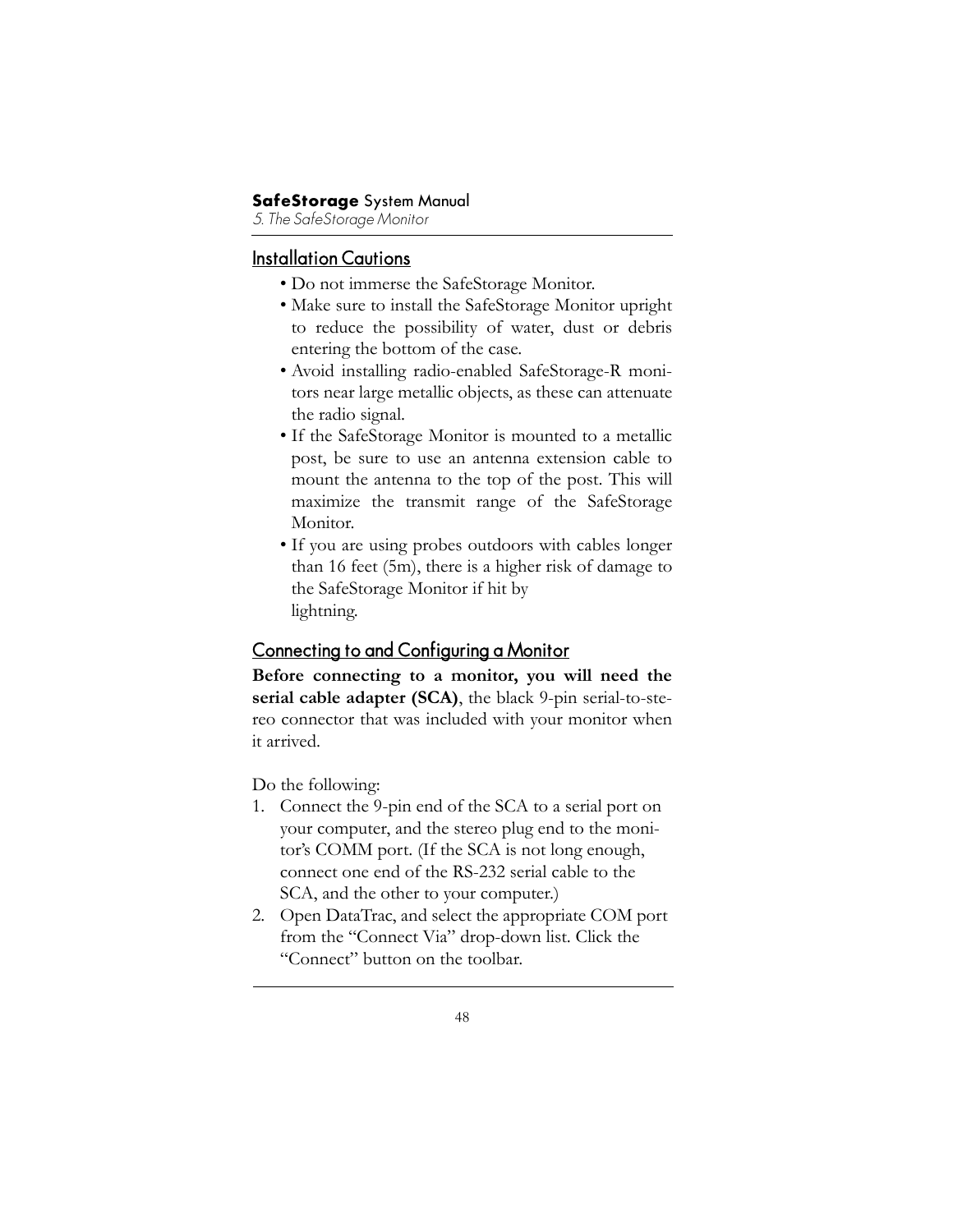- 3. DataTrac will indicate that it is attempting to connect via the serial port. If the connection is successful, the monitor will appear under "New Devices" in the Device Directory. If the connection fails, DataTrac will indicate this, and you will need to try again.
- 4. Once connected, DataTrac will indicate that your monitor has not yet been configured. Click the "Configure" button on the toolbar. This opens the Device Setup menu. Refer to the section "The Device Setup Menu" in Chapter 4 for the procedure to configure your monitor.

Once you have connected, you should record the probe type and Location for each port on the back of the enclosed Quick Start card. Make sure when closing the SafeStorage Monitor that all the cables coming out from the ports are not crossed and are located between the two strain relief pads at the bottom of the case.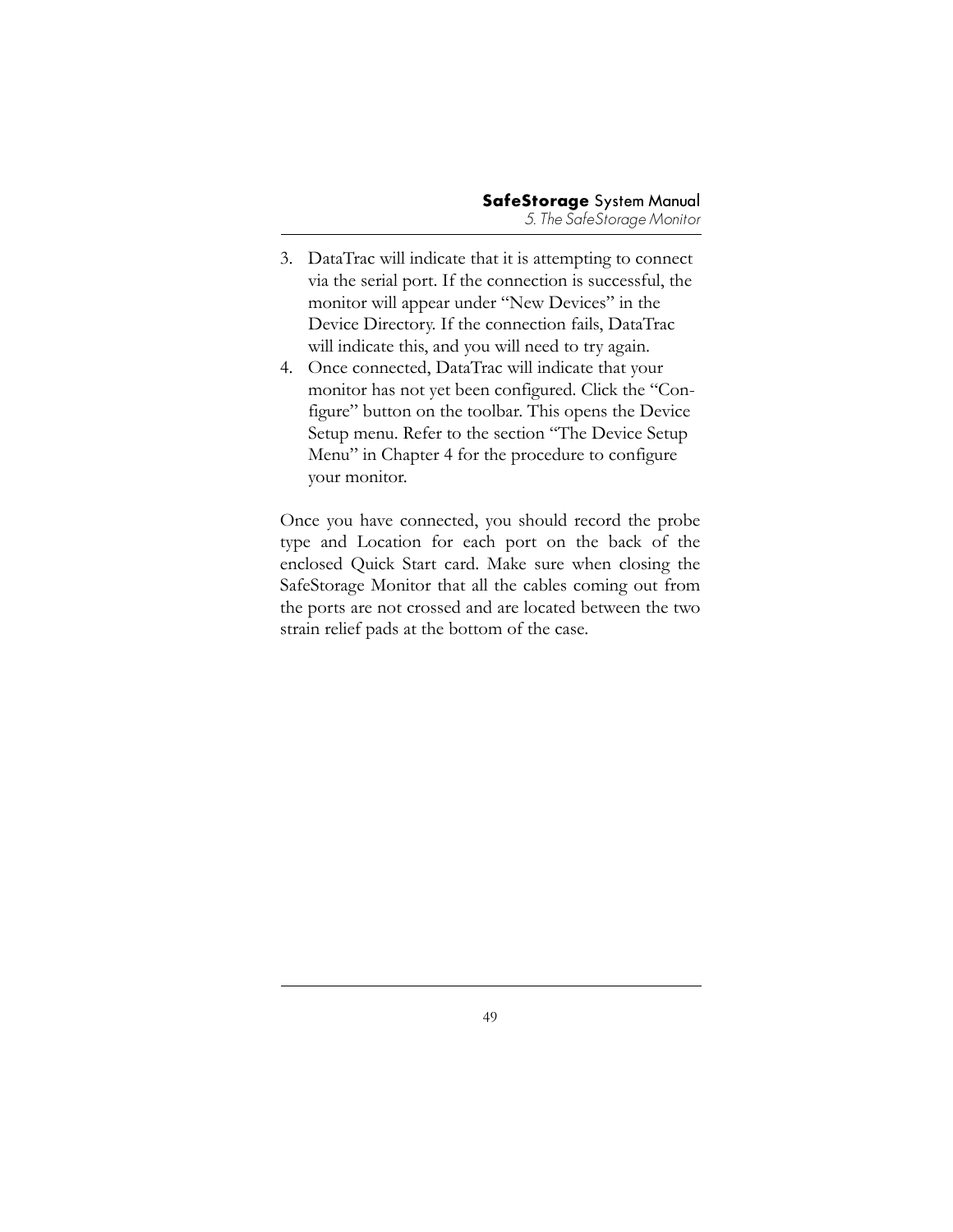# **6. The DataStation**

# <span id="page-55-0"></span>**About the DataStation**

The DataStation is a radio base station that will allow you to collect and store data from multiple radio-enabled monitors. It is ideal for collecting data from multiple SafeStorage-R's, and uses little monitor battery power. Once installed and configured, it receives and stores data from each SafeStorage-R as measurements are made and transmitted. You then download the DataStation's data at your convenience directly to your computer for use in DataTrac.

### <span id="page-55-1"></span>**Setting Up the DataStation in DataTrac**

- 1. To set up the DataStation in DataTrac:
- 2. Connect the antenna to the DataStation.
- 3. Connect the DataStation to your computer using the RS-232 serial cable.
- 4. Connect the power supply to the Data Station.
- 5. Open DataTrac. Select the appropriate COM port from the "Connect Via:" drop-down list, then click the "Connect" button on the toolbar.
- 6. Once connected, the DataStation's name, as well as system date and time, and battery status are displayed in the device status area.
- 7. DataTrac will say that your DataStation needs to be configured. Click the "Configure" button on the tool-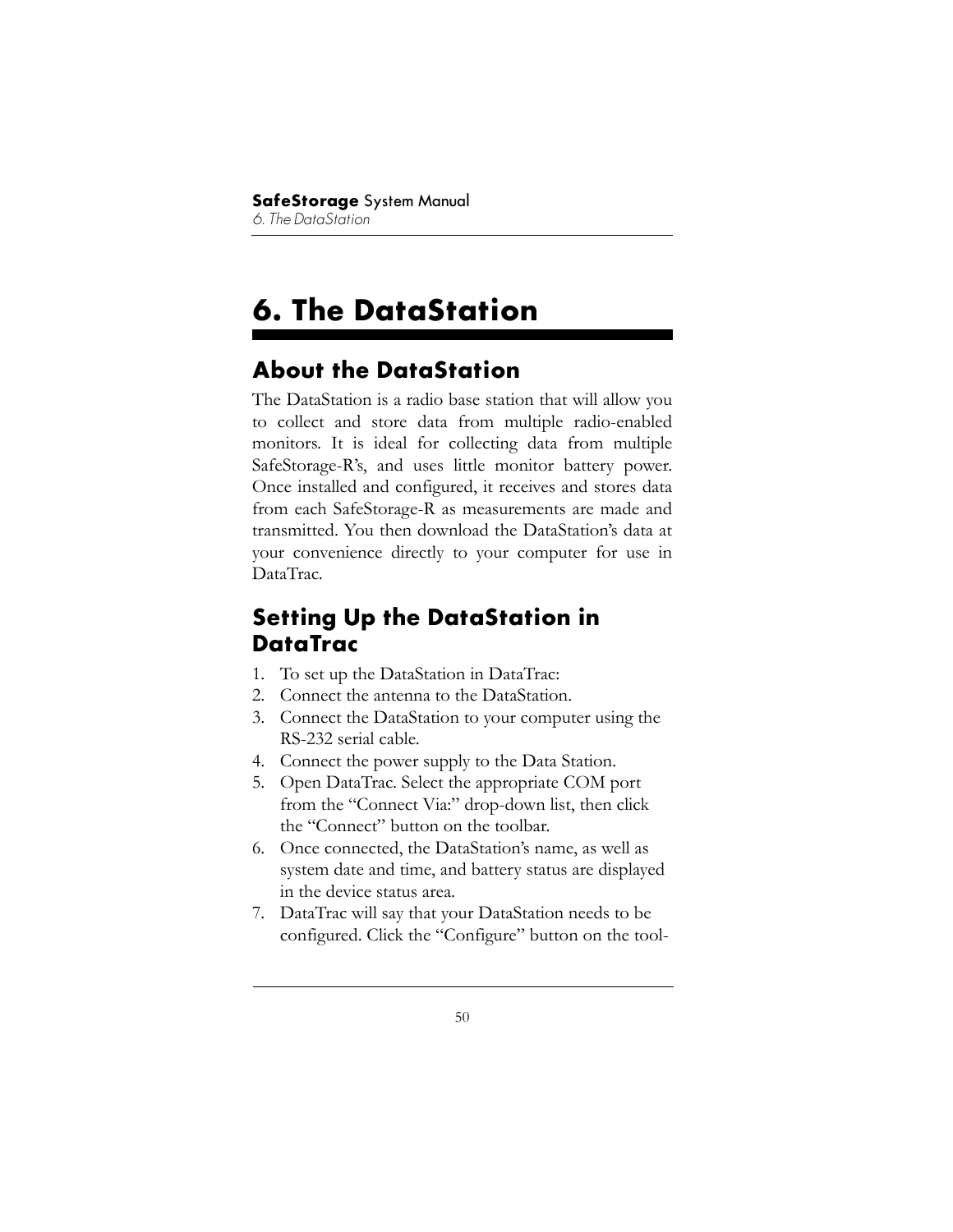bar, or double-click your DataStation in the Device Directory. The Device Setup screen will appear.

- 8. Under the "Radio" section of the screen, set the channel (0 through 6) and sub-channel (0 through 65534) to correspond with the SafeStorage-R's that will be broadcasting to the DataStation. You can also add any notes about the DataStation as well as apply the geographical coordinates of the DataStation's physical location. To change the name of the DataStation, click on the "Change Name" button and enter a new name.
- 9. Click "Apply." The DataStation will appear on the left in the Device Directory under "Data Source," and is now ready to begin using.

### **Cautions**

- <span id="page-56-0"></span>• Ensure there is a good line of sight between the Data Station and the SafeStorage Monitors. Radio signal strength can be attenuated by obstructions.
- **Make sure that the DataStation's power supply is connected before using!** It must be continually powered in order to function and collect transmitted data. Make sure it is either connected to AC power or to 6V DC power (lead acid battery only).
- The DataStation is not weatherproof. Take precautions to protect it from the elements (rain, snow, etc.) when installing it in remote locations, such as placing it in a waterproof enclosure.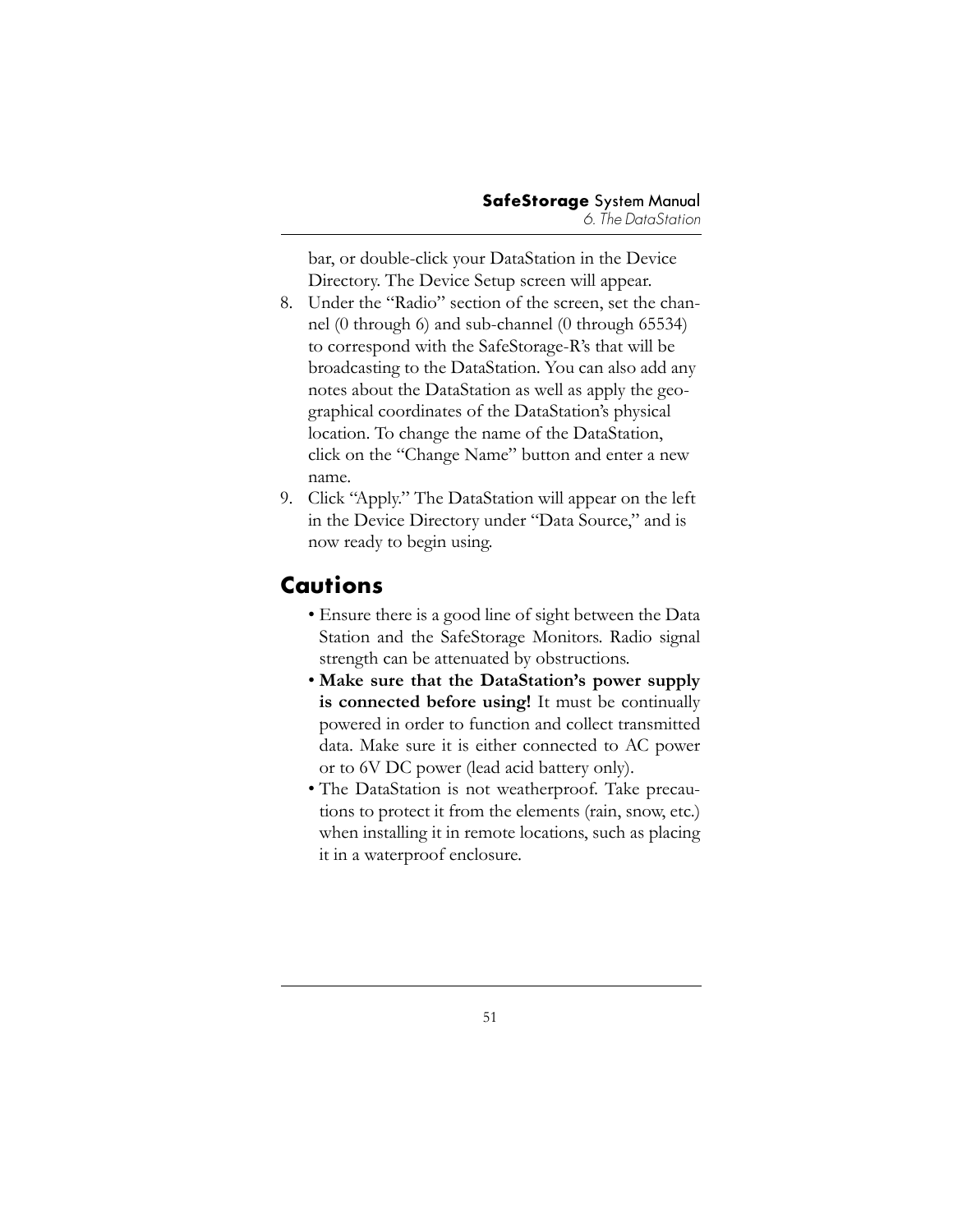## <span id="page-57-1"></span>**Downloading Data**

To download data from your DataStation:

- 1. Make sure you have set the radio mode of all your remote SafeStorage-R's to "Transmit Only," and set them all to the same channel and sub-channel settings as the DataStation. (See Chapter 4 for a description of the radio modes.)
- 2. In DataTrac, select the DataStation in the Device Directory. Select the appropriate COM port from the "Connect Via:" drop-down menu, and click the "Connect" button on the toolbar.
- 3. Go to Actions > Download, and select an option (see Chapter 4 for download options), or click the "Download" button on the toolbar. DataTrac will then indicate that it is downloading data.

The DataStation takes each reading and groups it in DataTrac with the monitor that it came from.

# <span id="page-57-0"></span>**Radio Settings**

For a group of SafeStorage-R's to communicate with a DataStation, both the channel number and the sub-channel of all units must be the same. Additionally, each SafeStorage Monitor must have a unique name. By default, they are named according to their serial number, but you can also choose to change the name of each SafeStorage Monitor to something else. Refer to the next chapter for more details.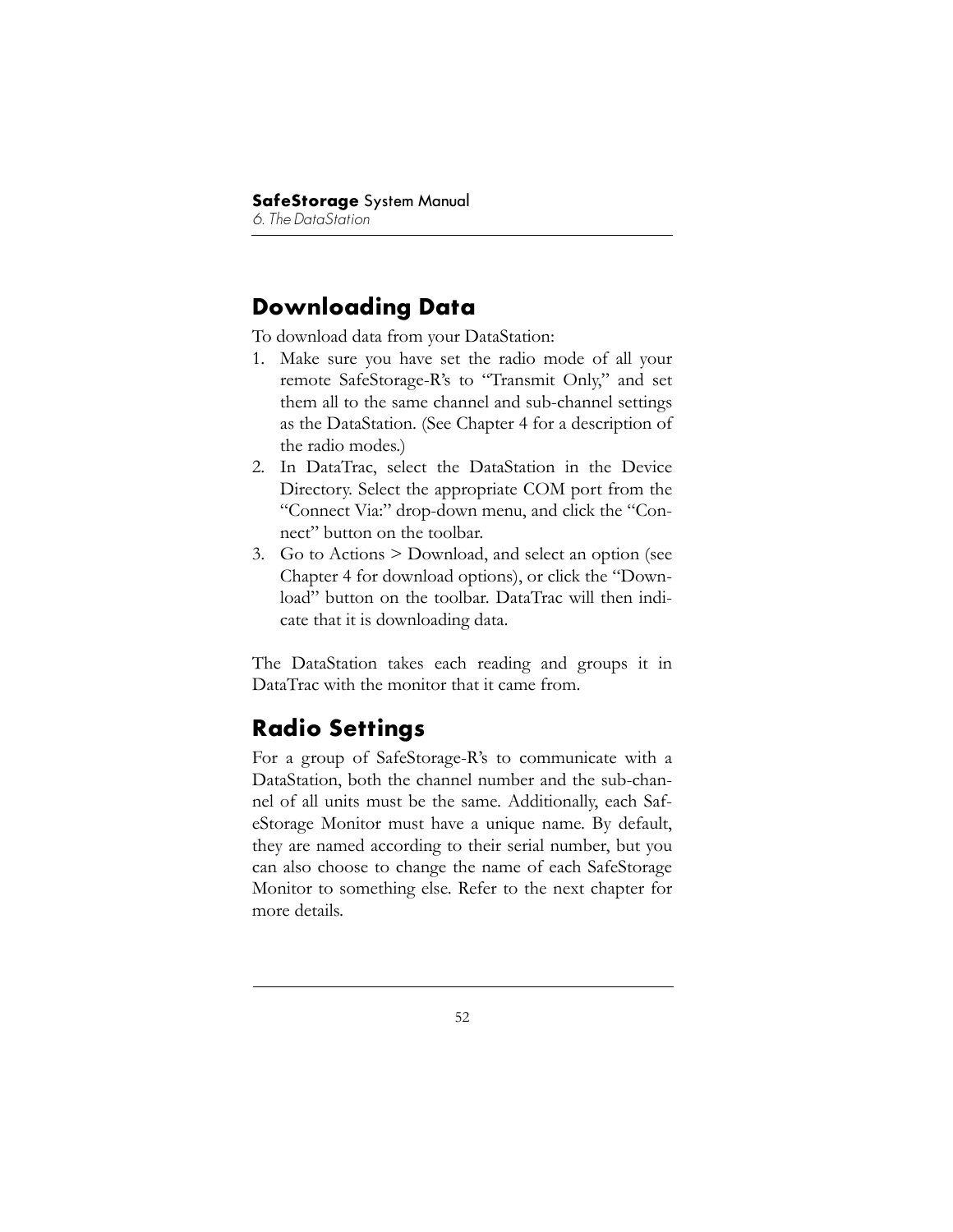Groups of SafeStorage Monitors with different channel numbers use different frequency-hopping sequences, and therefore experience minimal interference between groups. Groups with the same channel numbers but different sub-channel numbers can interfere with each other, but can't communicate with each other. This interference can also cause additional battery drain.

Typically you pick a channel and a sub-channel, and set all SafeStorage Monitors and the DataStation to these numbers. Each SafeStorage Monitor is then given a unique name. If groups of SafeStorage Monitors are operating in adjacent Locations within range of each other, and you want to access one group without disturbing the other, the two groups should be set to different channel numbers. If the two groups are being contacted with the same DataStation, the radio modem channel number needs to be changed to match each group before the SafeStorage Monitors in that group can be contacted.

**The channel and sub-channel numbers are both set to zero when the radio is shipped from the factory.** These settings may be modified using DataTrac (see Chapter 4).

### <span id="page-58-0"></span>**Range Considerations**

The range of the SafeStorage-R's radio depends on a variety of factors. The radio type (900Mhz vs. 2.4Ghz), terrain, and external radio interference all can affect the effective range. If you are using the 900 or 910Mhz radios, your transmission range should be over 5km in optimal circumstances. With the 2.4Ghz radio, this is reduced to about 2 to 3km. For optimal range, both transmitter and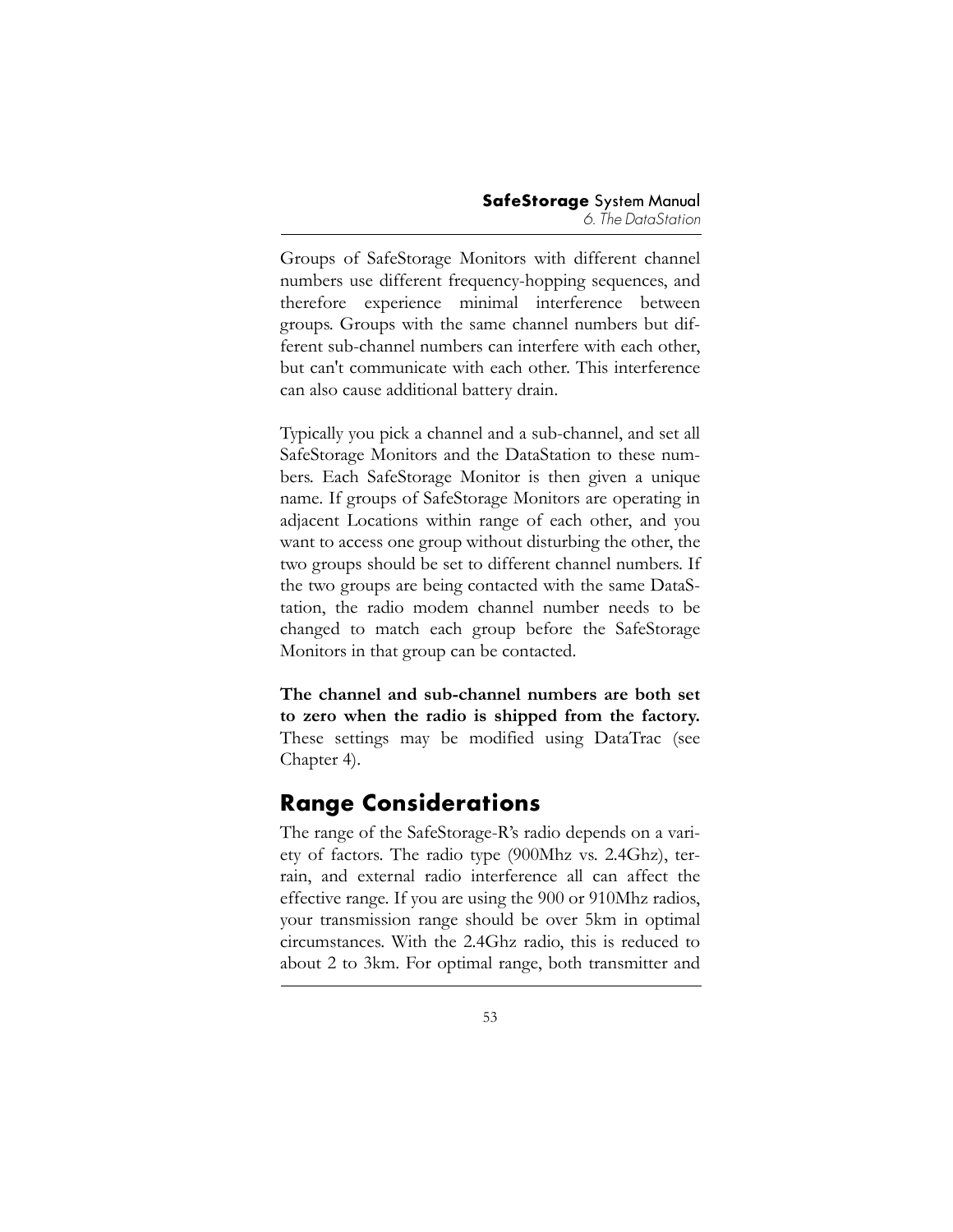#### **SafeStorage** System Manual *6. The DataStation*

receiver must be at an adequate distance above the ground, and have line of sight between them.

Obstructions will attenuate the SafeStorage Monitor's high frequency radio signals. The higher the frequency, the greater the attenuation, so the usable range of the 2.4 GHz radios (for use in locations outside the USA) is shorter than that for the 900 MHz units. Buildings, hills, vegetation, vehicles and other obstructions will shorten the radio's range — sometimes drastically so. Also, radio frequency (RF) interference in the environment around the radio can reduce the usable range.

You can greatly help the effective transmit range both by maximizing the height above ground of the SafeStorage Monitor's antenna and by using a directional Yagi antenna. Use our antenna extension cables to raise the height of the antenna. Different types of Yagi antennas and extension cables are available from Decagon. Also, maximizing the separation from RF sources such as electric motors, transformers, cell-phone towers, and vehicles will also increase your transmit range.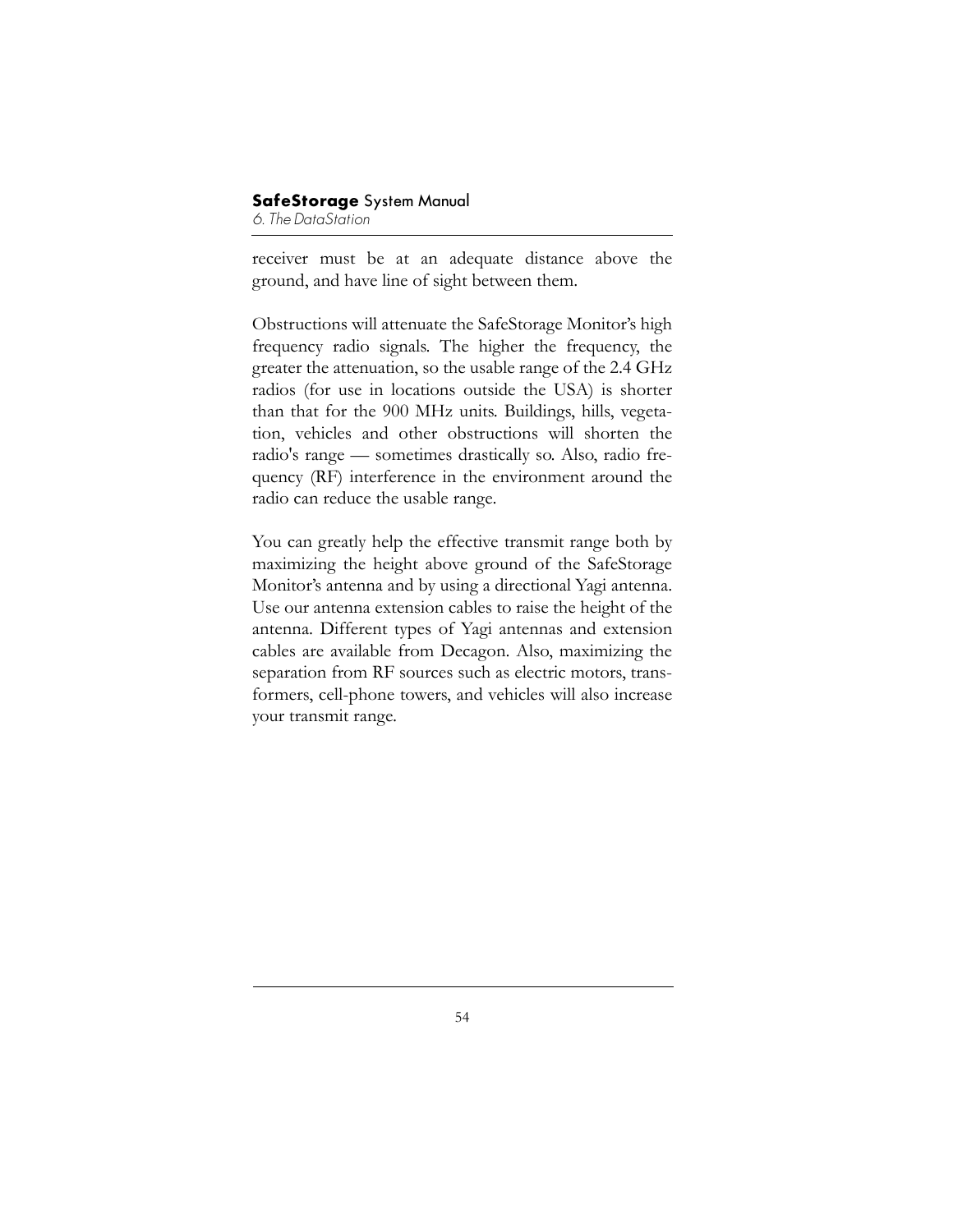# **7. SS-1 aw/Temp Probes**

### <span id="page-60-0"></span>**About the SS-1 Probes**

The SafeStorage Monitor is designed to measure water activity and temperature with the SS-1 probes. The SS-1 is a dual water activity/temperature probe. It measures water activity (relative humidity) by means of a semi-permeable polymer, which acts as a capacitor. As the moisture level in the polymer changes, the electrical conductivity of the polymer changes as well. The resulting change in conductivity is translated by the SafeStorage monitor in terms of water activity (relative humidity). The temperature is measured by means of an internal thermocouple. Thus the probe sends two digital signals to the SafeStorage Monitor with each reading, which interprets them separately.

The SS-1 probes are ideal for in-package, in-silo, or incontainer measurements, or other sensing needs. This chapter is a description of the specifications and operation of the SS-1 probes.

## **SS-1 Specifications**

**Probe Range:** 0-1.0  $a_w$  (0 to 100% RH)

*Accuracy:* 

- <span id="page-60-1"></span>•  $\pm 0.02$ a<sub>w</sub> (2% RH) from 0.10 to 0.90 a<sub>w</sub> (1-90% RH)
- $\pm 0.03a_w$  (3% RH) from 0.0 to 0.10  $a_w$  (0-1% RH) and 0.90 to 1.0aw (90-100% RH)

*Resolution:*

•  $0.001a_w (0.1\% \text{ RH})$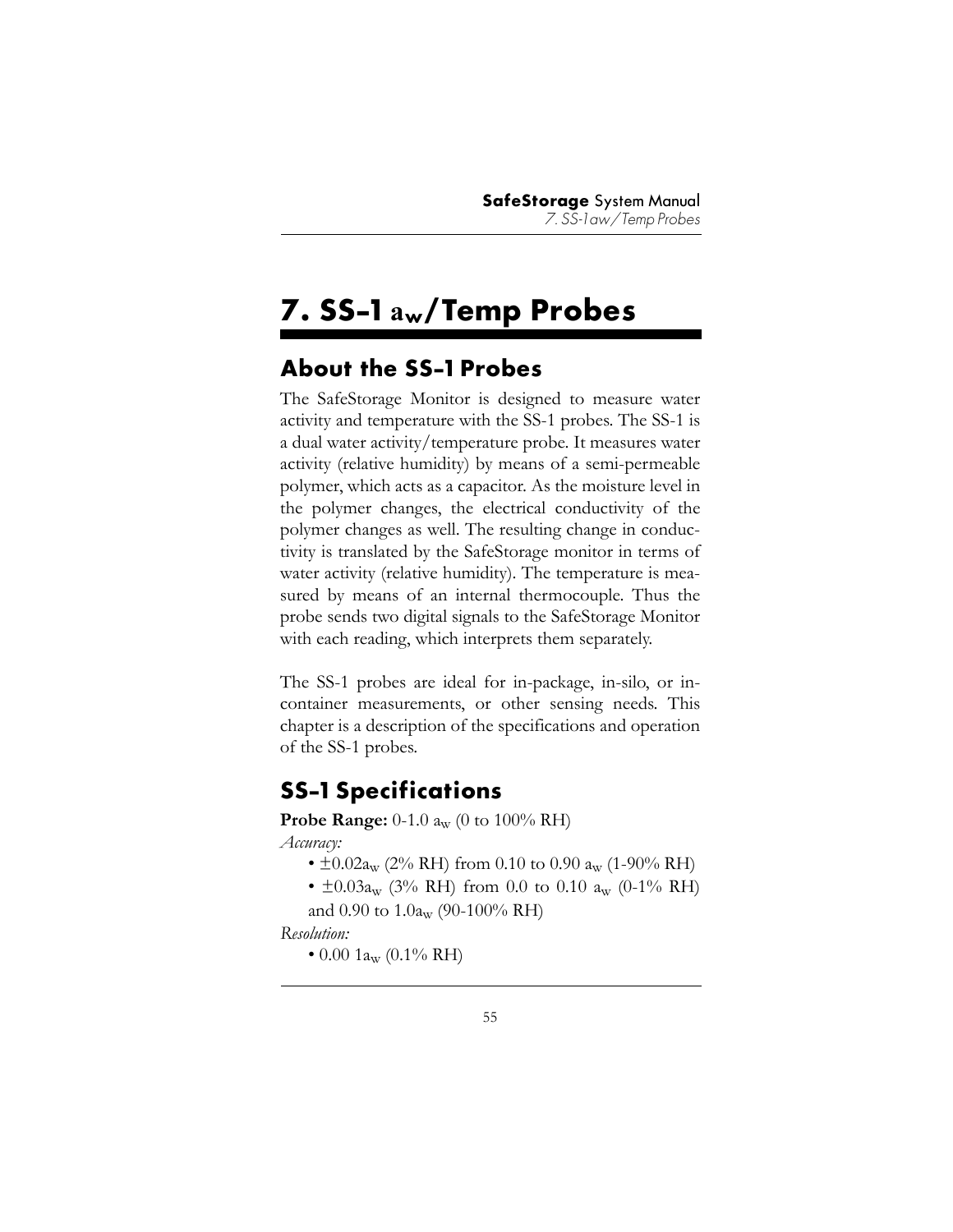#### **SafeStorage** System Manual

*7. SS-1 aw/Temp Probes*

#### **Operating Environment:** -38 to 60°C

*Temperature Accuracy:*  5 to 40°C: ±0.5°C 40 to -60 $^{\circ}$ C and -20 to 5 $^{\circ}$ C: better than  $\pm$ 1.0 $^{\circ}$ C -40 to -20 $^{\circ}$ C:  $\pm$ 1.0 $^{\circ}$ C) **Probe dimensions:** 4.44cm x 1.68cm x 0.74cm **Cable length:** 3m (10 ft.) standard, 10 and 50-foot extension cables available (max extension length is 110 ft.) **Connector type:** 3.5 mm plug

#### Warranty Information

The SS-1 probe has a 30-day satisfaction guarantee and a one-year warranty.

## <span id="page-61-1"></span><span id="page-61-0"></span>**Extension Cables**

Decagon supplies a 10-foot (3m) extension cable for use with the SS-1 probe. You may have 110 feet of extension without signal attenuation. For outdoor use, we recommend sealing the connections from the elements to maintain a good connection and to prevent corrosion. Decagon provides adhesive-lined heat-shrink for this purpose, upon request. To seal a connection between two extension cables using the heat-shrink, simply ensure that the heat shrink is covering the connection, then heat it using a heat-gun, blow-dryer or a lighter until it shrinks tight to the connection. **NOTE:** *If using a lighter, place the heat-shrink well above the flame to avoid melting the heat shrink and the connector.* Additional heat shrink is available from Decagon.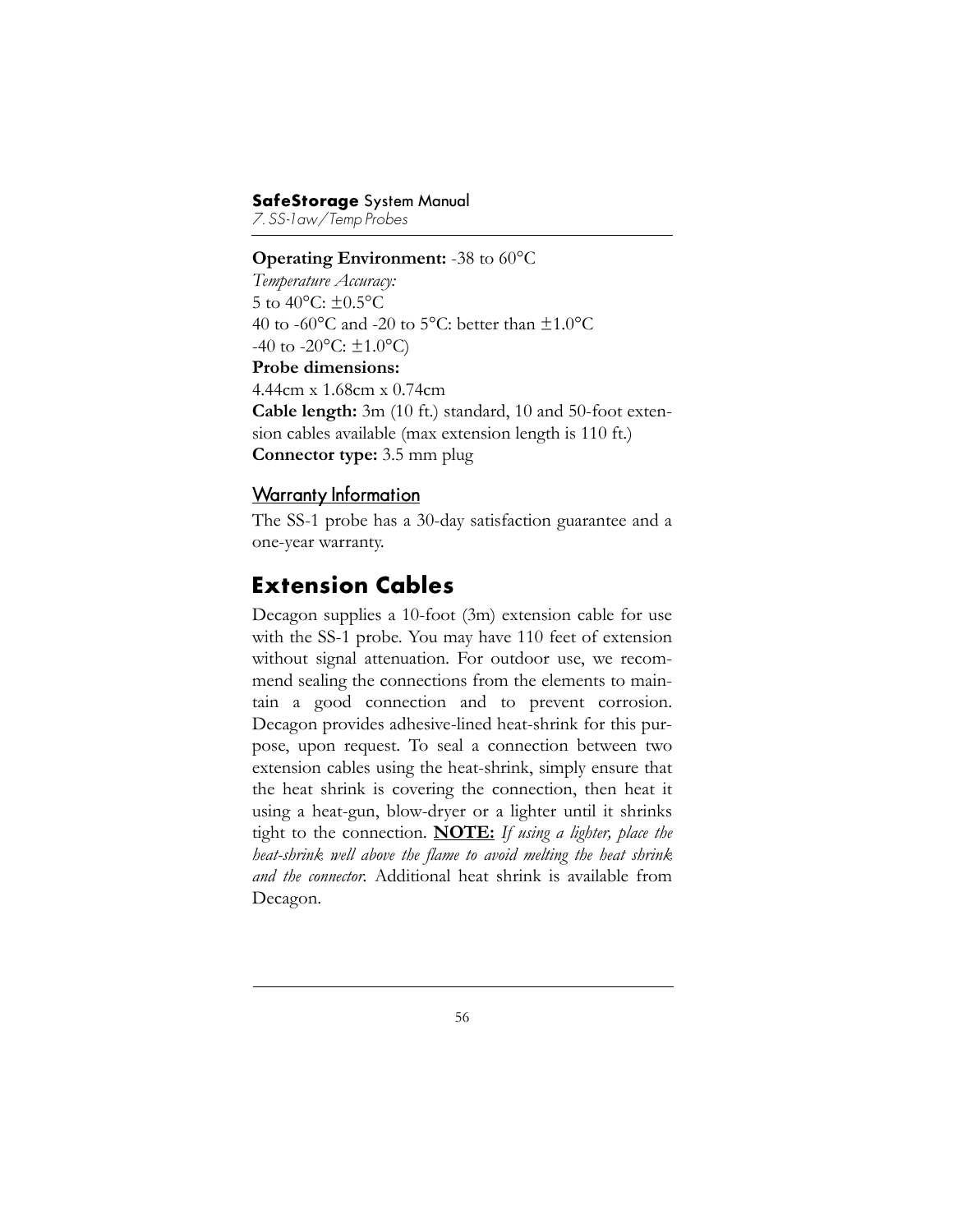# <span id="page-62-0"></span>**Troubleshooting the SS-1 Probe**

If you encounter problems with the SS-1 probe, they most likely will manifest themselves in the form of incorrect or erroneous readings. Before contacting Decagon about the probe, do the following:

- Check to make sure the connections to the SafeStorage Monitor are both **correct** and **secure**.
- Ensure that your SafeStorage Monitor's batteries are not dead or weakened.
- Try cleaning the probe's filter with soap & water.

If you encounter problems that aren't due to the SafeStorage Monitor, please contact Decagon at (509) 332-2756 or send an email to **support@decagon.com**.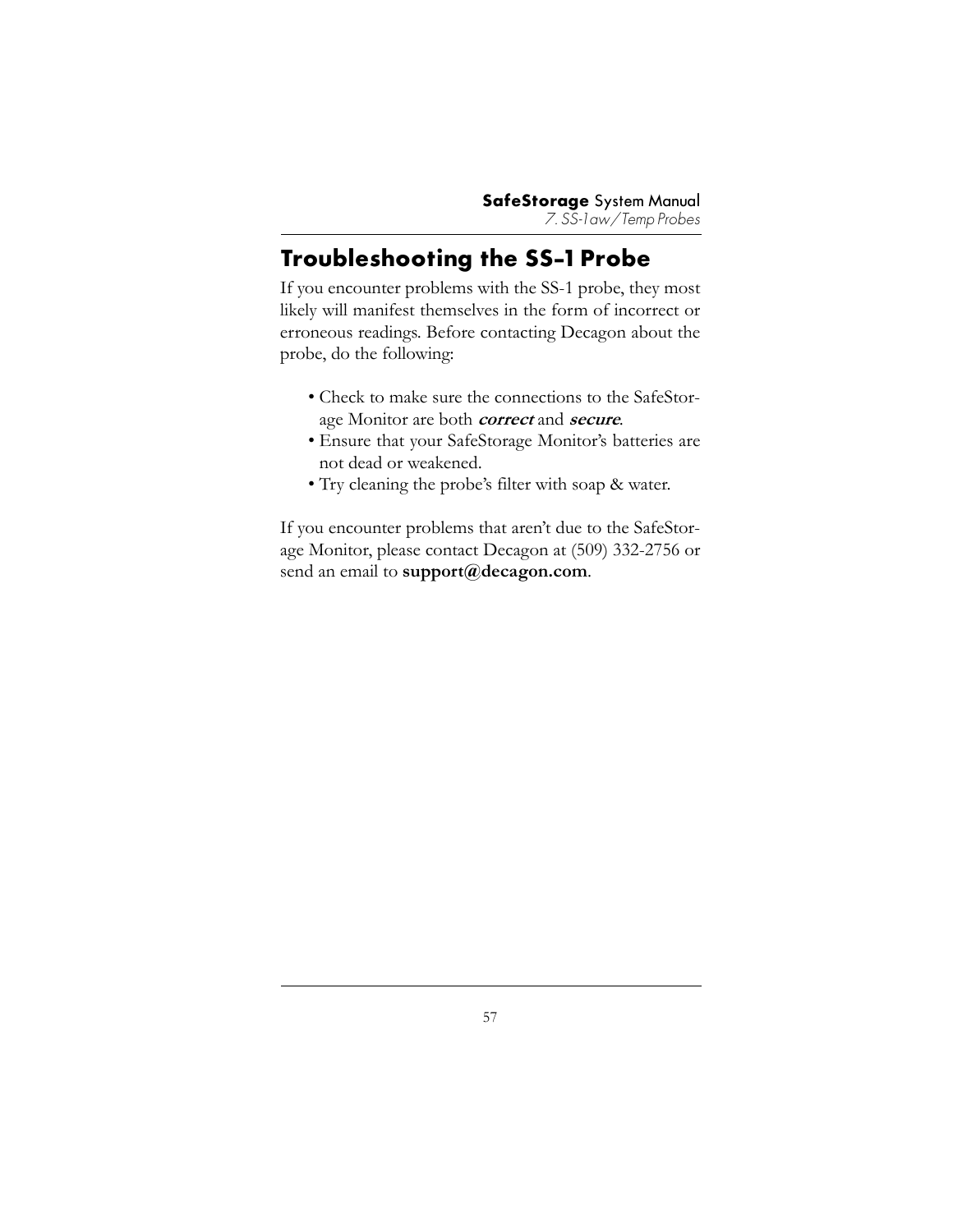# **8. The SafeStorage Quick Check**

The SafeStorage Quick Check is a hand-held readout device designed for use with the SS-1 probes. The Quick Check does not store any data, it is simply used for making a quick measurement of water activity and temperature. It has a simple one-button interface to initiate readings.



*Quick Check features*

# <span id="page-63-0"></span>**Operating the Quick Check**

To turn on the Quick Check, simply press the left button (labeled "**I**"). The Quick Check will remain on as long as you are using it, and will shut off automatically when not in use for more than 5 minutes. **The right button does not function.**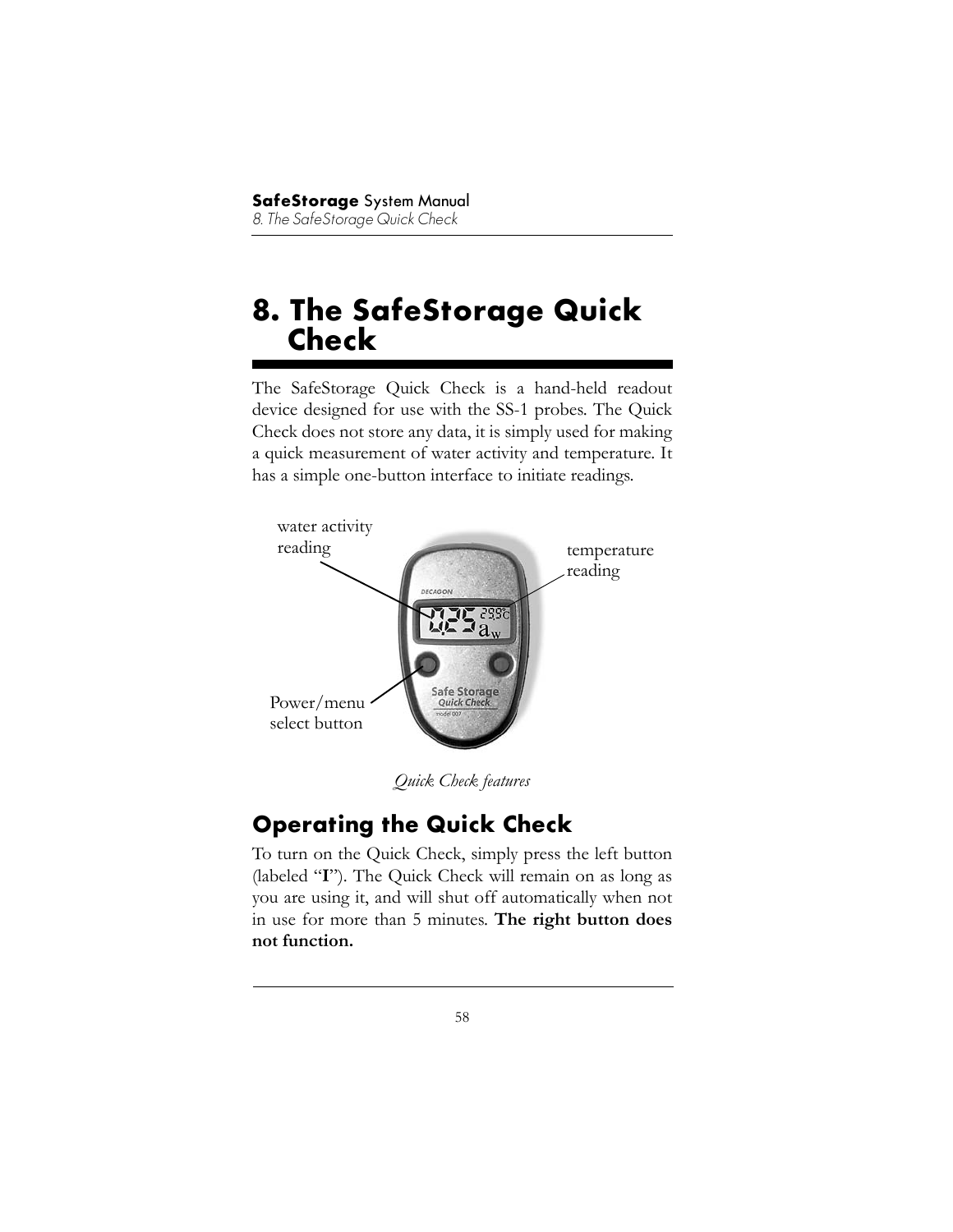To take a measurement, attach an SS-1 probe to the Quick Check and press the **I** button. The measurement is made instantaneously, and the water activity and temperature readings are displayed.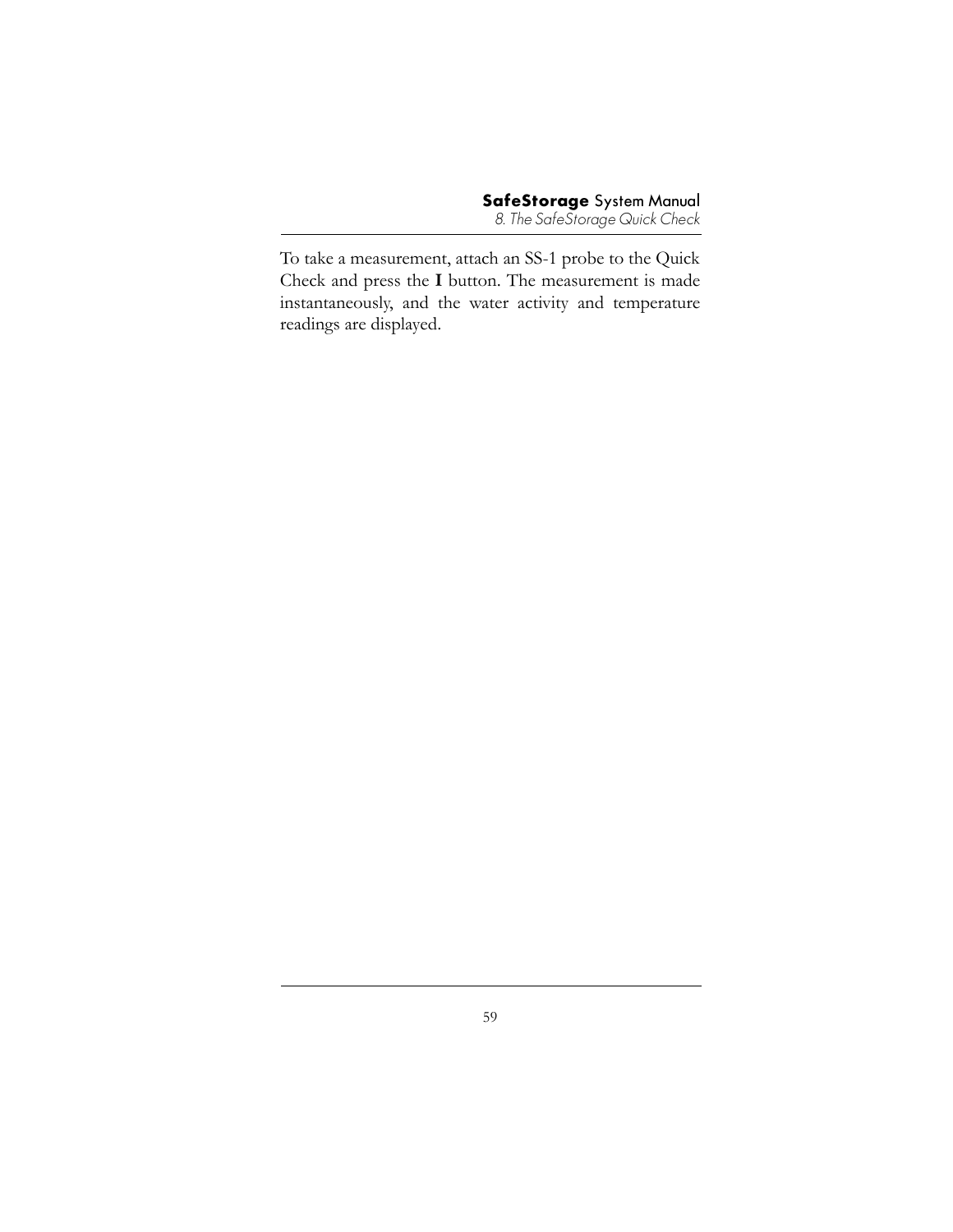# **Appendix A: SafeStorage CE Compliance**

| <b>Application of Council</b><br>Directive: | 89/336/EEC                                       |
|---------------------------------------------|--------------------------------------------------|
| Standards to which                          | EN61326: 1998                                    |
| Conformity is Declared:                     | EN55022: 1998                                    |
| Manufacturer's Name:<br>Type of Equipment:  | Decagon Devices, Inc.<br>Data collection system. |
| <b>Model Number:</b>                        | SafeStorage Monitor                              |
| Year of First Manufacture:                  | $()$ ካ                                           |

This is to certify that the SafeStorage Monitor, manufactured by Decagon Devices, Inc., a corporation based in Pullman, Washington, USA meets or exceeds the standards for CE compliance as per the Council Directives noted above. All instruments are built at the factory at Decagon and pertinent testing documentation is freely available for verification.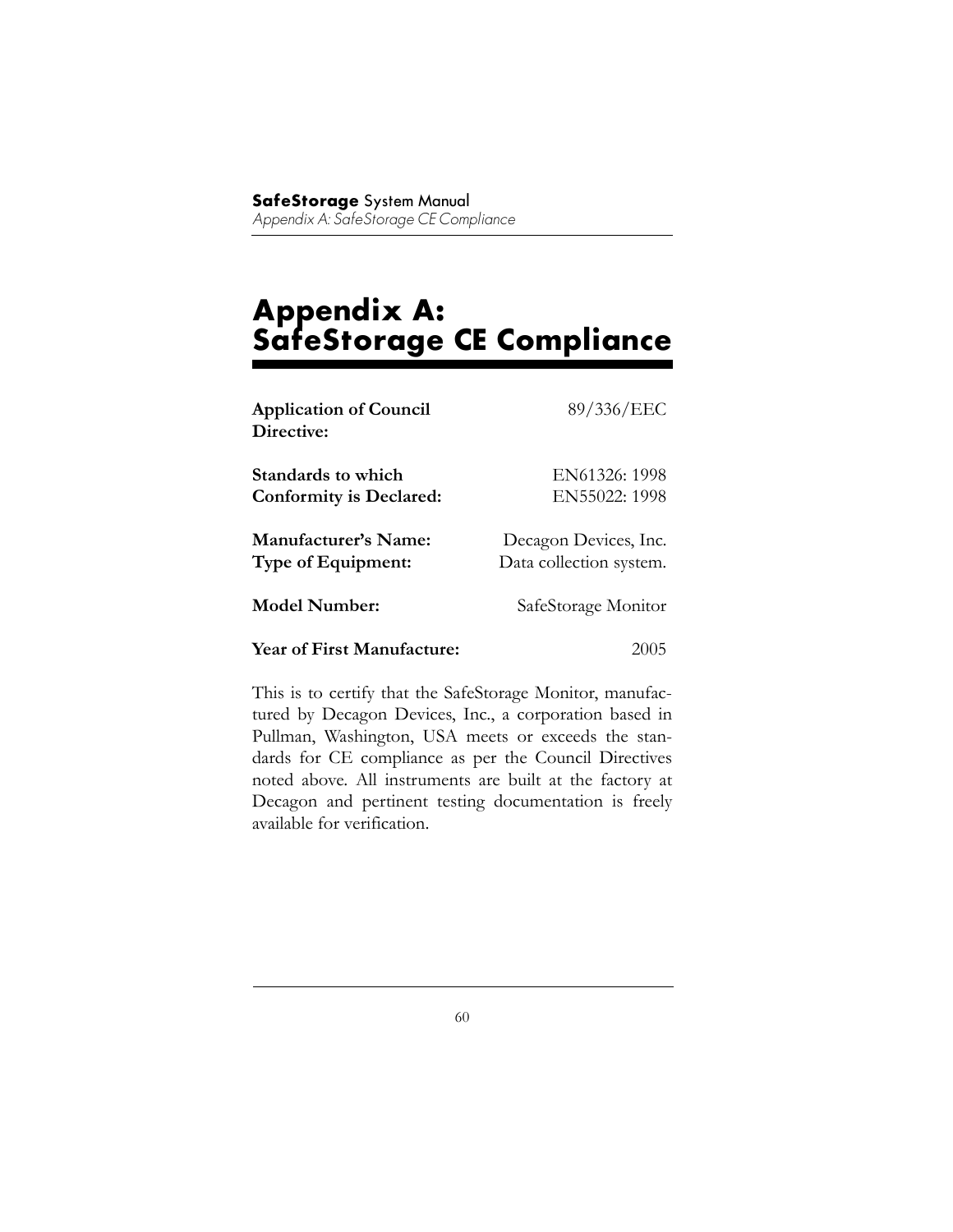# **Appendix B: Radio CE Compliance**

| <b>Application of Council Directive:</b>      | 89/336/EEC                              |
|-----------------------------------------------|-----------------------------------------|
| Standards to which<br>Conformity is Declared: | EN 300 826<br>EN 60950                  |
| Manufacturer's Name:                          | Decagon Devices, Inc.                   |
| Type of Equipment:                            | Radio-enabled data collection<br>system |
| <b>Model Numbers:</b>                         | SafeStorage Monitor, DataStation        |
| Year of First Manufacture:                    | 2005                                    |

#### **Restrictions:**

**France:** Current regulations in France stipulate that these devices may be used indoors only. Outdoor usage on private property is subject to authorization from the French Telecommunications Regulatory Authority. Outdoor usage on public lands is currently prohibited. For more information see **http://www.ero.dk.**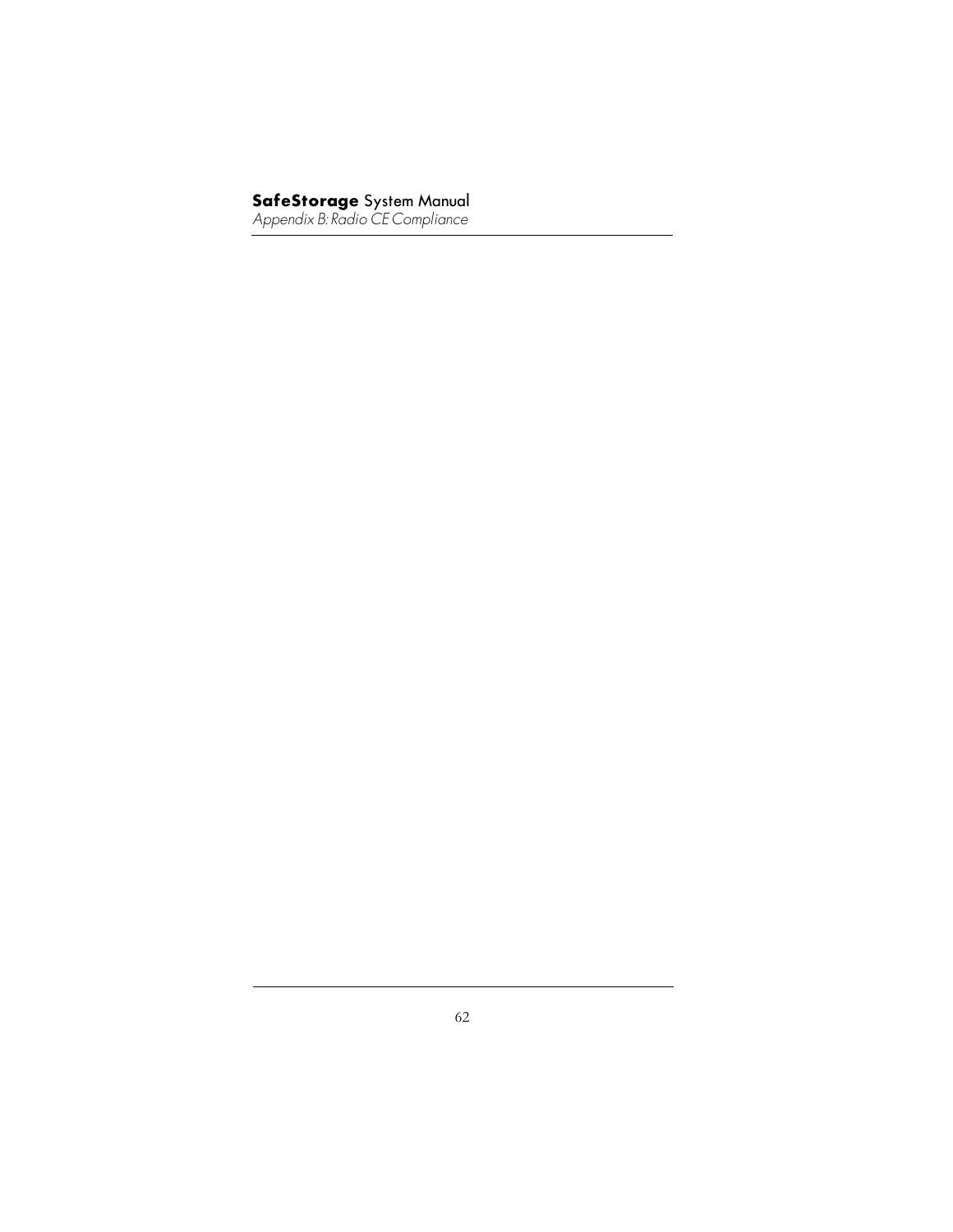#### **SafeStorage** System Manual *Index*

# **Index**

### **B**

**Batteries** [5,](#page-10-0) [45](#page-50-0)

### **C**

**Cables, extension** [56](#page-61-0) **Chart data** [exported chart formats 40](#page-45-0) [exporting 40](#page-45-1) **Contact information** [1](#page-6-0)

### **D**

**Data views** [Chart view 30](#page-35-0) [Table view 32](#page-37-0) **DataStation** [about 50](#page-55-0) [cautions 51](#page-56-0) [radio settings 52](#page-57-0) [setting up in DataTrac 50](#page-55-1) **DataTrac** [device description area 12](#page-17-0) [device directory 11](#page-16-0) device setup mennu [calibration tab 22](#page-27-0) device setup menu [configuration tab 20](#page-25-0) [monitor tab 19](#page-24-0)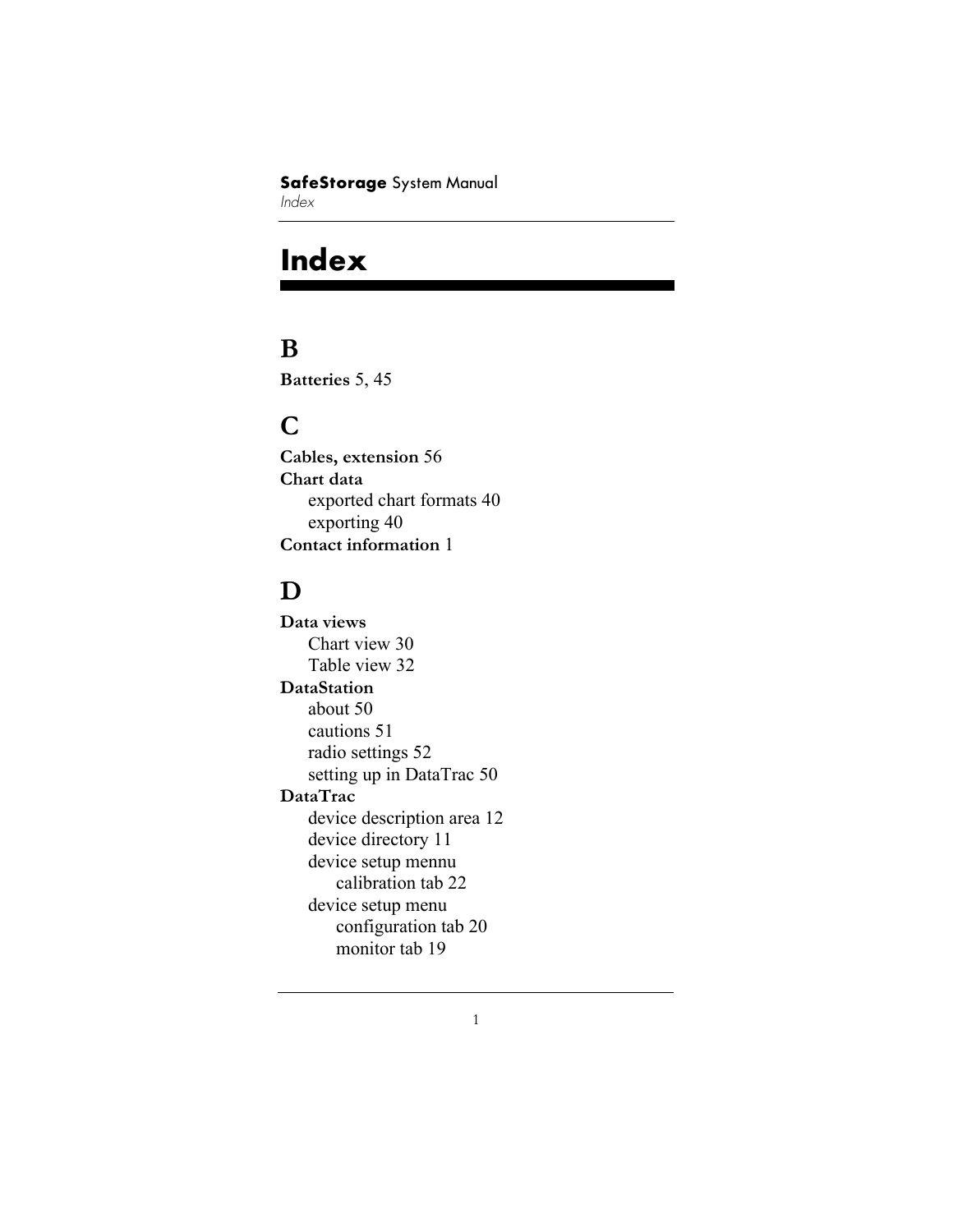[device status area 17](#page-22-0) [installing from CD 8](#page-13-0) [licensing 9](#page-14-0) menu bar [Actions menu 15](#page-20-0) [Edit menu 13](#page-18-0) [File menu 12](#page-17-1) [Help menu 16](#page-21-0) [Setup menu 15](#page-20-1) [View menu 14](#page-19-0) Preferences menu [Chart View Options 36](#page-41-0) [Communication Options 37](#page-42-0) [General Program Options 34](#page-39-0) [system requirements 8](#page-13-1) [taskbar 12](#page-17-2) [toolbar 17](#page-22-1) [updating from the web 9](#page-14-1) **Department** [creating new 26](#page-31-0) **Device Tools menu** [erase data in 33](#page-38-0) [firmware test 33](#page-38-1) [initialize device 33](#page-38-2) [initialize radio 33](#page-38-3) [set time 33](#page-38-4) **Downloading data** [directly from monitor 28](#page-33-0) [via DataStation 52](#page-57-1)

#### **F**

**FCC compliance** [2](#page-7-0)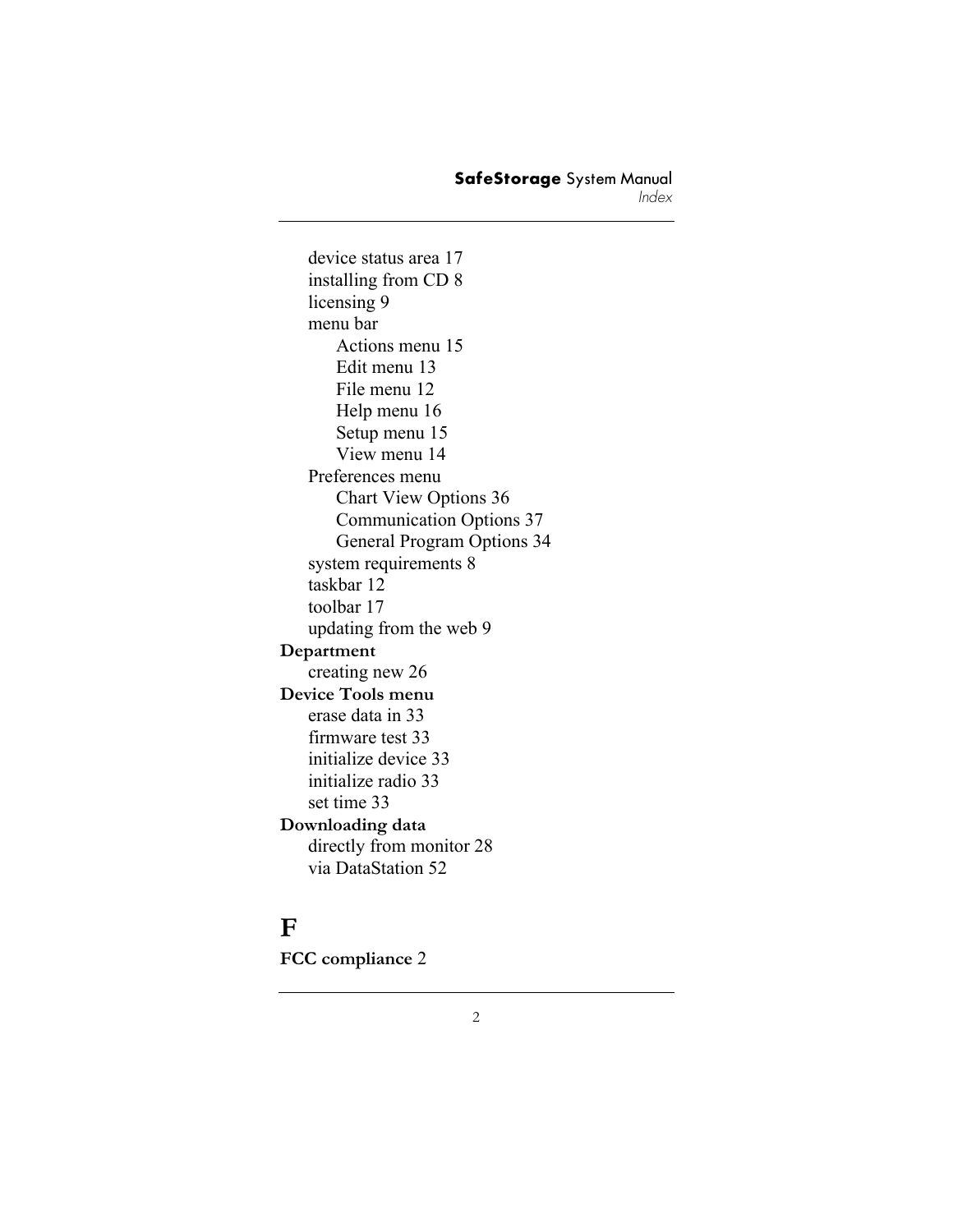# **L**

**Locaiton** [creating new 25](#page-30-0)

# **M**

**Maintenance** [6](#page-11-0)

# **P**

**Package contents** [5](#page-10-1) **Printing** [physical report 42](#page-47-0) [report as a PDF 43](#page-48-0)

## **R**

**Radio** [radio modes 21](#page-26-0) [range considerations 53](#page-58-0) **Radio antenna** [installing 7](#page-12-0) **Redeploy a monitor** [41](#page-46-0)

### **S**

**SafeStorage Monitor** [about 44](#page-49-0) [connecting to and configuring 48](#page-53-0) [data collection scheme 46](#page-51-0)